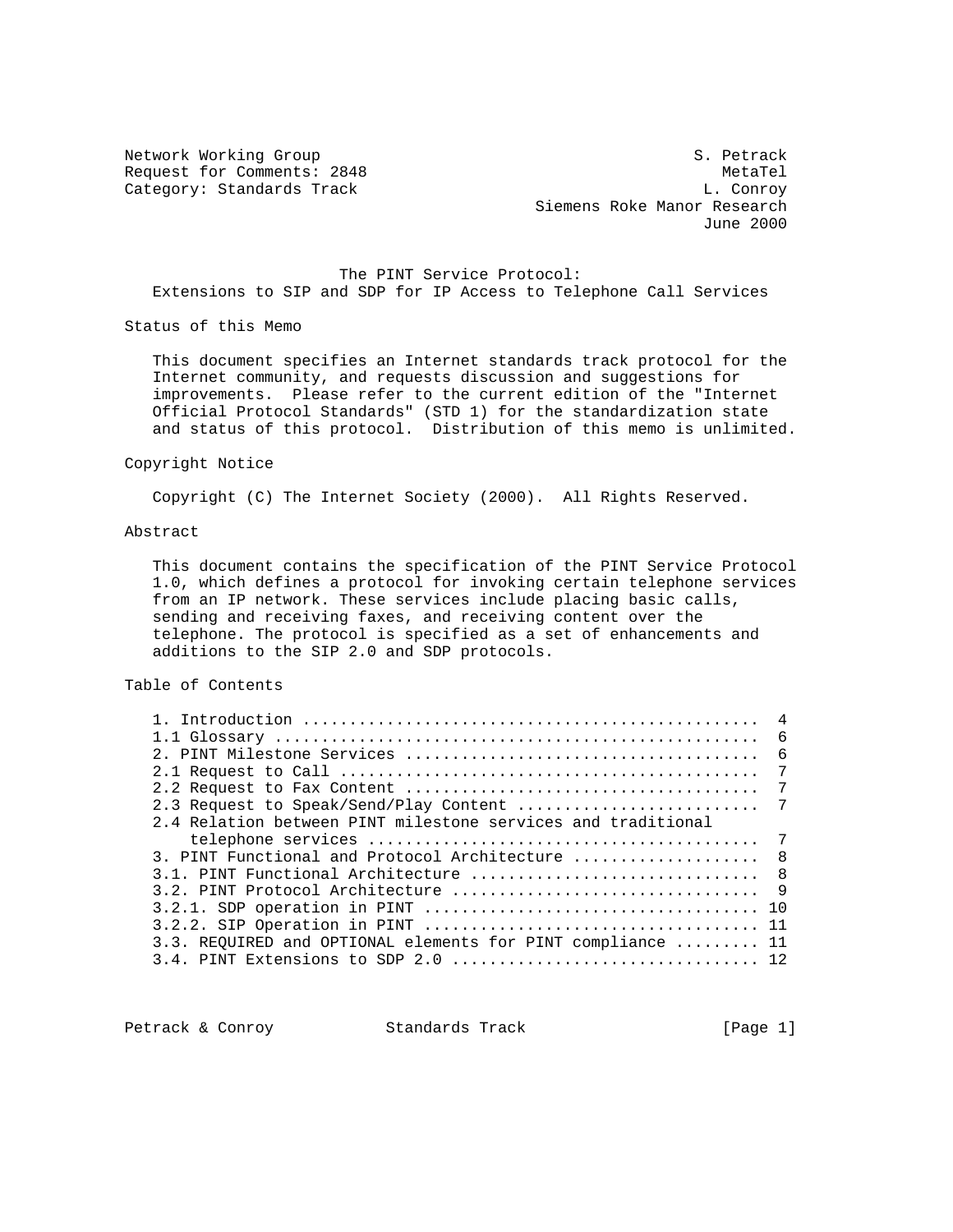3.4.1. Network Type "TN" and Address Type "RFC2543" ............. 12 3.4.2. Support for Data Objects within PINT ..................... 13 3.4.2.1. Use of fmtp attributes in PINT requests ................ 15 3.4.2.2. Support for Remote Data Object References in PINT ...... 16 3.4.2.3. Support for GSTN-based Data Objects in PINT ............ 17 3.4.2.4. Session Description support for included Data Objects .. 18 3.4.3. Attribute Tags to pass information into the Telephone Network .................................................. 19 3.4.3.1. The phone-context attribute ............................ 20 3.4.3.2. Presentation Restriction attribute ..................... 22 3.4.3.3. ITU-T CalledPartyAddress attributes parameters ......... 23 3.4.4. The "require" attribute .................................. 24 3.5. PINT Extensions to SIP 2.0 ................................. 25 3.5.1. Multi-part MIME (sending data along with SIP request) .... 25 3.5.2. Warning header ........................................... 27 3.5.3. Mechanism to register interest in the disposition of a PINT service, and to receive indications on that disposition .. 27 3.5.3.1. Opening a monitoring session with a SUBSCRIBE request .. 28 3.5.3.2. Sending Status Indications with a NOTIFY request ....... 30 3.5.3.3. Closing a monitoring session with an UNSUBSCRIBE request 30 3.5.3.4. Timing of SUBSCRIBE requests ........................... 31 3.5.4. The "Require:" header for PINT ........................... 32 3.5.5. PINT URLs within PINT requests ........................... 32 3.5.5.1. PINT URLS within Request-URIs .......................... 33 3.5.6. Telephony Network Parameters within PINT URLs ............ 33 3.5.7. REGISTER requests within PINT ............................ 34 3.5.8. BYE Requests in PINT ..................................... 35 4. Examples of PINT Requests and Responses ...................... 37 4.1. A request to a call center from an anonymous user to receive a phone call ............................................... 37 4.2. A request from a non anonymous customer (John Jones) to receive a phone call from a particular sales agent (Mary James) ............................................... 37 4.3. A request to get a fax back ................................ 38 4.4. A request to have information read out over the phone ...... 39 4.5. A request to send an included text page to a friend's pager. 39 4.6. A request to send an image as a fax to phone number +972-9-956-1867 ............................................ 40 4.7. A request to read out over the phone two pieces of content in sequence ................................................ 41 4.8. Request for the prices for ISDN to be sent to my fax machine .................................................... 42 4.9. Request for a callback ..................................... 42 4.10.Sending a set of information in response to an enquiry ..... 43 4.11.Sportsline "headlines" message sent to your phone/fax/pager 44 4.12.Automatically giving someone a fax copy of your phone bill . 45 5. Security Considerations ...................................... 46 5.1. Basic Principles for PINT Use .............................. 46

Petrack & Conroy Standards Track [Page 2]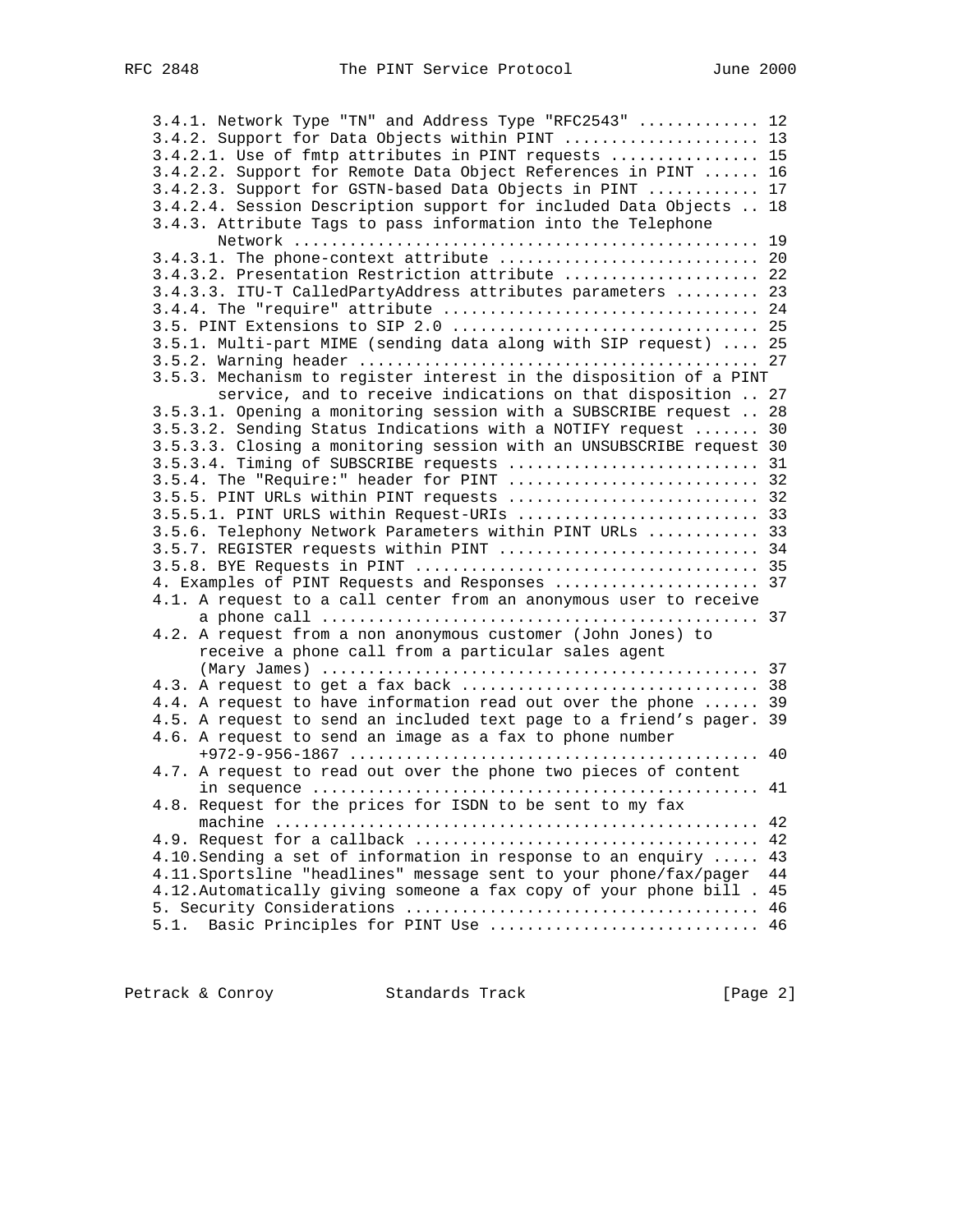| 5.1.1.<br>Responsibility for service requests  46                |  |
|------------------------------------------------------------------|--|
| Authority to make requests  47<br>5.1.2.                         |  |
|                                                                  |  |
| 5.1.4. Privacy Implications of SUBSCRIBE/NOTIFY  48              |  |
|                                                                  |  |
| Security mechanisms and implications on PINT service  50<br>5.3. |  |
| Summary of Security Implications  52<br>5.4.                     |  |
| 6. Deployment considerations and the Relationship PINT to I.N.   |  |
|                                                                  |  |
| 6.1. Web Front End to PINT Infrastructure  54                    |  |
|                                                                  |  |
| 6.3. Competing PINT Gateways REGISTERing to offer the same       |  |
|                                                                  |  |
| 6.4. Limitations on Available Information and Request Timing for |  |
|                                                                  |  |
| 6.5. Parameters needed for invoking traditional GSTN Services    |  |
|                                                                  |  |
|                                                                  |  |
|                                                                  |  |
|                                                                  |  |
|                                                                  |  |
|                                                                  |  |
|                                                                  |  |
|                                                                  |  |
| Appendix A: Collected ABNF for PINT Extensions  65               |  |
|                                                                  |  |
|                                                                  |  |
|                                                                  |  |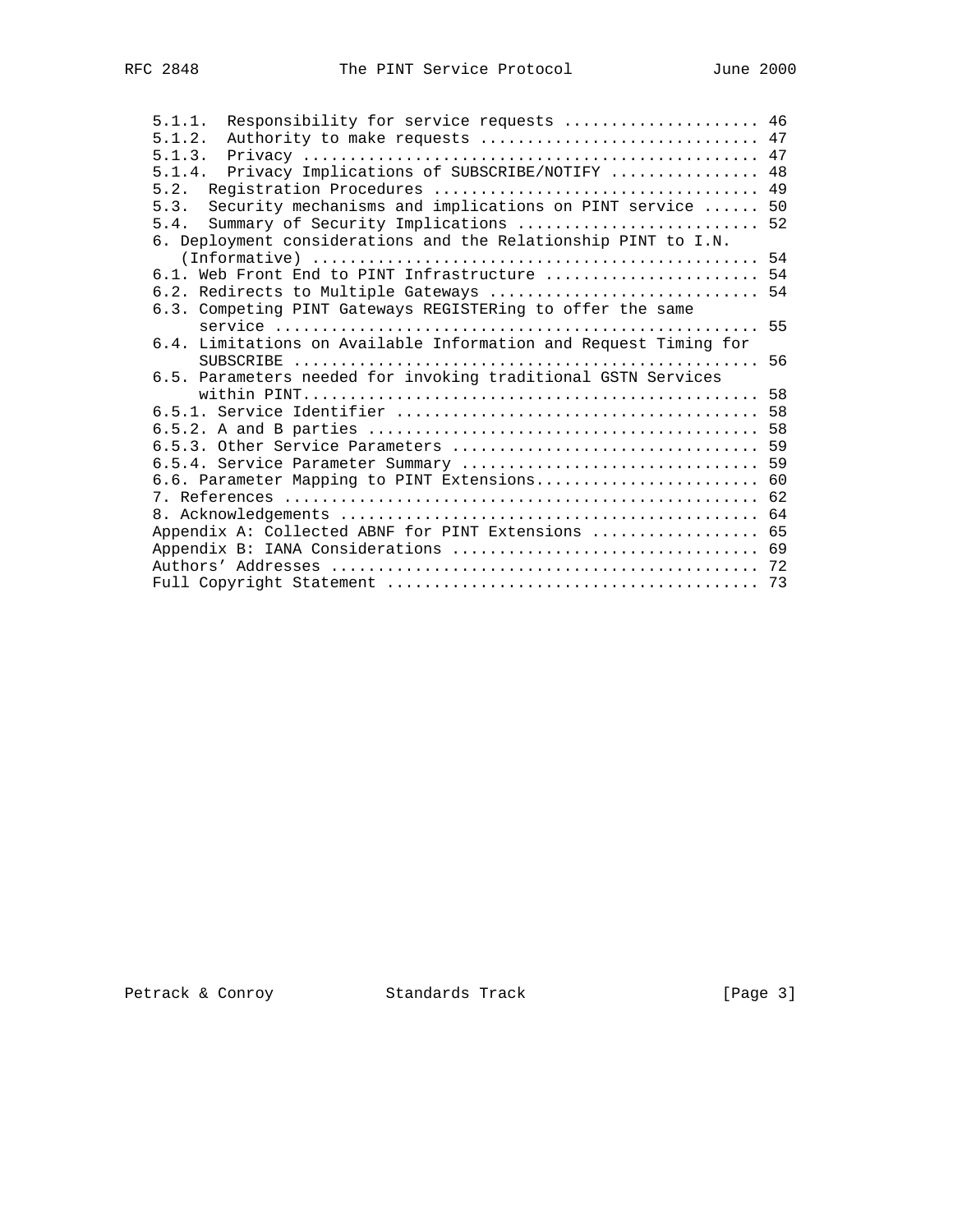#### 1. Introduction

 The desire to invoke certain telephone call services from the Internet has been identified by many different groups (users, public and private network operators, call center service providers, equipment vendors, see [7]). The generic scenario is as follows (when the invocation is successful):

- 1. an IP host sends a request to a server on an IP network;
- 2. the server relays the request into a telephone network;
- 3. the telephone network performs the requested call service.

 As examples, consider a user who wishes to have a callback placed to his/her telephone. It may be that a customer wants someone in the support department of some business to call them back. Similarly, a user may want to hear some announcement of a weather warning sent from a remote automatic weather service in the event of a storm.

 We use the term "PSTN/Internet Interworking (PINT) Service" to denote such a complete transaction, starting with the sending of a request from an IP client and including the telephone call itself. PINT services are distinguished by the fact that they always involve two separate networks:

 an IP network to request the placement of a call, and the Global Switched Telephone Network (GSTN) to execute the actual call. It is understood that Intelligent Network systems, private PBXs, cellular phone networks, and the ISDN can all be used to deliver PINT services. Also, the request for service might come from within a private IP network that is disconnected from the whole Internet.

 The requirements for the PINT protocol were deliberately restricted to providing the ability to invoke a small number of fixed telephone call services. These "Milestone PINT services" are specified in section 2. Great care has been taken, however, to develop a protocol that is aligned with other Internet protocols where possible, so that future extensions to PINT could develop along with Internet conferencing.

 Within the Internet conference architecture, establishing media calls is done via a combination of protocols. SIP [1] is used to establish the association between the participants within the call (this association between participants within the call is called a "session"), and SDP [2] is used to describe the media to be exchanged within the session. The PINT protocol uses these two protocols together, providing some extensions and enhancements to enable SIP clients and servers to become PINT clients and servers.

Petrack & Conroy Standards Track [Page 4]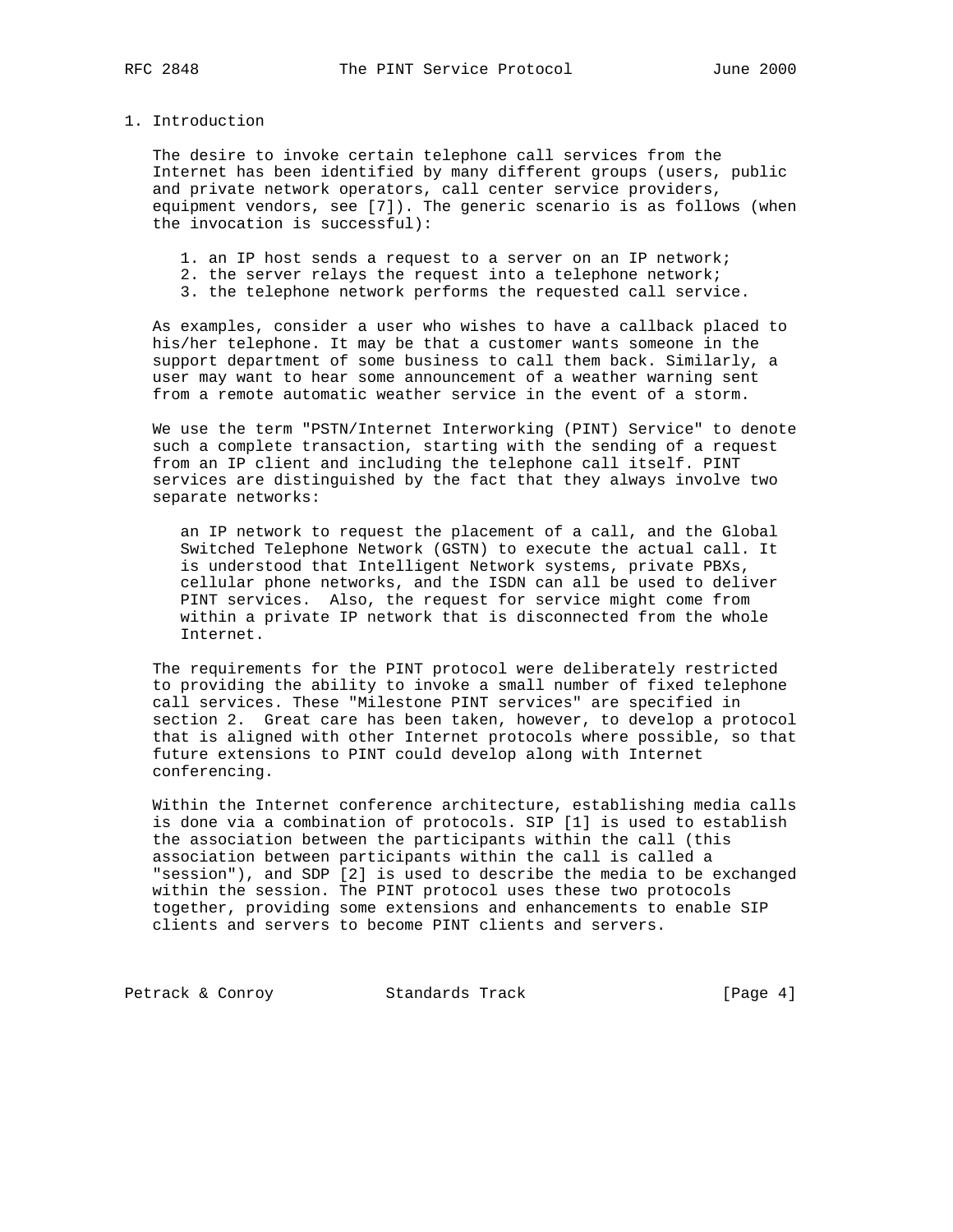A PINT user who wishes to invoke a service within the telephone network uses SIP to invite a remote PINT server into a session. The invitation contains an SDP description of the media session that the user would like to take place. This might be a "sending a fax session" or a "telephone call session", for example. In a PINT service execution session the media is transported over the phone system, while in a SIP session the media is normally transported over an internet.

 When used to invoke a PINT service, SIP establishes an association between a requesting PINT client and the PINT server that is responsible for invoking the service within the telephone network. These two entities are not the same entities as the telephone network entities involved in the telephone network service. The SIP messages carry within their SDP payloads a description of the telephone network media session.

 Note that the fact that a PINT server accepts an invitation and a session is established is no guarantee that the media will be successfully transported. (This is analogous to the fact that if a SIP invitation is accepted successfully, this is no guarantee against a subsequent failure of audio hardware).

 The particular requirements of PINT users lead to some new messages. When a PINT server agrees to send a fax to telephone B, it may be that the fax transmission fails after part of the fax is sent. Therefore, the PINT client may wish to receive information about the status of the actual telephone call session that was invoked as a result of the established PINT session. Three new requests, SUBSCRIBE, UNSUBSCRIBE, and NOTIFY, are added here to vanilla SIP to allow this.

 The enhancements and additions specified here are not intended to alter the behaviour of baseline SIP or SDP in any way. The purpose of PINT extensions is to extend the usual SIP/SDP services to the telephone world. Apart from integrating well into existing protocols and architectures, and the advantages of reuse, this means that the protocol specified here can handle a rather wider class of call services than just the Milestone services.

 The rest of this document is organised as follows: Section 2 describes the PINT Milestone services; section 3 specifies the PINT functional and protocol architecture; section 4 gives examples of the PINT 1.0 extensions of SIP and SDP; section 5 contains some security considerations for PINT. The final section contains descriptions of how the PINT protocol may be used to provide service over the GSTN.

Petrack & Conroy Standards Track [Page 5]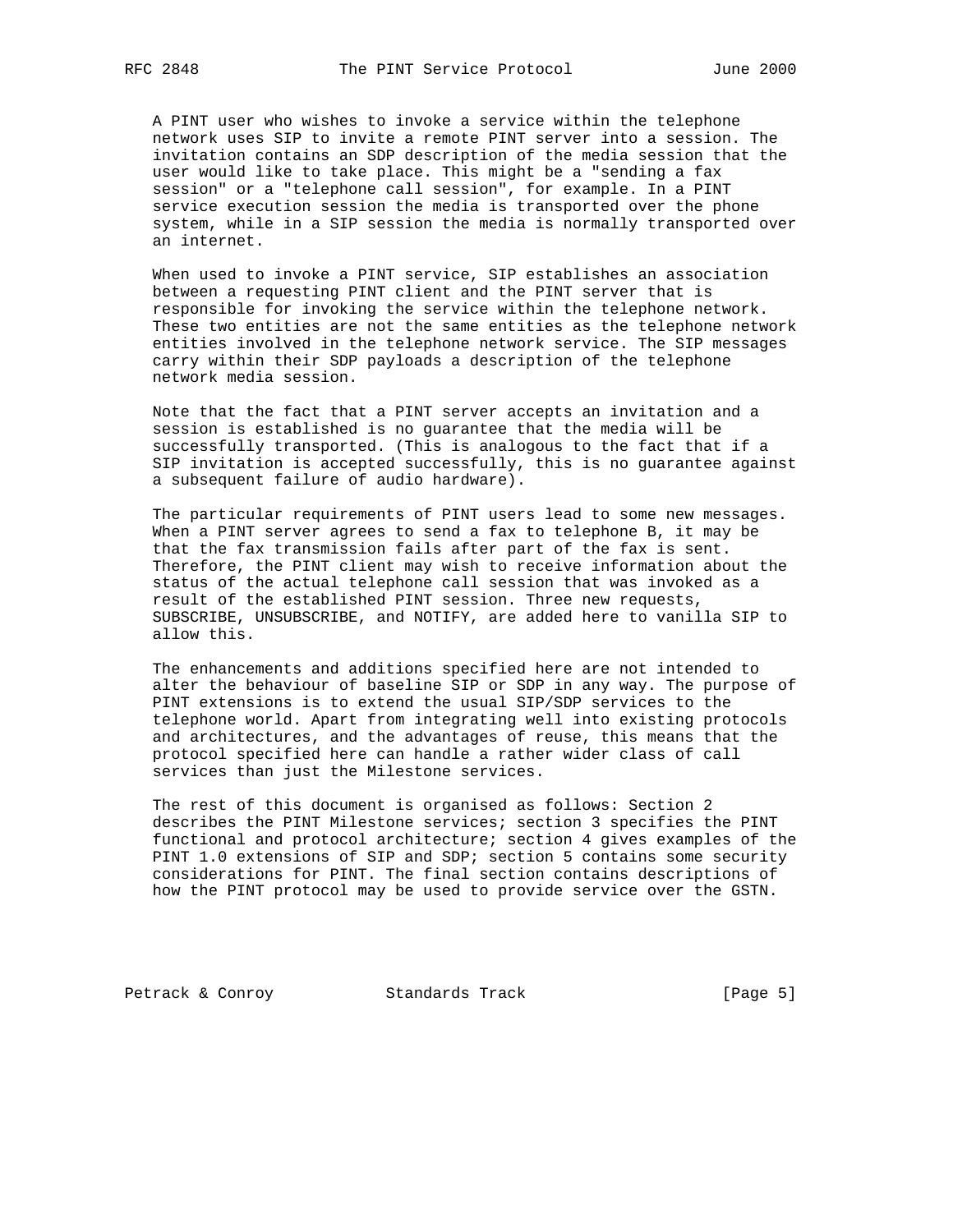For a summary of the extensions to SIP and SDP specified in this document, Section 3.2 gives an combined list, plus one each describing the extensions to SIP and SDP respectively.

 The key words "MUST", "MUST NOT", "REQUIRED", "SHALL", "SHALL NOT", "SHOULD", "SHOULD NOT", "RECOMMENDED", "MAY", and "OPTIONAL" in this document are to be interpreted as described in RFC 2119. In addition, the construct "MUST .... OR ...." implies that it is an absolute requirement of this specification to implement one of the two possibilities stated (represented by dots in the above phrase). An implementation MUST be able to interoperate with another implementation that chooses either of the two possibilities.

1.1 Glossary

 Requestor - An Internet host from which a request for service originates

 PINT Service - A service invoked within a phone system in response to a request received from an PINT client.

 PINT Client - An Internet host that sends requests for invocation of a PINT Service, in accordance with this document.

 PINT Gateway - An Internet host that accepts requests for PINT Service and dispatches them onwards towards a telephone network.

 Executive System - A system that interfaces to a PINT Server and to a telephone network that executes a PINT service. It need not be directly associated with the Internet, and is represented by the PINT Server in transactions with Internet entities.

 Requesting User - The initiator of a request for service. This role may be distinct from that of the "party" to any telephone network call that results from the request.

 (Service Call) Party - A person who is involved in a telephone network call that results from the execution of a PINT service request, or a telephone network-based resource that is involved (such as an automatic Fax Sender or a Text-to-Speech Unit).

2. PINT Milestone Services

 The original motivation for defining this protocol was the desire to invoke the following three telephone network services from within an IP network:

Petrack & Conroy Standards Track [Page 6]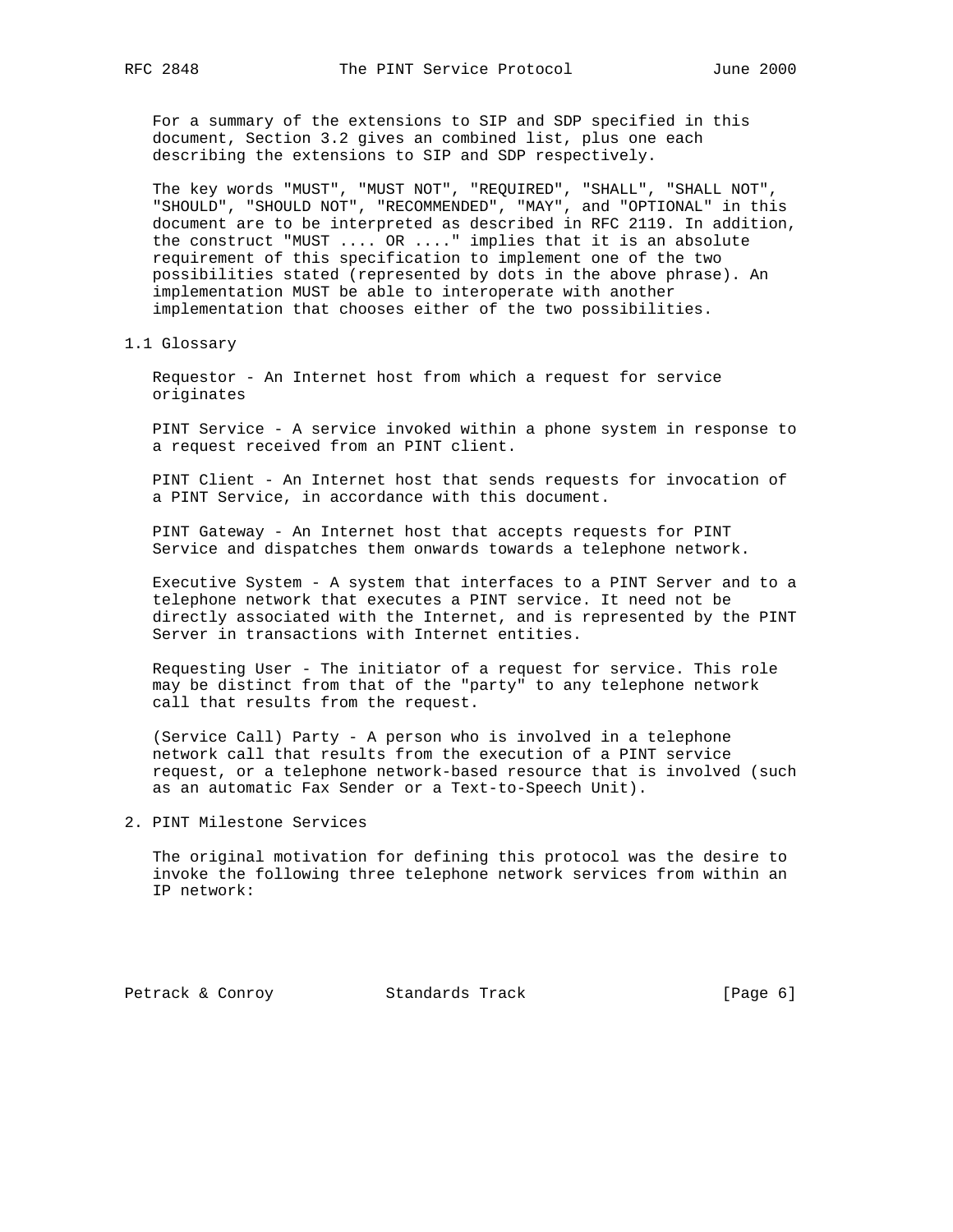2.1 Request to Call

 A request is sent from an IP host that causes a phone call to be made, connecting party A to some remote party B.

2.2 Request to Fax Content

 A request is sent from an IP host that causes a fax to be sent to fax machine B. The request MAY contain a pointer to the fax data (that could reside in the IP network or in the Telephone Network), OR the fax data itself. The content of the fax MAY be text OR some other more general image data. The details of the fax transmission are not accessible to the IP network, but remain entirely within the telephone network.

 Note that this service does not relate to "Fax over IP": the IP network is only used to send the request that a certain fax be sent. Of course, it is possible that the resulting telephone network fax call happens to use a real-time IP fax solution, but this is completely transparent to the PINT transaction.

2.3 Request to Speak/Send/Play Content

 A request is sent from an IP host that causes a phone call to be made to user A, and for some sort of content to be spoken out. The request MUST EITHER contain a URL pointing to the content, OR include the content itself. The content MAY be text OR some other more general application data. The details of the content transmission are not accessible to the IP network, but remain entirely within the telephone network. This service could equally be called "Request to Hear Content"; the user's goal is to hear the content spoken to them. The mechanism by which the request is formulated is outside the scope of this document; however, an example might be that a Web page has a button that when pressed causes a PINT request to be passed to the PSTN, resulting in the content of the page (or other details) being spoken to the person.

2.4 Relation between PINT milestone services and traditional telephone services

 There are many different versions and variations of each telephone call service invoked by a PINT request. Consider as an example what happens when a user requests to call 1-800-2255-287 via the PINT Request-to-Call service.

 There may be thousands of agents in the call center, and there may be any number of sophisticated algorithms and pieces of equipment that are used to decide exactly which agent will return the call. And once

Petrack & Conroy Standards Track [Page 7]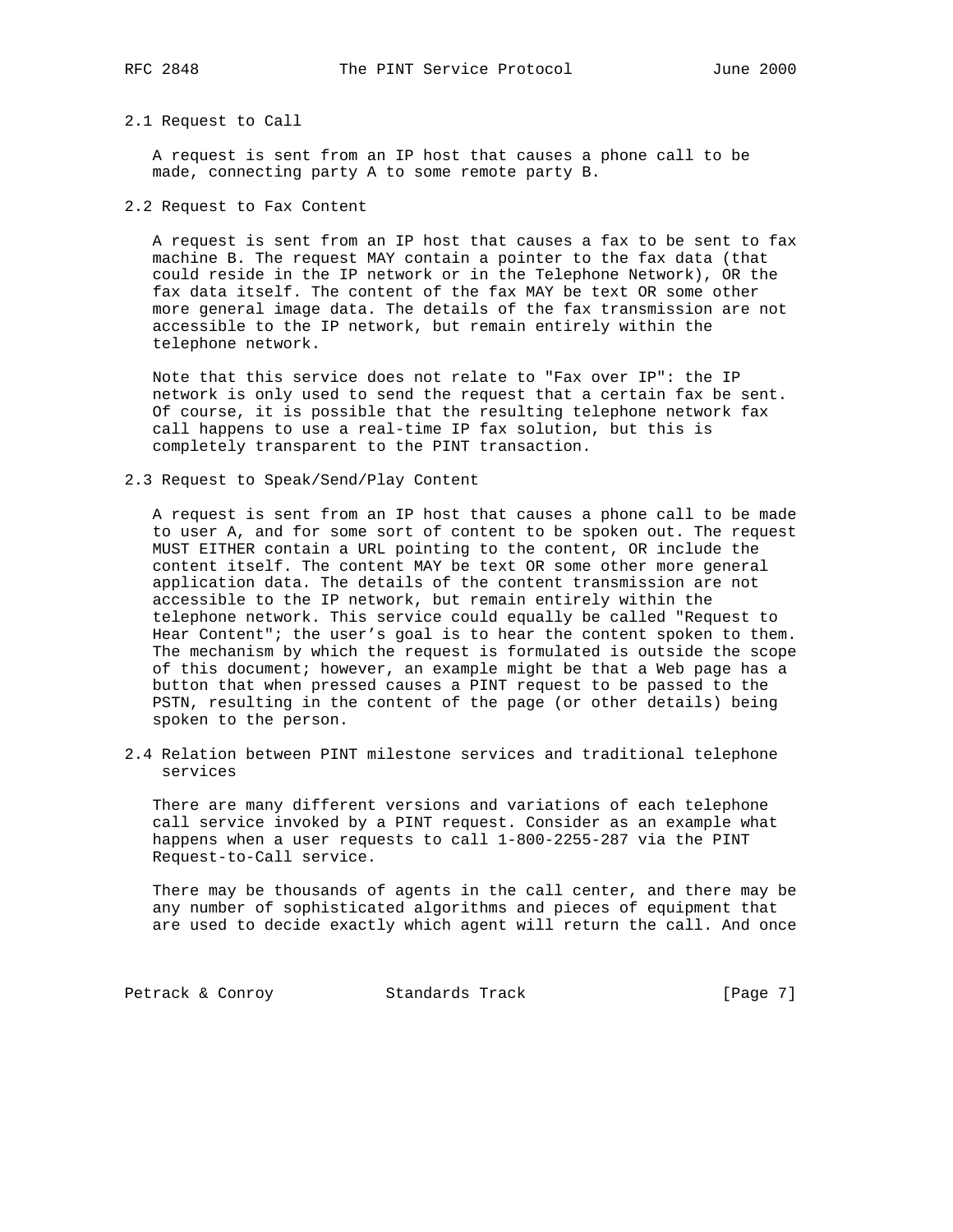this choice is made, there may be many different ways to set up the call: the agent's phone might ring first, and only then the original user will be called; or perhaps the user might be called first, and hear some horrible music or pre-recorded message while the agent is located.

 Similarly, when a PINT request causes a fax to be sent, there are hundreds of fax protocol details to be negotiated, as well as transmission details within the telephone networks used.

 PINT requests do not specify too precisely the exact telephone-side service. Operational details of individual events within the telephone network that executes the request are outside the scope of PINT. This does not preclude certain high-level details of the telephone network session from being expressed within a PINT request. For example, it is possible to use the SDP "lang" attribute to express a language preference for the Request-to-Hear-Content Service. If a particular PINT system wishes to allow requests to contain details of the telephone-network-side service, it uses the SDP attribute mechanism (see section 3.4.2).

3. PINT Functional and Protocol Architecture

3.1. PINT Functional Architecture

Familiarity is assumed with SIP 2.0 [1] and with SDP [2].

 PINT clients and servers are SIP clients and servers. SIP is used to carry the request over the IP network to the correct PINT server in a secure and reliable manner, and SDP is used to describe the telephone network session that is to be invoked or whose status is to be returned.

 A PINT system uses SIP proxy servers and redirect servers for their usual purpose, but at some point there must be a PINT server with the means to relay received requests into a telephone system and to receive acknowledgement of these relayed requests. A PINT server with this capability is called a "PINT gateway". A PINT gateway appears to a SIP system as a User Agent Server. Notice that a PINT gateway appears to the PINT infrastructure as if it represents a "user", while in fact it really represents an entire telephone network infrastructure that can provide a set of telephone network services.

Petrack & Conroy Standards Track [Page 8]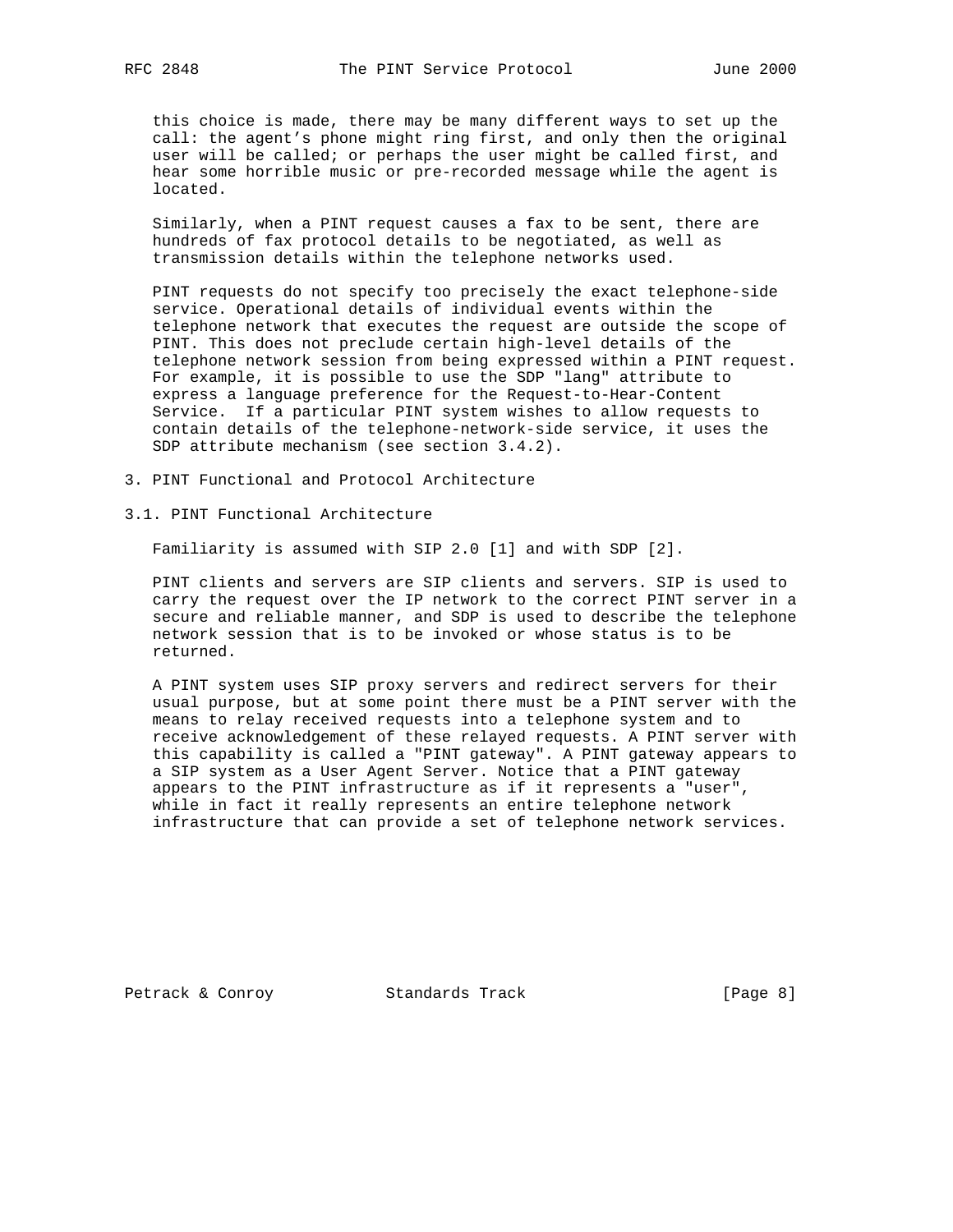

 So the PINT system might appear to an individual PINT client as follows:

Figure 1: PINT Functional Architecture

 The system of PINT servers is represented as a cloud to emphasise that a single PINT request might pass through a series of location servers, proxy servers, and redirect servers, before finally reaching the correct PINT gateway that can actually process the request by passing it to the Telephone Network Cloud.

 The PINT gateway might have a true telephone network interface, or it might be connected via some other protocol or API to an "Executive System" that is capable of invoking services within the telephone cloud.

 As an example, within an I.N. (Intelligent Network) system, the PINT gateway might appear to realise the Service Control Gateway Function. In an office environment, it might be a server adjunct to the office PBX, connected to both the office LAN and the office PBX.

 The Executive System that lies beyond the PINT gateway is outside the scope of PINT.

3.2. PINT Protocol Architecture

 This section explains how SIP and SDP work in combination to convey the information necessary to invoke telephone network sessions.

 The following list summarises the extension features used in PINT 1.0. Following on from this the features are considered separately for SDP and then for SIP:

- 1) Telephony URLs in SDP Contact Fields
- 2) Refinement of SIP/SDP Telephony URLs
- \* Inclusion of private dialling plans
- 3) Specification of Telephone Service Provider (TSP) and/or phone context URL-parameters
- 4) Data Objects as session media

Petrack & Conroy Standards Track [Page 9]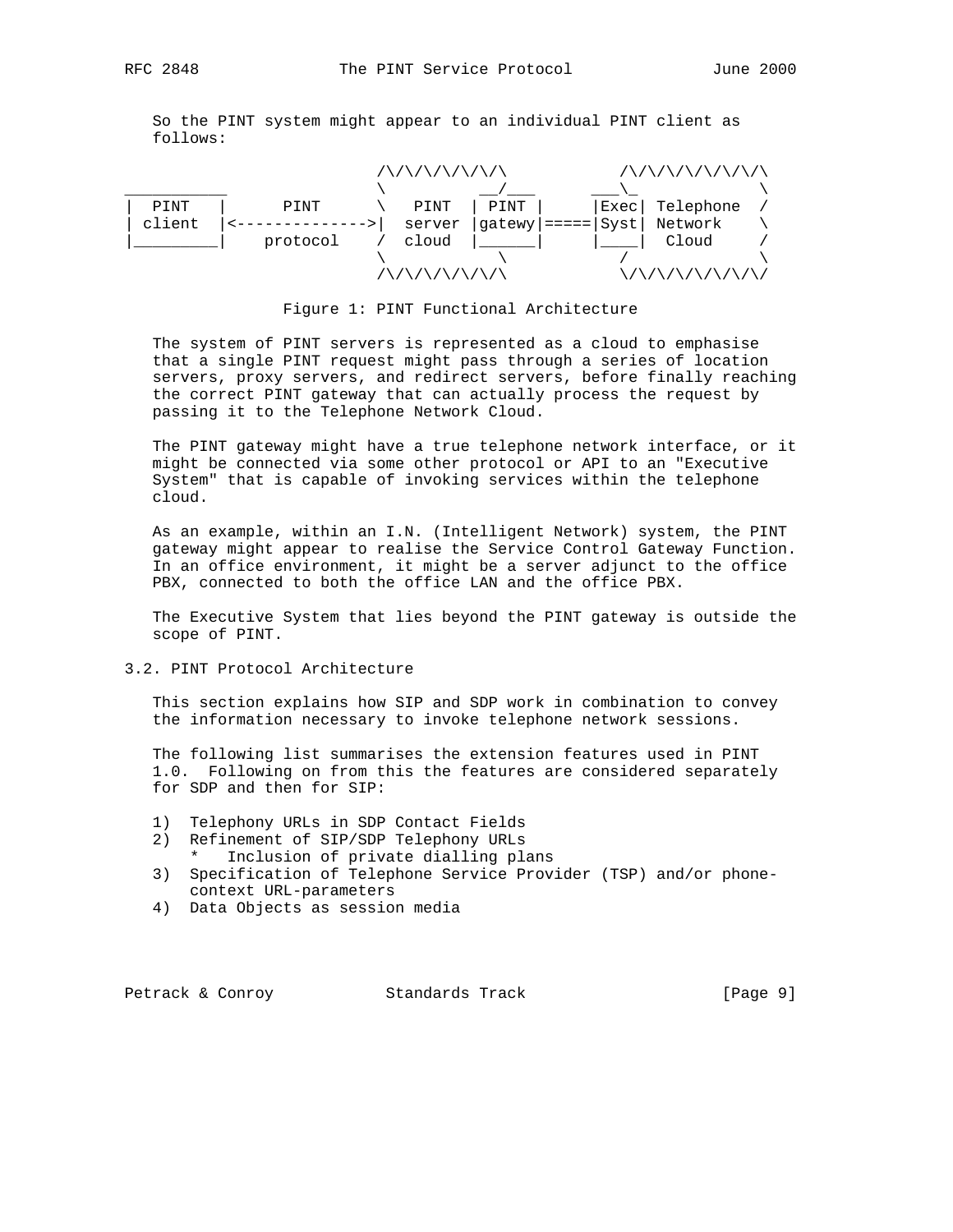- 4a) Protocol Transport formats to indicate the treatment of the media within the GSTN
- 5) Implicit (Indirect) media streams and opaque arguments
- 6) In-line data objects using multipart/mime
- 7) Refinement/Clarification of Opaque arguments passed onwards to Executive Systems
	- \* Framework for Presentation Restriction Indication
	- Framework for Q.763 arguments
- 8) An extension mechanism for SDP to specify strictures and force failure when a recipient does NOT support the specified extensions, using "require" headers.
- 9) Mandatory support for "Warning" headers to give more detailed information on request disposition.
- 10) Mechanism to register interest in the disposition of a requested service, and to receive indications on that disposition.

 Both PINT and SIP rely on features of MIME[4]. The use of SIP 2.0 is implied by PINT 1.0, and this also implies compliance with version 1.0 of MIME.

3.2.1. SDP operation in PINT

 The SDP payload contains a description of the particular telephone network session that the requestor wishes to occur in the GSTN. This information includes such things as the telephone network address (i.e. the "telephone number") of the terminal(s) involved in the call, an indication of the media type to be transported (e.g. audio, text, image or application data), and an indication if the information is to be transported over the telephone network via voice, fax, or pager transport. An indication of the content to be sent to the remote telephone terminal (if there is any) is also included.

 SDP is flexible enough to convey these parameters independently. For example, a request to send some text via voice transport will be fulfilled by invoking some text-to-speech-over-the-phone service, and a request to send text via fax will be fulfilled by invoking some text-to-fax service.

 The following is a list of PINT 1.0 enhancements and additions to SDP.

- a. A new network type "TN" and address types "RFC2543" and "X-..." (section 3.4.1)
- b. New media types "text", "image", and "application", new protocol transport keywords "voice", "fax" and "pager" and the associated format types and attribute tags (section 3.4.2)

Petrack & Conroy Standards Track [Page 10]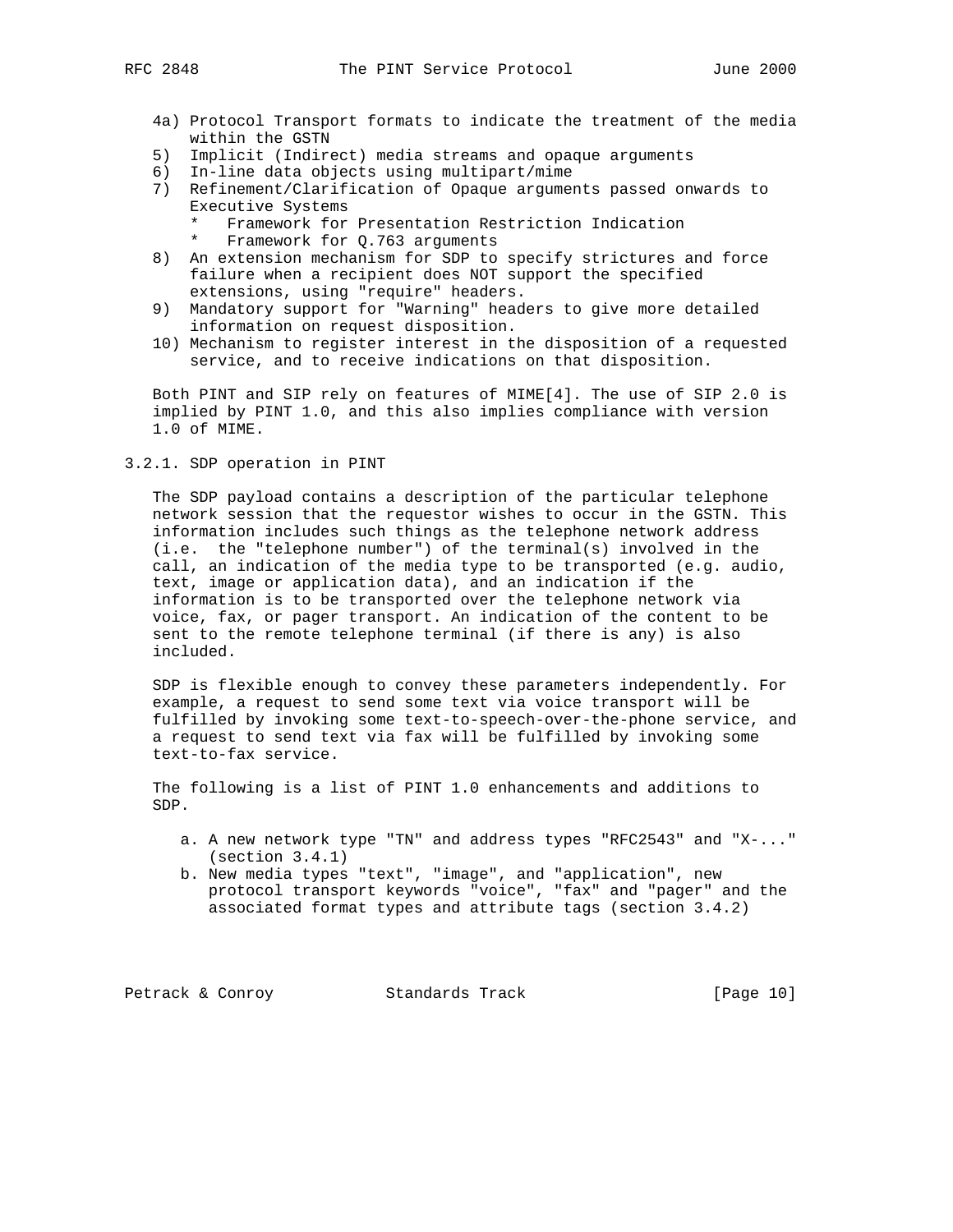- c. New format specific attributes for included content data (section 3.4.2.4)
- d. New attribute tags, used to pass information to the telephone network (section 3.4.3)
- e. A new attribute tag "require", used by a client to indicate that some attribute is required to be supported in the server (section 3.4.4)

3.2.2. SIP Operation in PINT

 SIP is used to carry the request for telephone service from the PINT client to the PINT gateway, and may include a telephone number if needed for the particular service. The following is a complete list of PINT enhancements and additions to SIP:

- f. The multipart MIME payloads (section 3.5.1)
- g. Mandatory support for "Warning:" headers (section 3.5.2)
- h. The SUBSCRIBE and NOTIFY, and UNSUBSCRIBE requests (section 3.5.3)
- i. Require: headers (section 3.5.4)
- j. A format for PINT URLS within a PINT request (section 3.5.5)
- k. Telephone Network Parameters within PINT URLs (section 3.5.6)

 Section 3.5.8 contains remarks about how BYE requests are used within PINT. This is not an extension to baseline SIP; it is included here only for clarification of the semantics when used with telephone network sessions.

## 3.3. REQUIRED and OPTIONAL elements for PINT compliance

 Of these, only the TN network type (with its associated RFC2543 address type) and the "require" attribute MUST be supported by PINT 1.0 clients and servers. In practice, most PINT service requests will use other changes, of which references to Data Objects in requests are most likely to appear in PINT requests.

 Each of the other new PINT constructs enables a different function, and a client or server that wishes to enable that particular function MUST do so by the construct specified in this document. For example, building a PINT client and server that provide only the Request-to- Call telephone call service, without support for the other Milestone services, is allowed.

 The "Require:" SIP header and the "require" attribute provide a mechanism that can be used by clients and servers to signal their need and/or ability to support specific "new" PINT protocol elements.

Petrack & Conroy Standards Track [Page 11]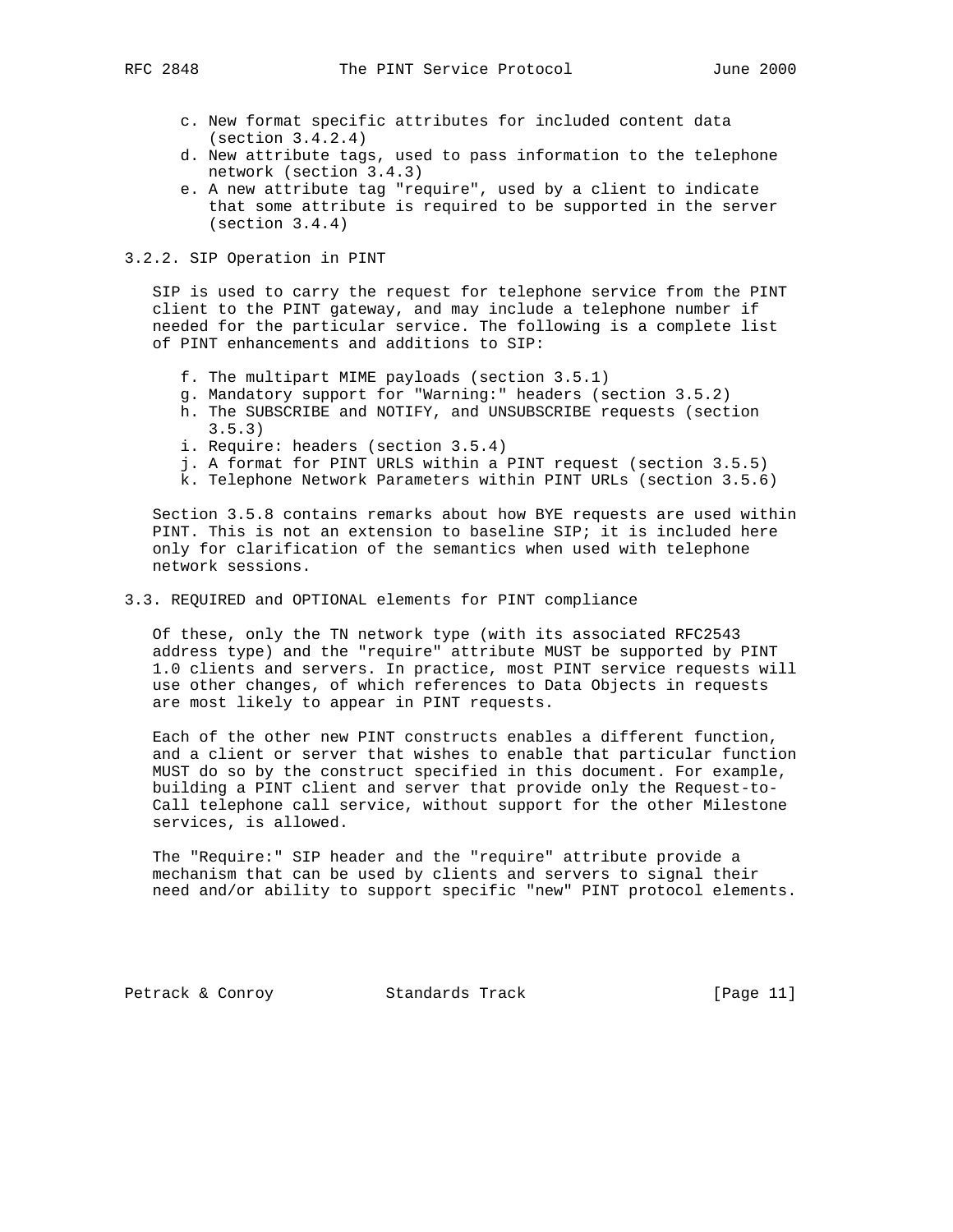It should be noted that many optional features of SIP and SDP make sense as specified in the PINT context. One example is the SDP a=lang: attribute, which can be used to describe the preferred language of the callee. Another example is the use of the "t=" parameter to indicate that the time at which the PINT service is to be invoked. This is the normal use of the "t=" field. A third example is the quality attributes. Any SIP or SDP option or facility is available to PINT clients and servers without change.

 Conversely, support for Data Objects within Internet Conference sessions may be useful, even if the aim is not to provide a GSTN service request. In this case, the extensions covering these items may be incorporated into an otherwise "plain" SIP/SDP invitation. Likewise, support for SDP "require" may be useful, as a framework for addition of features to a "traditional" SIP/SDP infrastructure. Again, these may be convenient to incorporate into SIP/SDP implementations that would not be used for PINT service requests. Such additions are beyond the scope of this document, however.

3.4. PINT Extensions to SDP

 PINT 1.0 adds to SDP the possibility to describe audio, fax, and pager telephone sessions. It is deliberately designed to hide the underlying technical details and complexity of the telephone network. The only network type defined for PINT is the generic "TN" (Telephone Network). More precise tags such as "ISDN", "GSM", are not defined. Similarly, the transport protocols are designated simply as "fax", "voice", and "pager"; there are no more specific identifiers for the various telephone network voice, fax, or pager protocols. Similarly, the data to be transported are identified only by a MIME content type, such as "text" data, "image" data, or some more general "application" data. An important example of transporting "application" data is the milestone service "Voice Access to Web Content". In this case the data to be transported are pointed to by a URI, the data content type is application/URI, and the transport protocol would be "voice". Some sort of speech-synthesis facility, speaking out to a Phone, will have to be invoked to perform this service.

This section gives details of the new SDP keywords.

3.4.1. Network Type "TN" and Address Type "RFC2543"

 The TN ("Telephone Network") network type is used to indicate that the terminal is connected to a telephone network.

 The address types allowed for network type TN are "RFC2543" and private address types, which MUST begin with an "X-".

Petrack & Conroy Standards Track [Page 12]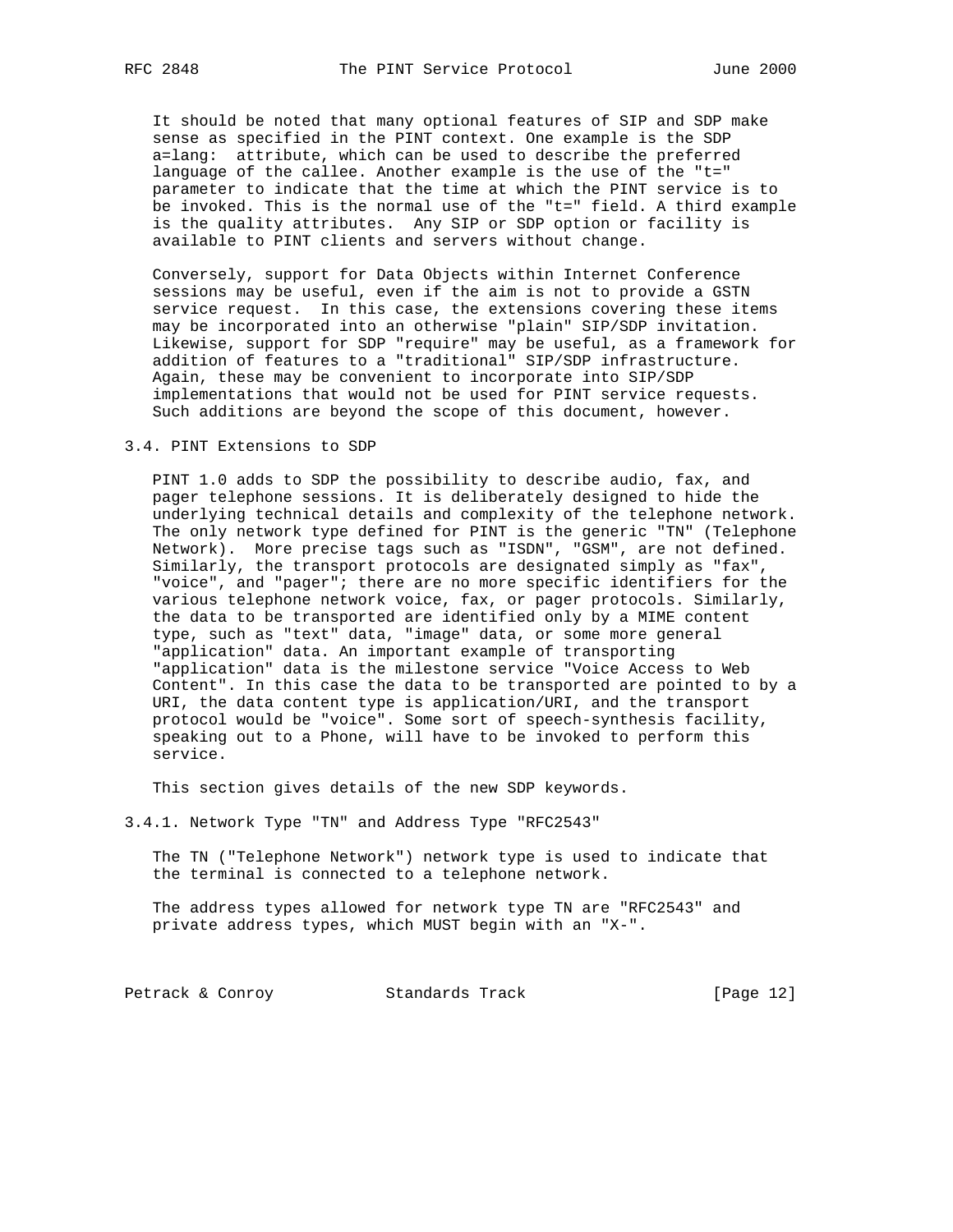Address type RFC2543 is followed by a string conforming to a subset of the "telephone-subscriber" BNF specified in figure 4 of SIP [1]). Note that this BNF is NOT identical to the BNF that defines the "phone-number" within the "p=" field of SDP.

Examples:

c= TN RFC2543 +1-201-406-4090

c= TN RFC2543 12014064090

 A telephone-subscriber string is of one of two types: global-phone number or local-phone-number. These are distinguished by preceeding a global-phone-number with a "plus" sign ("+"). A global-phone-number is by default to be interpreted as an internationally significant E.164 Number Plan Address, as defined by [6], whilst a local-phone number is a number specified in the default dialling plan within the context of the recipient PINT Gateway.

 An implementation MAY use private addressing types, which can be useful within a local domain. These address types MUST begin with an "X-", and SHOULD contain a domain name after the X-, e.g. "X mytype.mydomain.com". An example of such a connection line is as follows:

c= TN X-mytype.mydomain.com A\*8-HELEN

 where "X-mytype.mydomain.com" identifies this private address type, and "A\*8-HELEN" is the number in this format. Such a format is defined as an "OtherAddr" in the ABNF of Appendix A. Note that most dialable telephone numbers are expressable as local-phone-numbers within address RFC2543; new address types SHOULD only be used for formats which cannot be so written.

3.4.2. Support for Data Objects within PINT

 One significant change over traditional SIP/SDP Internet Conference sessions with PINT is that a PINT service request may refer to a Data Object to be used as source information in that request. For example, a PINT service request may specify a document to be processed as part of a GSTN service by which a Fax is sent. Similarly, a GSTN service may be take a Web page and result in a vocoder processing that page and speaking the contents over a telephone.

 The SDP specification does not have explicit support for reference to or carriage of Data Objects within requests. In order to use SDP for PINT, there is a need to describe such media sessions as "a telephone

Petrack & Conroy Standards Track [Page 13]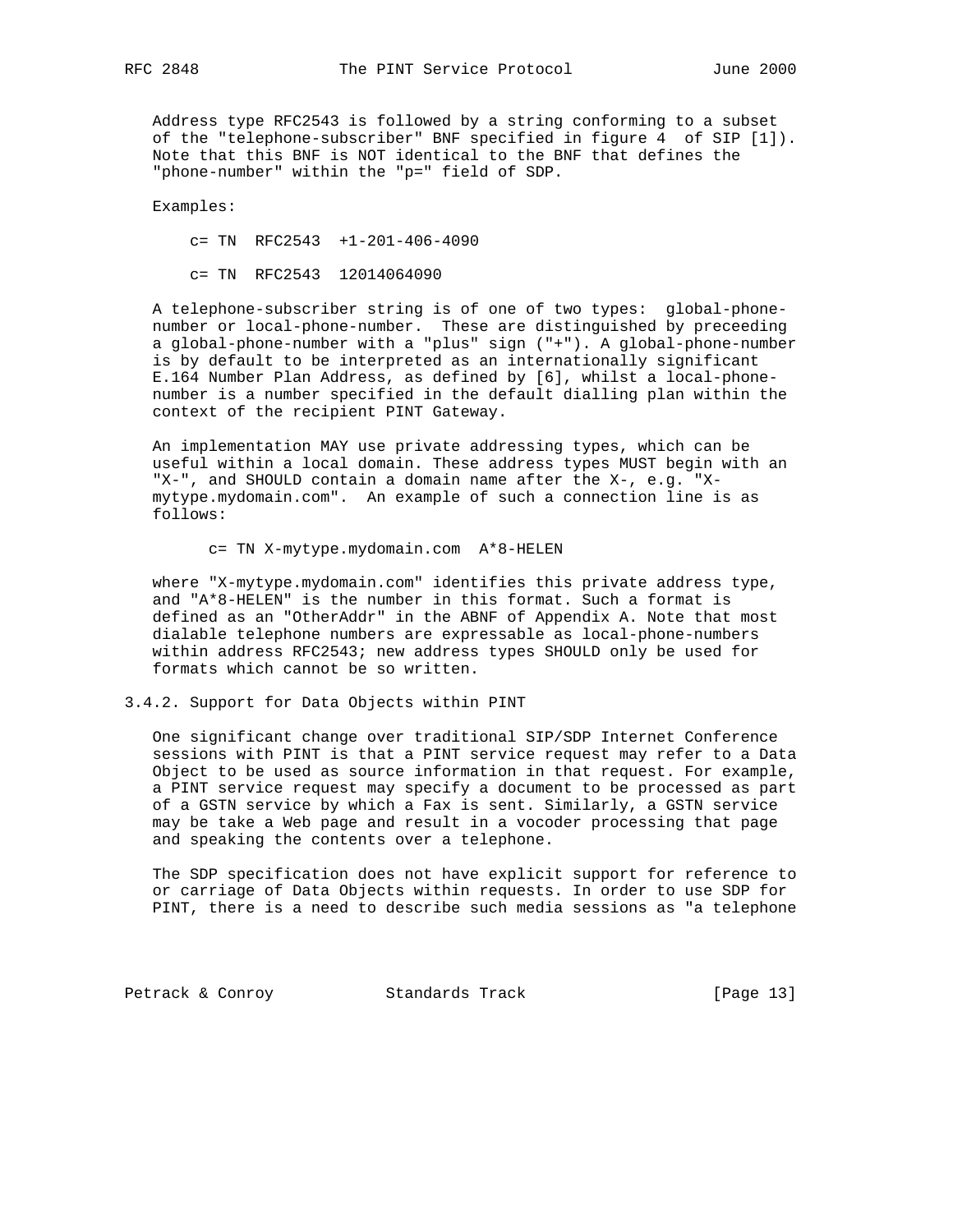call to a certain number during which such-and-such an image is sent as a fax".

 To support this, two extensions to the session description format are specified. These are some new allowed values for the Media Field, and a description of the "fmtp" parameter when used with the Media Field values (within the context of the Contact Field Network type "TN").

 An addition is also made to the SIP message format to allow the inclusion of data objects as sub-parts within the request message itself. The original SDP syntax (from [2]) for media-field is given as:

```
 media-field = "m=" media space port ["/" integer]
                    space proto 1*(space fmt) CRLF
```
 When used within PINT requests, the definition of the sub-fields is expanded slightly. The Media sub-field definition is relaxed to accept all of the discrete "top-level" media types defined in [4]. In the milestone services the discrete type "video" is not used, and the extra types "data" and "control" are likewise not needed. The use of these types is not precluded, but the behaviour expected of a PINT Gateway receiving a request including such a type is not defined here.

 The Port sub-field has no meaning in PINT requests as the destination terminals are specified using "TN" addressing, so the value of the port sub-field in PINT requests is normally set to "1". A value of "0" may be used as in SDP to indicate that the terminal is not receiving media. This is useful to indicate that a telephone terminal has gone "on hold" temporarily. Likewise, the optional integer sub-field is not used in PINT.

 As mentioned in [2], the Transport Protocol sub-field is specific to the associated Address Type. In the case that the Address Type in the preceeding Contact field is one of those defined for use with the Network Type "TN", the following values are defined for the Transport Protocol sub-field:

"voice", "fax", and "pager".

 The interpretation of this sub-field within PINT requests is the treatment or disposition of the resulting GSTN service. Thus, for transport protocol "voice", the intent is that the service will result in a GSTN voice call, whilst for protocol "fax" the result will be a GSTN fax transmission, and protocol "pager" will result in a pager message being sent.

Petrack & Conroy Standards Track [Page 14]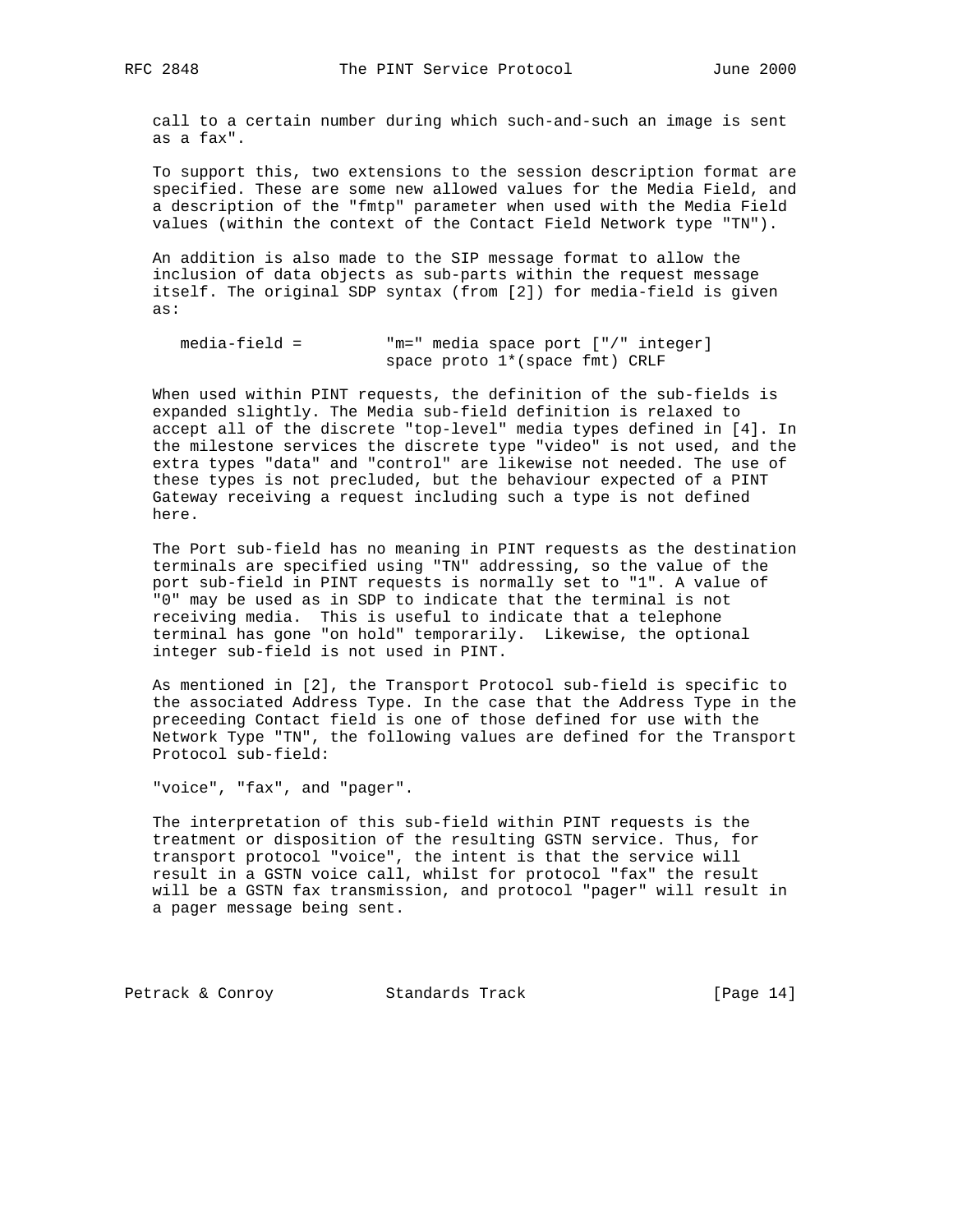Note that this sub-field does not necessarily dictate the media type and subtype of any source data; for example, one of the milestone services calls for a textual source to be vocoded and spoken in a resulting telephone service call. The transport protocol value in this case would be "voice", whilst the media type would be "text".

 The Fmt sub-field is described in [2] as being transport protocol specific. When used within PINT requests having one of the above protocol values, this sub-field consists of a list of one or more values, each of which is a defined MIME sub-type of the associated Media sub-field value. The special value "-" is allowed, meaning that there is no MIME sub-type. This sub-field retains (from [2]) its meaning that the list will contain a set of alternative sub-types, with the first being the preferred value.

 For experimental purposes and by mutual consent of the sender and recipient, a sub-type value may be specified as an <X-token>, i.e. a character string starting with "X-". The use of such values is discouraged, and if such a value is expected to find common use then it SHOULD be registered with IANA using the standard content type registration process (see Appendix C).

When the Fmt parameter is the single character "-" ( a dash ), this is interpreted as meaning that a unspecified or default sub-type can be used for this service. Thus, the media field value "m=audio 1 voice -<CRLF>" is taken to mean that a voice call is requested, using whatever audio sub type is deemed appropriate by the Executive System. PINT service is a special case, in that the request comes from the IP network but the service call is provided within the GSTN. Thus the service request will not normally be able to define the particular codec used for the resulting GSTN service call. If such an intent IS required, then the quality attribute may be used (see "Suggested Attributes" section of [2]).

3.4.2.1. Use of fmtp attributes in PINT requests

 For each element of the Fmt sub-field, there MUST be a following fmtp attribute. When used within PINT requests, the fmtp attribute has a general structure as defined here:

 "a=fmtp:" <subtype> <space> resolution \*(<space> resolution) (<space> ";" 1(<attribute>) \*(<space> <attribute>)) where:  $<$ resolution> :=  $(*uri-ref* > | *opaque-ref* > | *sub-part-ref* >)$ 

Petrack & Conroy Standards Track [Page 15]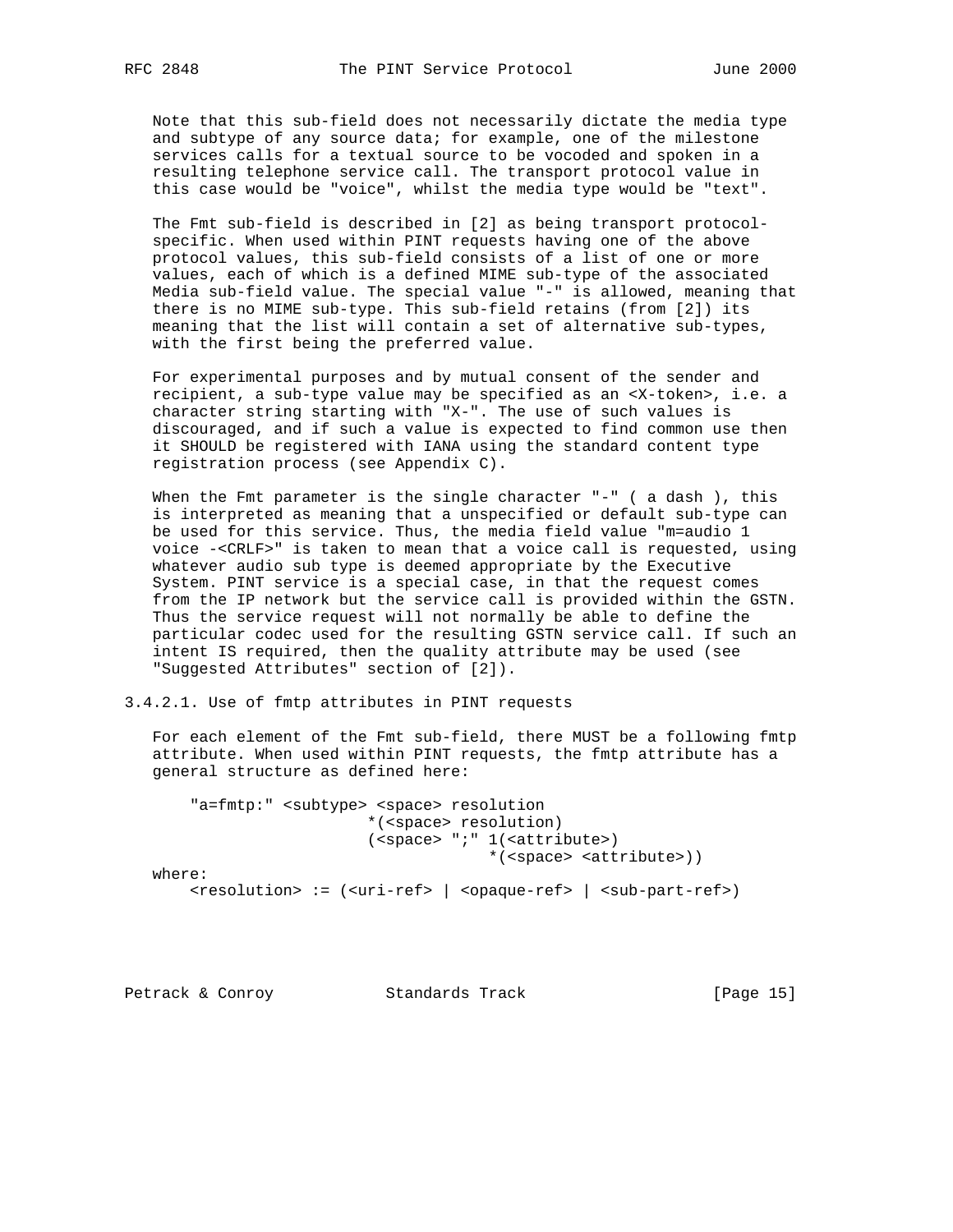A fmtp attribute describes the sources used with a given Fmt entry in the Media field. The entries in a Fmt sub-field are alternatives (with the preferred one first in the list). Each entry will have a matching fmtp attribute. The list of resolutions in a fmtp attribute describes the set of sources that resolve the matching Fmt choice; all elements of this set will be used.

 It should be noted that, for use in PINT services, the elements in such a set will be sent as a sequence; it is unlikely that trying to send them in parallel would be successful.

 A fmtp attribute can contain a mixture of different kinds of element. Thus an attribute might contain a sub-part-ref indicating included data held in a sub-part of the current message, followed by an opaque-ref referring to some content on the GSTN, followed by a uri ref pointing to some data held externally on the IP network.

 To indicate which form each resolution element takes, each of them starts with its own literal tag. The detailed syntax of each form is described in the following sub-sections.

3.4.2.2. Support for Remote Data Object References in PINT

 Where data objects stored elsewhere on the IP Network are to be used as sources for processing within a PINT service, they may be referred to using the uri-ref form. This is simply a Uniform Resource Identifier (URI), as described in [9].

 Note that the reference SHOULD be an absolute URI, as there may not be enough contextual information for the recipient server to resolve a relative reference; any use of relative references requires some private agreement between the sender and recipient of the message, and SHOULD be avoided unless the sender can be sure that the recipient is the one intended and the reference is unambiguous in context.

 This also holds for partial URIs (such as"uri:http://aNode/index.htm") as these will need to be resolved in the context of the eventual recipient of the message.

 The general syntax of a reference to an Internet-based external data object in a fmtp line within a PINT session description is:

<uri-ref> := ("uri:" URI-reference)

where URI-reference is as defined in Appendix A of [9]

Petrack & Conroy Standards Track [Page 16]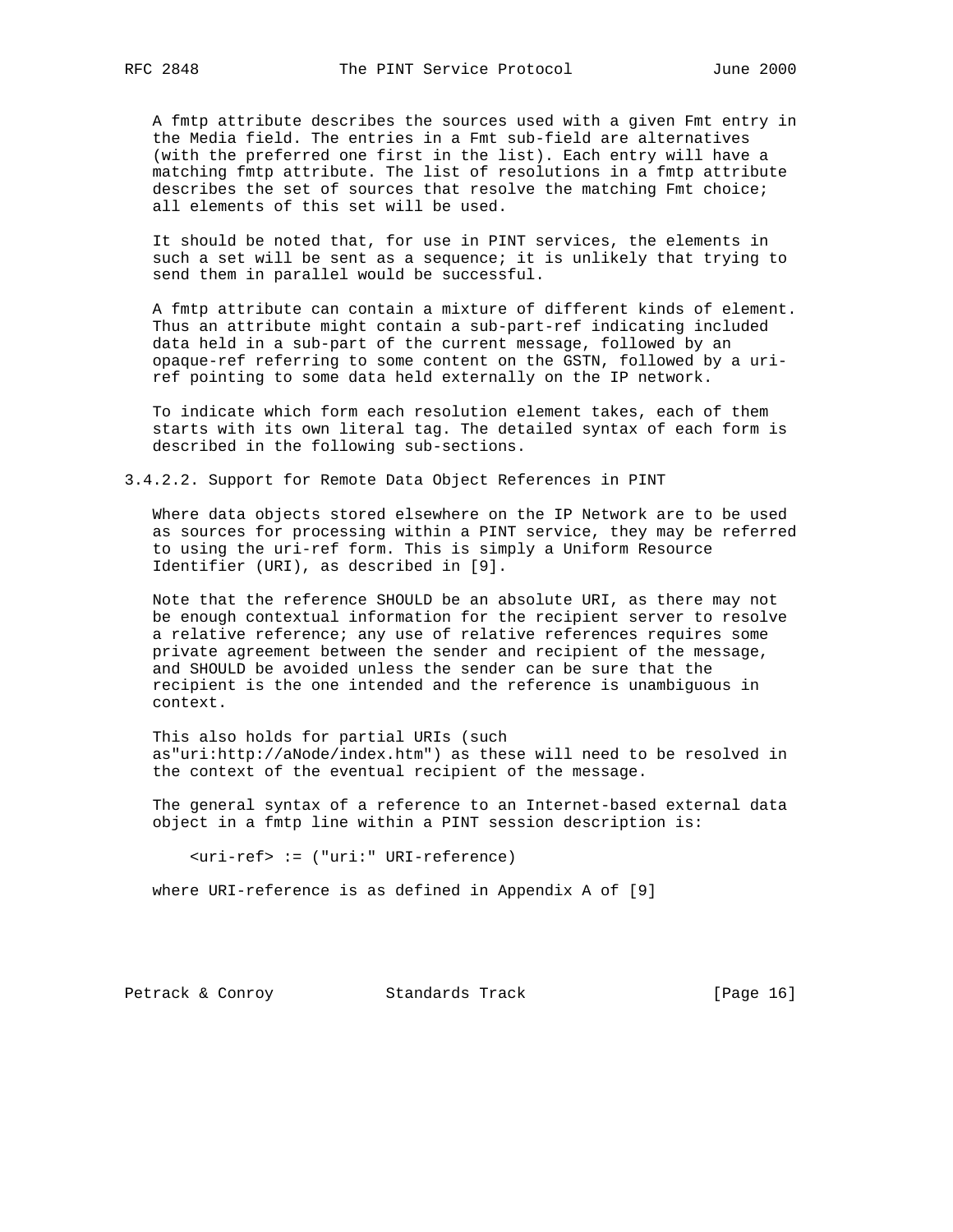For example: c= TN RFC2543 +1-201-406-4090 m= text 1 fax plain a=fmtp:plain uri:ftp://ftp.isi.edu/in-notes/rfc2468.txt or: c= TN RFC2543 +1-201-406-4090 m= text 1 fax plain a=fmtp:plain uri:http://www.ietf.org/meetings/glance\_minneapolis.txt

 means get this data object from the Internet and use it as a source for the requested GSTN Fax service.

3.4.2.3. Support for GSTN-based Data Objects in PINT

 PINT services may refer to data that are held not on the IP Network but instead within the GSTN. The way in which these items are indicated need have no meaning within the context of the Requestor or the PINT Gateway; the reference is merely some data that may be used by the Executive System to indicate the content intended as part of the request. These data form an opaque reference, in that they are sent "untouched" through the PINT infrastructure.

 A reference to some data object held on the GSTN has the general definition:

<opaque-ref> := ("opr:" \*uric)

where uric is as defined in Appendix A of [9].

For example:

 c= TN RFC2543 +1-201-406-4090 m= text 1 fax plain a=fmtp:plain opr:APPL.123.456

 means send the data that is indexed ON THE GSTN by the reference value "APPL.123.456" to the fax machine on +1-201-406-4090. The Executive System may also take the Telephone URL held in the To: field of the enclosing SIP message into account when deciding the context to be used for the data object dereference.

 Of course, an opaque reference may also be used for other purposes; it could, for example, be needed to authorise access to a document held on the GSTN rather than being required merely to disambiguate

Petrack & Conroy Standards Track [Page 17]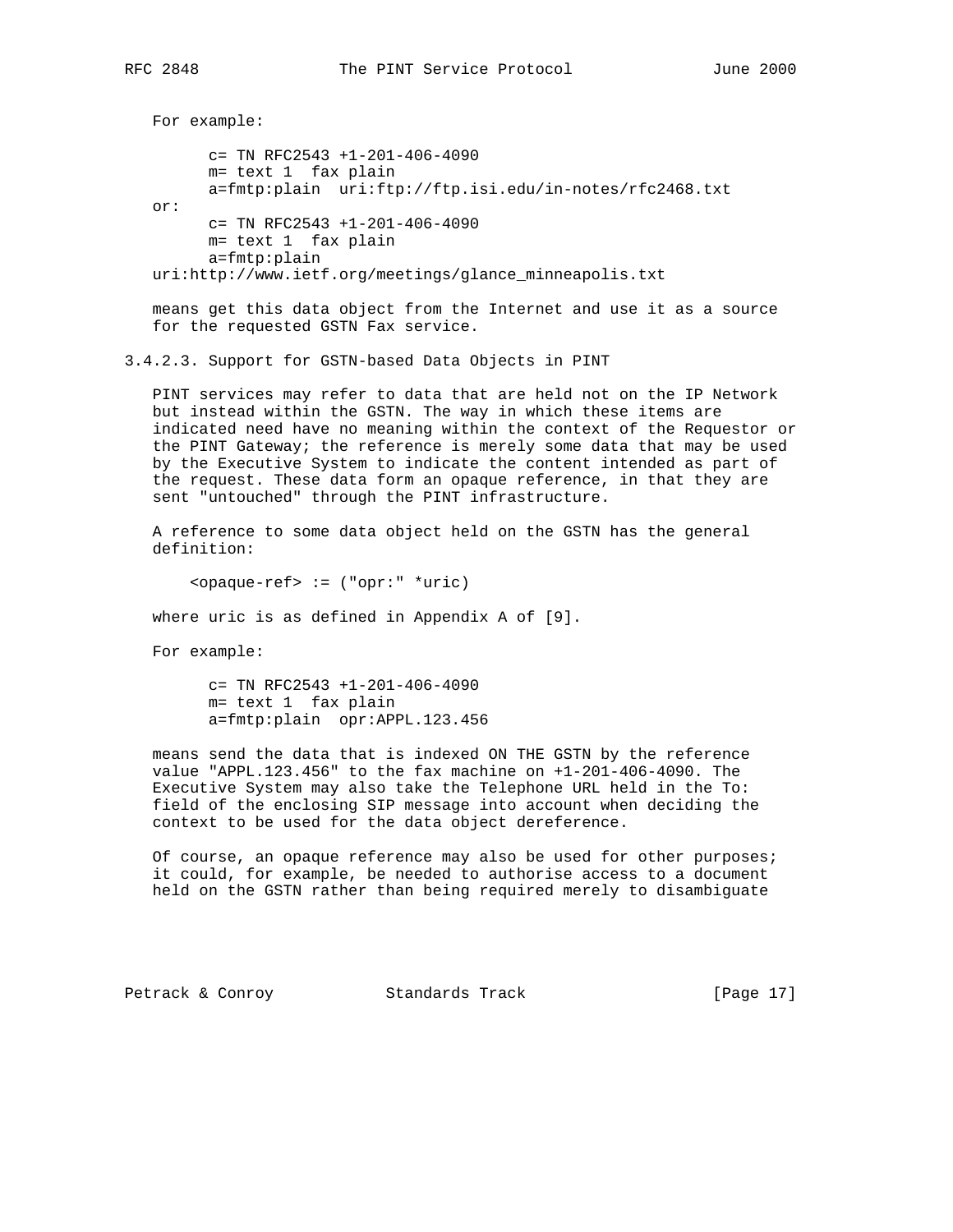the data object. The purpose to which an opaque reference is put, however, is out of scope for this document. It is merely an indicator carried within a PINT Request.

 An opaque reference may have no value in the case where the value to be used is implicit in the rest of the request. For example, suppose some company wishes to use PINT to implement a "fax-back service". In their current implementation, the image(s) to be faxed are entirely defined by the telephone number dialled. Within the PINT request, this telephone number would appear within the "To:" field of the PINT request, and so there is no need for an opaque reference value.

 If there are several resolutions for a PINT Service Request, and one of these is an opaque reference with no value, then that opaque reference MUST be included in the attribute line, but with an empty value field.

For example:

 c= TN RFC2543 +1-201-406-4090 m= text 1 fax plain a=fmtp:plain uri:http://www.sun.com/index.html opr:

might be used to precede some data to be faxed with a covering note.

 In the special case where an opaque reference is the sole resolution of a PINT Service Request, AND that reference needs no value, there is no need for a Fmt list at all; the intent of the service is unambiguous without any further resolution.

For example:

 c= TN RFC2543 +1-201-406-4090 m= text 1 fax -

 means that there is an implied content stored on the GSTN, and that this is uniquely identified by the combination of SIP To-URI and the Contact field of the session description.

3.4.2.4. Session Description support for included Data Objects

 As an alternative to pointing to the data via a URI or an opaque reference to a data item held on the GSTN, it is possible to include the content data within the SIP request itself. This is done by using multipart MIME for the SIP payload. The first MIME part contains the SDP description of the telephone network session to be executed. The other MIME parts contain the content data to be transported.

Petrack & Conroy Standards Track [Page 18]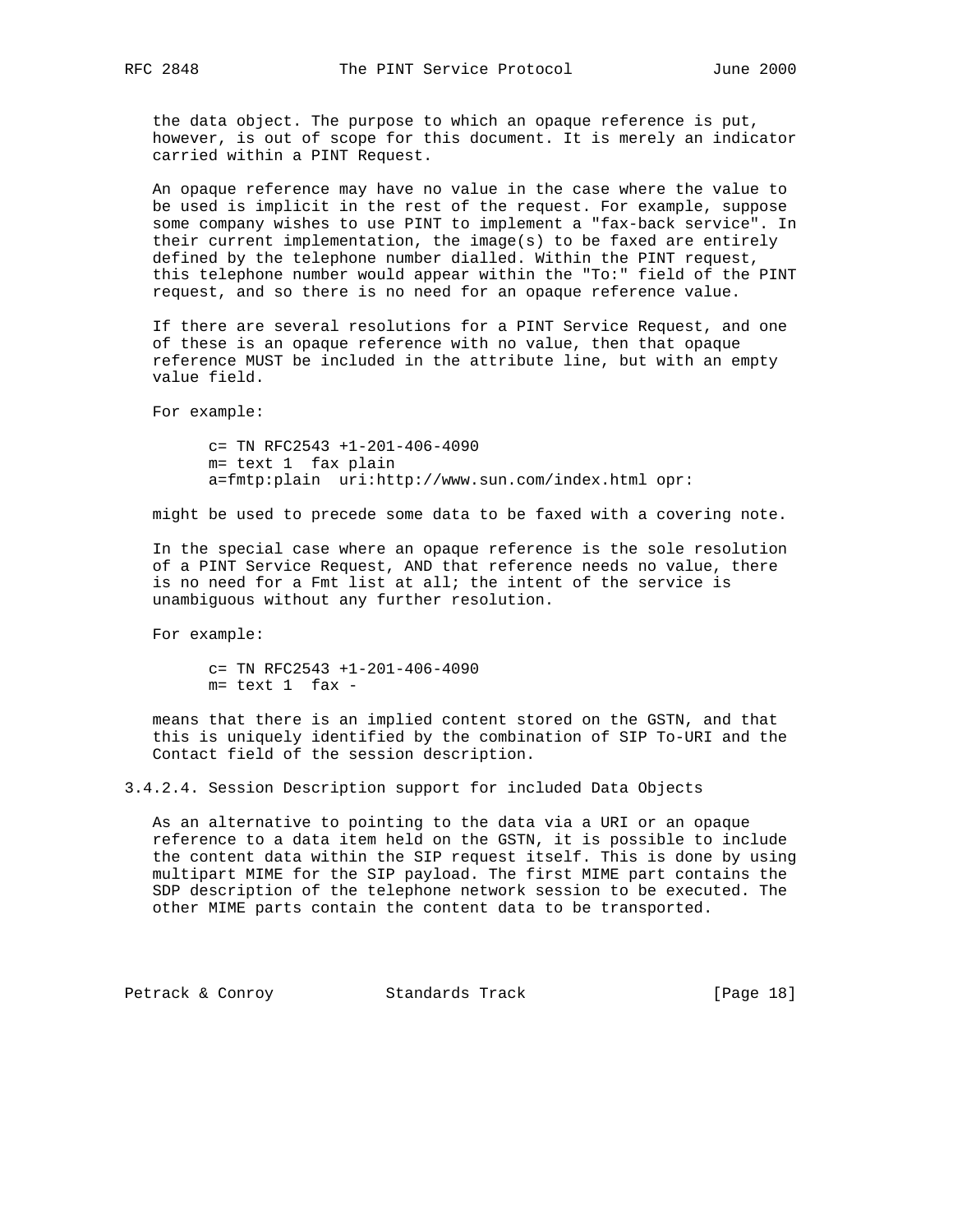Format specific attribute lines within the session description are used to indicate which other MIME part within the request contains the content data. Instead of a URI or opaque reference, the format specific attribute indicates the Content-ID of the MIME part of the request that contains the actual data, and is defined as:

<sub-part-ref> := ("spr:" Content-ID)

where Content-ID is as defined in Appendix A of [3] and in [10]).

For example:

 c= TN RFC2543 +1-201-406-4090 m= text 1 fax plain a=fmtp:plain spr:<Content-ID>

 The <Content-ID> parameter is the Content-ID of one of the MIME parts inside the message, and this fragment means that the requesting user would like the data object held in the sub-part of this message labelled <Content-ID> to be faxed to the machine at phone number +1- 201-406-4090.

 See also section 3.5.1 for a discussion on the support needed in the enclosing SIP request for included data objects.

3.4.3. Attribute Tags to pass information into the Telephone Network

 It may be desired to include within the PINT request service parameters that can be understood only by some entity in the "Telephone Network Cloud". SDP attribute parameters are used for this purpose. They MAY appear within a particular media description or outside of a media description.

 These attributes may also appear as parameters within PINT URLS (see section 3.5.6) as part of a SIP request.

 This is necessary so that telephone terminals that require the attributes to be defined can appear within the To: line of a PINT request as well as within PINT session descriptions.

 The purpose of these attributes is to allow the client to specify extra context within which a particular telephone number is to be interpreted. There are many reasons why extra context might be necessary to interpret a given telephone number:

Petrack & Conroy Standards Track [Page 19]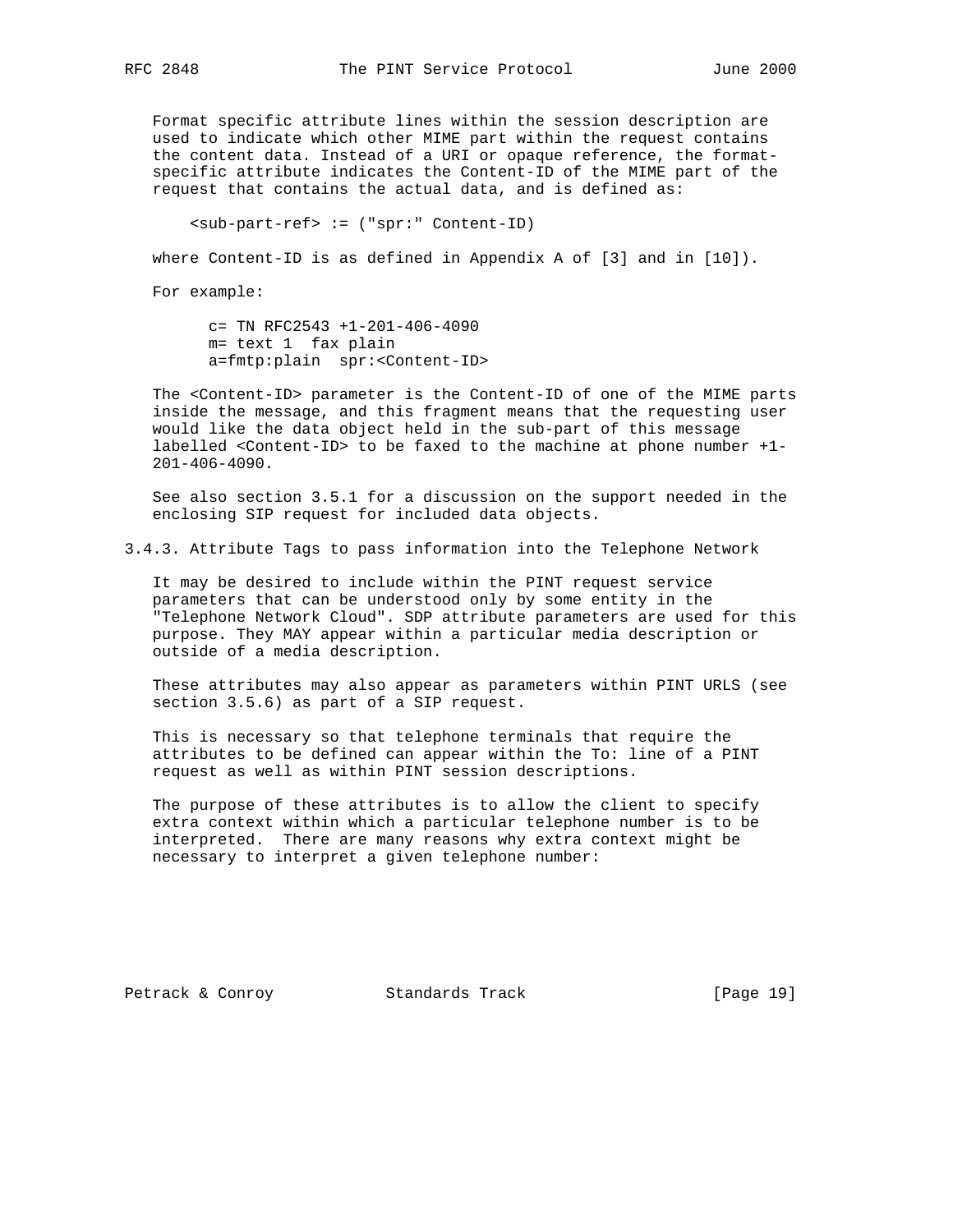- a. The telephone number might be reachable in many different ways (such as via competing telephone service providers), and the PINT client wishes to indicate its selection of service provider.
- b. The telephone number might be reachable only from a limited number of networks (such as an '800' freephone number).
- c. The telephone number might be reachable only within a single telephone network (such as the '152' customer service number of BT). Similarly, the number might be an internal corporate extension reachable only within the PBX.

 However, as noted above, it is not usually necessary to use SDP attributes to specify the phone context. URLs such as 152@pint.bt.co.il within the To: and From: headers and/or Request- URI, normally offer sufficient context to resolve telephone numbers.

 If the client wishes the request to fail if the attributes are not supported, these attributes SHOULD be used in conjunction with the "require" attribute (section 3.4.4) and the "Require:org.ietf.sdp.require" header (section 3.5.4).

 It is not possible to standardise every possible internal telephone network parameter. PINT 1.0 attributes have been chosen for specification because they are common enough that many different PINT systems will want to use them, and therefore interoperability will be increased by having a single specification.

 Proprietary attribute "a=" lines, that by definition are not interoperable, may be nonetheless useful when it is necessary to transport some proprietary internal telephone network variables over the IP network, for example to identify the order in which service call legs are to be be made. These private attributes SHOULD BE, however, subject to the same IANA registration procedures mentioned in the SDP specification[2] (see also this Appendix C).

3.4.3.1. The phone-context attribute

 An attribute is specified to enable "remote local dialling". This is the service that allows a PINT client to reach a number from far outside the area or network that can usually reach the number. It is useful when the sending or receiving address is only dialable within some local context, which may be remote to the origin of the PINT client.

 For example, if Alice wanted to report a problem with her telephone, she might then dial a "network wide" customer care number; within the British Telecom network in the U.K., this is "152". Note that in this case she doesn't dial any trunk prefix - this is the whole dialable

Petrack & Conroy Standards Track [Page 20]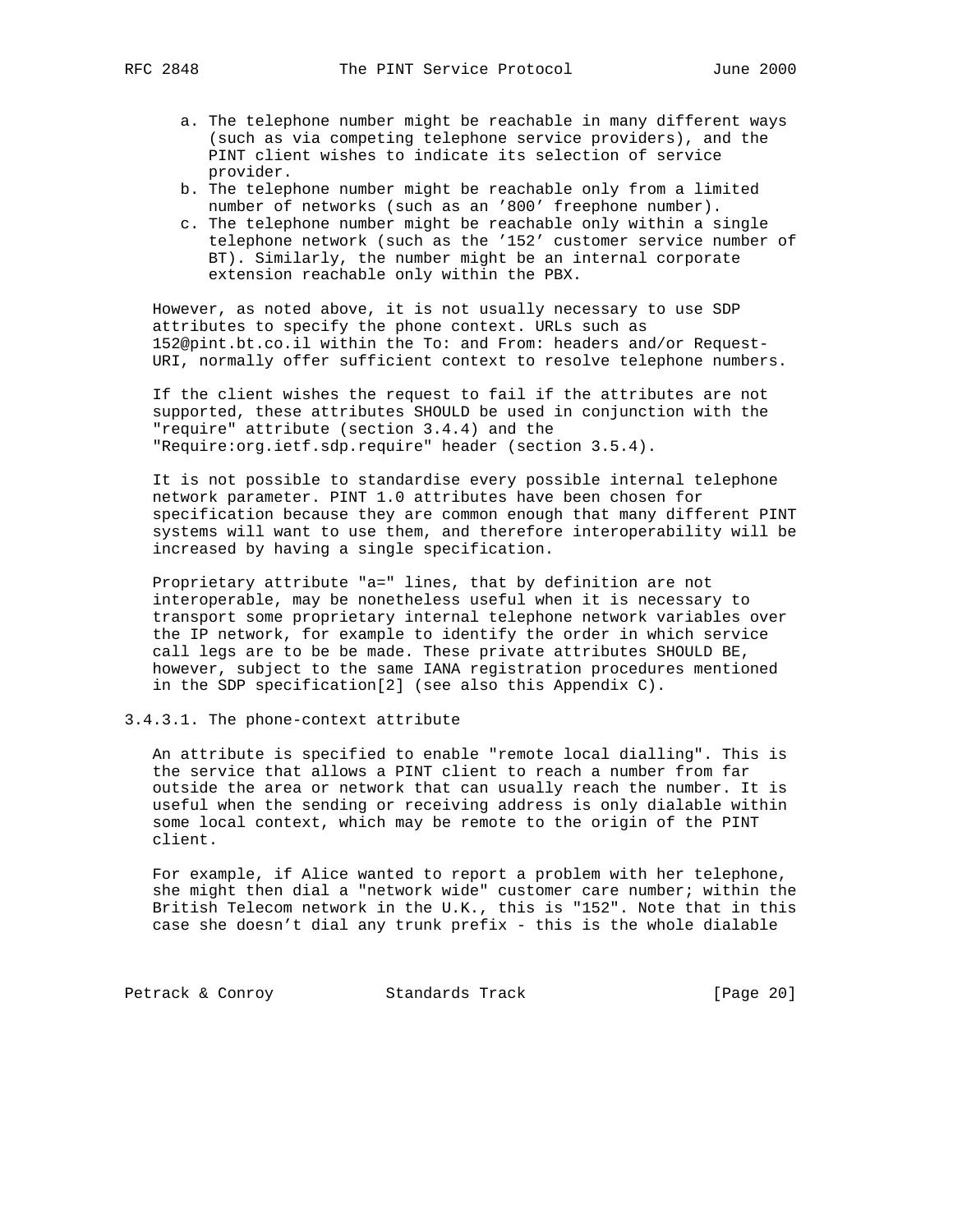number. If dialled from another operator's network, it will not connect to British Telecom's Engineering Enquiries service; and dialling "+44 152" will not normally succeed. Such numbers are called Network-Specific Service Numbers.

 Within the telephone network, the "local context" is provided by the physical connection between the subscriber's terminal and the central office. An analogous association between the PINT client and the PINT server that first receives the request may not exist, which is why it may be necessary to supply this missing "telephone network context". This attribute is defined as follows:

| a=phone-context: <phone-context-ident></phone-context-ident> |                                              |
|--------------------------------------------------------------|----------------------------------------------|
| phone-context-ident                                          | = network-prefix / private-prefix            |
| network-prefix                                               | = intl-network-prefix / local-network-prefix |
| intl-network-prefix                                          | $=$ "+" $1*DiffIT$                           |
| local-network-prefix                                         | $= 1*DTGIT$                                  |
| excldigandplus                                               | $= (0x21-0x2d, 0x2f, 0x40-0x7d))$            |
| private-prefix                                               | $= 1*excluding and plus 0*uric$              |

 An intl-network-prefix and local-network-prefix MUST be a bona fide network prefix, and a network-prefix that is an intl-network-prefix MUST begin with an E.164 service code ("country code").

 It is possible to register new private-prefixes with IANA so as to avoid collisions. Prefixes that are not so registered MUST begin with an "X-" to indicate their private, non-standard nature (see Appendix  $C$ ).

Example 1:

 c= TN RFC2543 1-800-765-4321 a=phone-context:+972

 This describes an terminal whose address in Israel (E.164 country code 972) is 1-800-765-4321.

Example 2:

 c= TN RFC2543 1-800-765-4321 a=phone-context:+1

 This describes an terminal whose address in North America (E.164 country code 1) is 1-800-765-4321.

 The two telephone terminals described by examples 1 and 2 are different; in fact they are located in different countries.

Petrack & Conroy Standards Track [Page 21]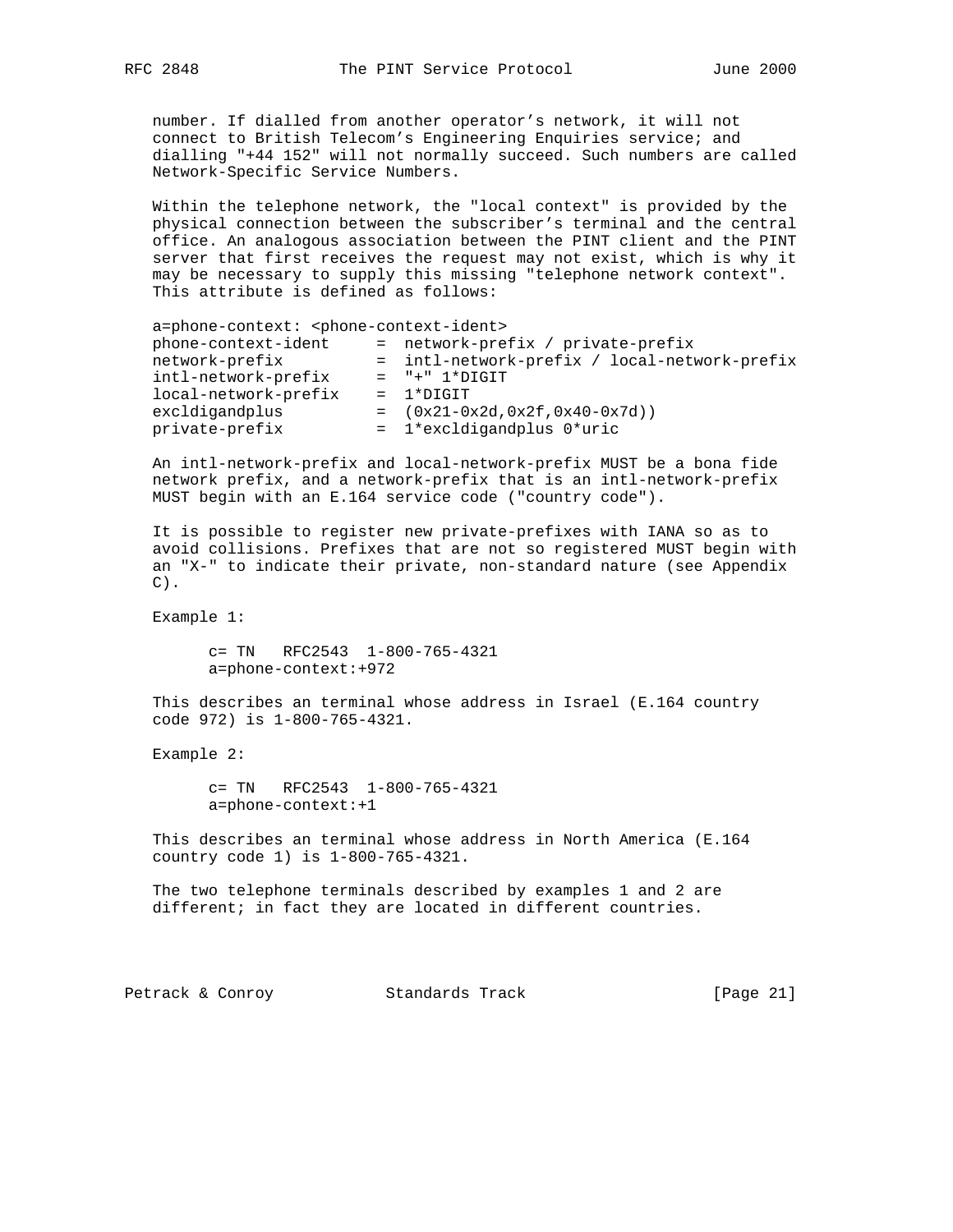Example 3:

 c=TN RFC2543 123 a=phone-context:+97252

 This describes a terminal whose address when dialled from within the network identified by +97252 is the string "123". It so happens that +97252 defines one of the Israeli cell phone providers, and 123 reaches customer service when dialled within that network.

 It may well be useful or necessary to use the SDP "require" parameter in conjunction with the phone-context attribute.

Example 4:

 c= TN RFC2543 321 a=phone-context:X-acme.com-23

 This might describe the telephone terminal that is at extension 321 of PBX number 23 within the acme.com private PBX network. It is expected that such a description would be understandable by the acme.com PINT server that receives the request.

 Note that if the PINT server receiving the request is inside the acme.com network, the same terminal might be addressable as follows:

c= TN RFC2543 7-23-321

 (assuming that "7" is dialled in order to reach the private PBX network from within acme.com)

3.4.3.2. Presentation Restriction attribute

 Although it has no affect on the transport of the service request through the IP Network, there may be a requirement to allow originators of a PINT service request to indicate whether or not they wish the "B party" in the resulting service call to be presented with the "A party's" calling telephone number. It is a legal requirement in some jurisdictions that a caller be able to select whether or not their correspondent can find out the calling telephone number (using Automatic Number Indication or Caller Display or Calling Line Identity Presentation equipment). Thus an attribute may be needed to indicate the originator's preference.

 Whether or not the default behaviour of the Executive System is to present or not present a party's telephone number to the correspondent GSTN terminal is not specified, and it is not mandatory in all territories for a PINT Gateway or Executive System to act on

Petrack & Conroy Standards Track [Page 22]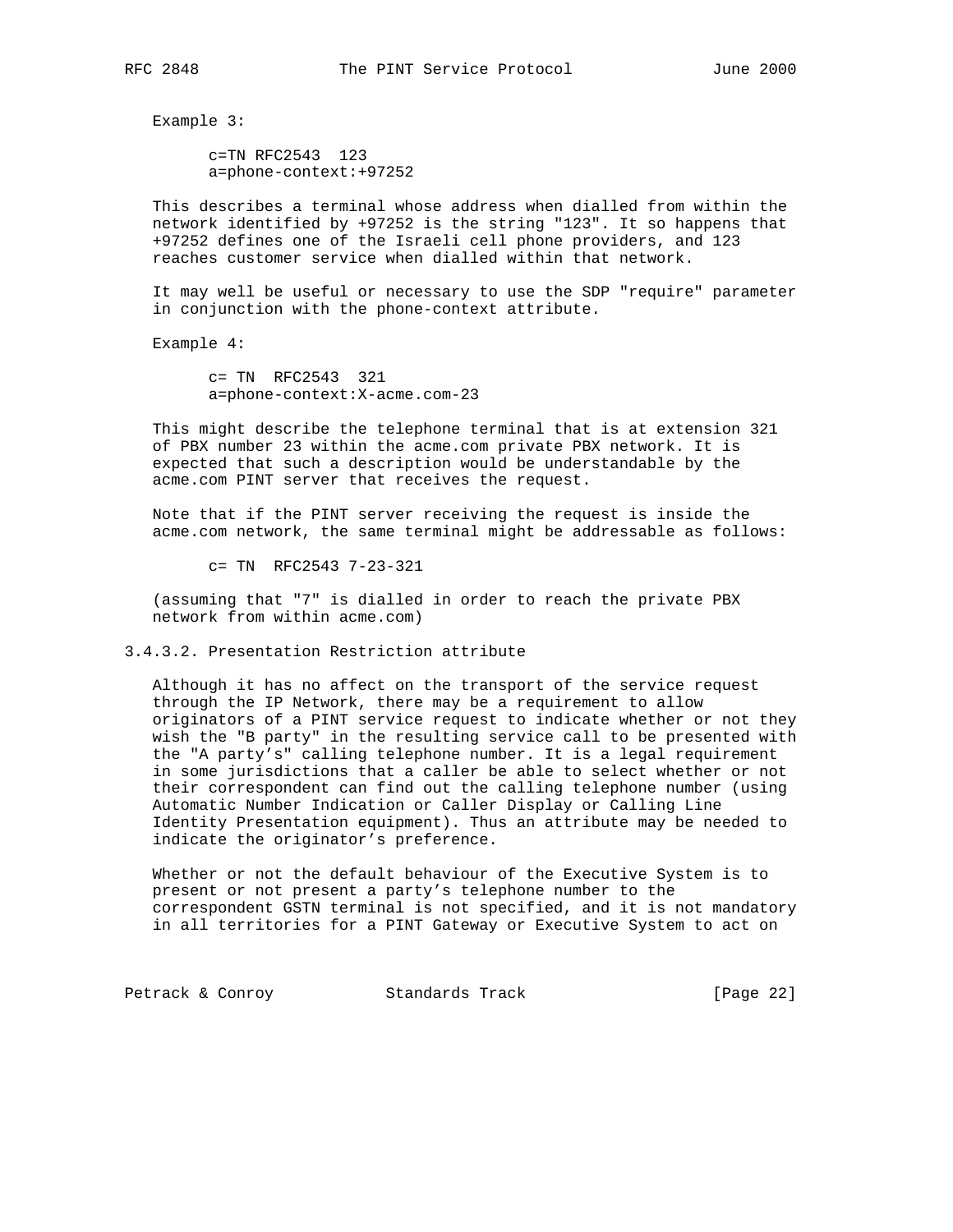this attribute. It is, however, defined here for use where there are regulatory restrictions on GSTN operation, and in that case the Executive System can use it to honour the originator's request.

 The attribute is specified as follows: a=clir:<"true" | "false">

 This boolean value is needed within the attribute as it may be that the GSTN address is, by default, set to NOT present its identity to correspondents, and the originator wants to do so for this particular call. It is in keeping with the aim of this attribute to allow the originator to specify what treatment they want for the requested service call.

 The expected interpretation of this attribute is that, if it is present and the value is "false" then the Calling Line Identity CAN be presented to the correspondent terminal, whilst if it is "true" then if possible the Executive System is requested to NOT present the Calling Line Identity.

3.4.3.3. ITU-T CalledPartyAddress attributes parameters

 These attributes correspond to fields that appear within the ITU-T Q.763 "CalledPartyAddress" field (see [8] ,section 3.9). PINT clients use these attributes in order to specify further parameters relating to Terminal Addresses, in the case when the address indicates a "local-phone-number". In the case that the PINT request contains a reference to a GSTN terminal, the parameters may be required to correctly identify that remote terminal.

The general form of this attribute is: "a=Q763-<token>((":" <value>) |"")". Three of the possible elements and their use in SDP attributes are described here. Where other Q763 elements are to be used, then these should be the subject of further specification to define the syntax of the attribute mapping. It is recommended that any such specification maintains the value sets shown in Q.763.

The defined attributes are:

 a=Q763-nature: - indicates the "nature of address indicator". The value MAY be any number between 0 and 127. The following values are specified:

- "1" a subscriber number
- "2" unknown
- "3" a nationally significant number
- "4" an internationally significant number

Petrack & Conroy Standards Track [Page 23]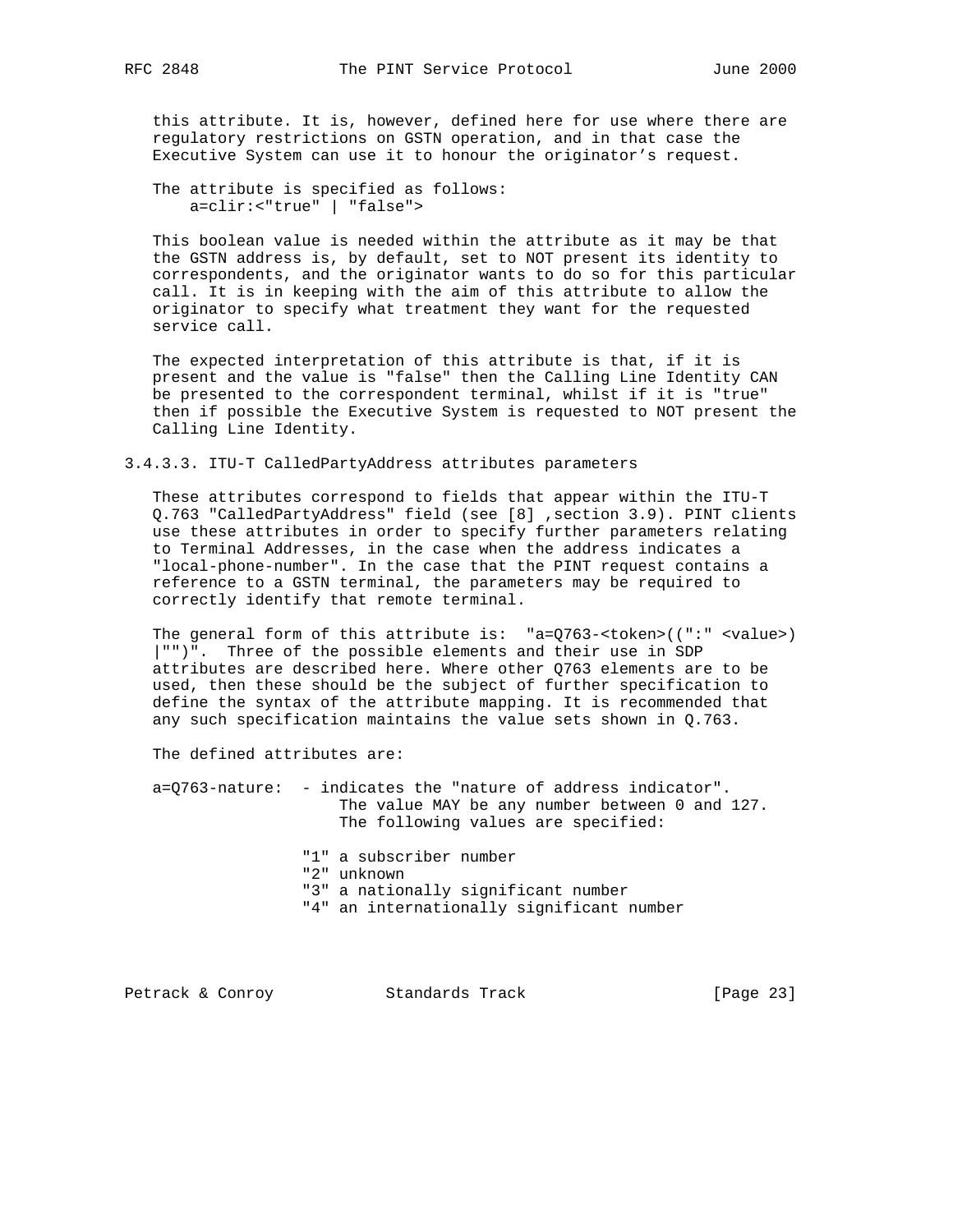The values have been chosen to coincide with the values in Q.763. Note that other values are possible, according to national rules or future expansion of Q.763.

 a=Q763-plan: - indicates the numbering plan to which the address belongs. The value MAY be any number between 0 and 7. The following values are specified:

"1" Telephone numbering plan (ITU-T E.164)

"3" Data numbering plan (ITU-T X.121)

"4" Telex numbering plan (ITU-T F.69)

 The values have been chosen to coincide with the values in Q.763. Other values are allowed, according to national rules or future expansion of Q.763.

a=Q763-INN - indicates if routing to the Internal Network Number is allowed. The value MUST be ONE of:

> "0" routing to internal network number allowed "1" routing to internal network number not allowed

 The values have been chosen to coincide with the values in Q.763. Note that it is possible to use a local-phone-number and indicate via attributes that the number is in fact an internationally significant E.164 number. Normally this SHOULD NOT be done; an internationally significant E.164 number is indicated by using a "global-phone number" for the address string.

3.4.4. The "require" attribute

 According to the SDP specification, a PINT server is allowed simply to ignore attribute parameters that it does not understand. In order to force a server to decline a request if it does not understand one of the PINT attributes, a client SHOULD use the "require" attribute, specified as follows:

a=require:<attribute-list>

 where the attribute-list is a comma-separated list of attributes that appear elsewhere in the session description.

 In order to process the request successfully the PINT server must BOTH understand the attribute AND ALSO fulfill the request implied by the presence of the attribute, for each attribute appearing within the attribute-list of the require attribute.

Petrack & Conroy Standards Track [Page 24]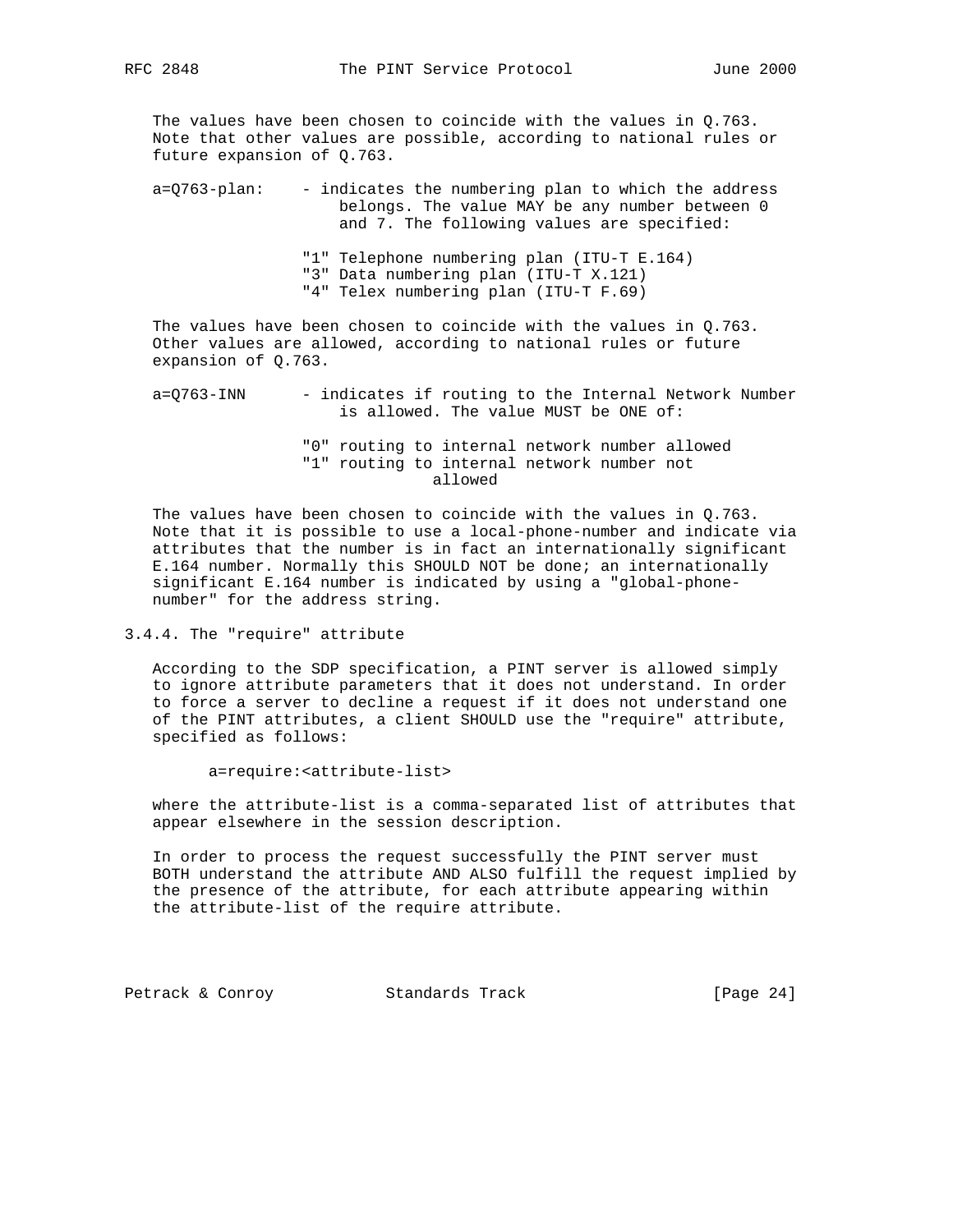If the server does not recognise the attribute listed, the PINT server MUST return an error status code (such as 420 (Bad Extension) or 400 (Bad Request)), and SHOULD return suitable Warning: lines explaining the problem or an Unsupported: header containing the attribute it does not understand. If the server recognizes the attribute listed, but cannot fulfill the request implied by the presence of the attribute, the request MUST be rejected with a status code of (606 Not Acceptable), along with a suitable Unsupported: header or Warning: line.

 The "require" attribute may appear anywhere in the session description, and any number of times, but it MUST appear before the use of the attribute marked as required.

 Since the "require" attribute is itself an attribute, the SIP specification allows a server that does not understand the require attribute to ignore it. In order to ensure that the PINT server will comply with the "require" attribute, a PINT client SHOULD include a Require: header with the tag "org.ietf.sdp.require" (section 3.5.4)

 Note that the majority of the PINT extensions are "tagged" and these tags can be included in Require strictures. The exception is the use of phone numbers in SDP parts. However, these are defined as a new network and address type, so that a receiving SIP/SDP server should be able to detect whether or not it supports these forms. The default behaviour for any SDP recipient is that it will fail a PINT request if it does not recognise or support the TN and RFC2543 or X-token network and address types, as without the contents being recognised no media session could be created. Thus a separate stricture is not required in this case.

3.5. PINT Extensions to SIP 2.0

 PINT requests are SIP requests; Many of the specifications within this document merely explain how to use existing SIP facilities for the purposes of PINT.

3.5.1. Multi-part MIME (sending data along with SIP request)

 A PINT request can contain a payload which is multipart MIME. In this case the first part MUST contain an SDP session description that includes at least one of the format specific attribute tags for "included content data" specified above in section 3.4.3. Subsequent parts contain content data that may be transferred to the requested Telephone Call Service. As discussed earlier, within a single PINT request, some of the data MAY be pointed to by a URI within the request, and some of the data MAY be included within the request.

Petrack & Conroy Standards Track [Page 25]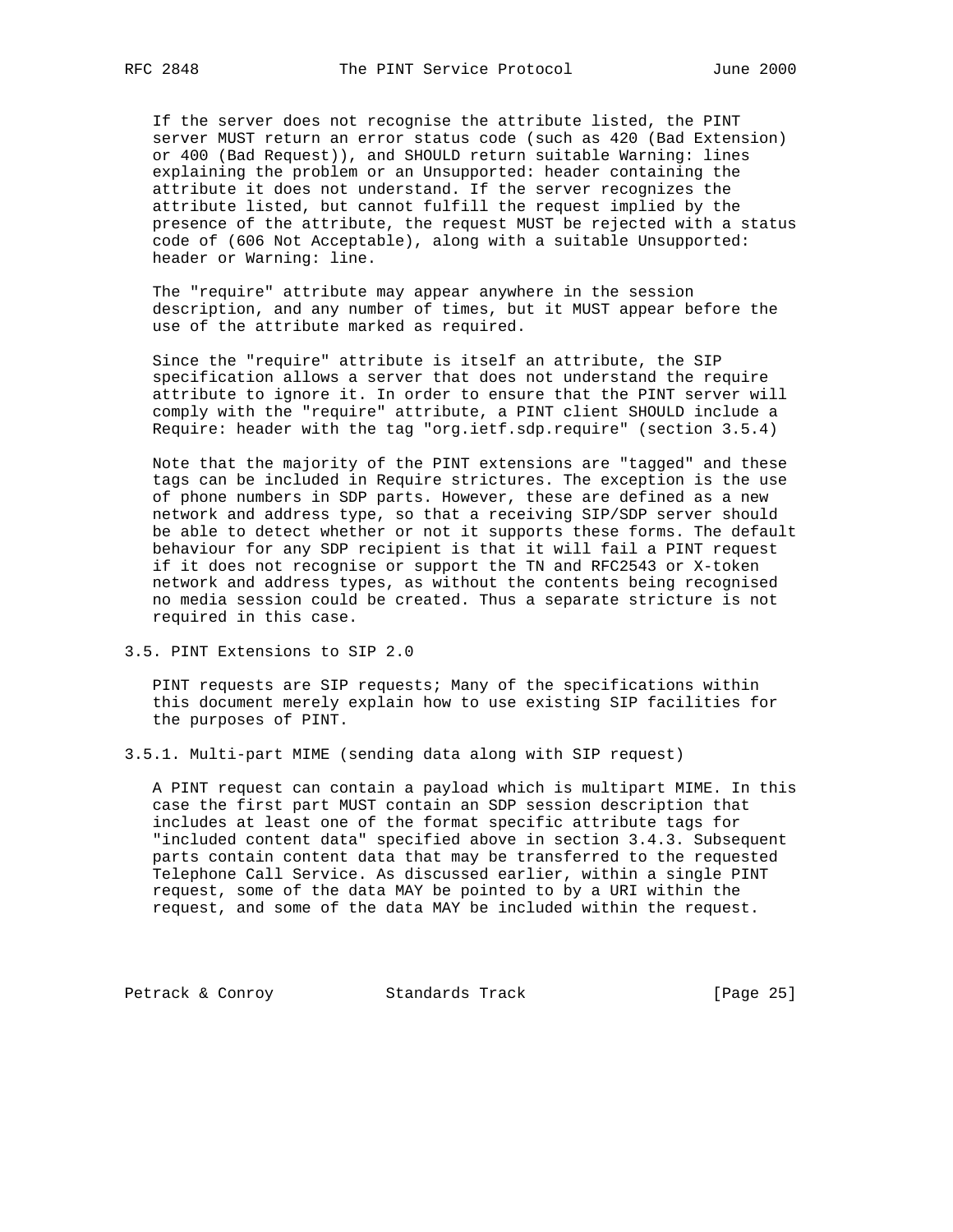Where included data is carried within a PINT service request, the Content Type entity header of the enclosing SIP message MUST indicate this. To do so, the media type value within this entity header MUST be set to a value of "multipart". There is a content sub-type that is intended for situations like this in which sub-parts are to be handled together. This is the multipart/related type (defined in [19]), and it's use is recommended.

 The enclosed body parts SHOULD include the part-specific Content Type headers as appropriate ("application/sdp" for the first body part holding the session description, with an appropriate content type for each of the subsequent, "included data object" parts). This matches the standard syntax of MIME multipart messages as defined in [4].

For example, in a multipart message where the string

 "------next-------" is the boundary, the first two parts might be as follows:

 ------next------- Content-Type: application/sdp .... c= TN RFC2543 +1-201-406-4090 m= text 1 pager plain a=fmtp:plain spr:17@mymessage.acme.com

----------next------- Content-Type: text/plain Content-ID: 17@mymessage.acme.com

This is the text that is to be paged to +1-201-406-4090

----------next-----------

 The ability to indicate different alternatives for the content to be transported is useful, even when the alternatives are included within the request. For example, a request to send a short message to a pager might include the message in Unicode [5] and an alternative version of the same content in text/plain, should the PINT server or telephone network not be able to process the unicode.

 PINT clients should be extremely careful when sending included data within a PINT request. Such requests SHOULD be sent via TCP, to avoid fragmentation and to transmit the data reliably. It is possible that the PINT server is a proxy server that will replicate and fork the request, which could be disastrous if the request contains a large amount of application data. PINT proxy servers should be careful not to create many copies of a request with large amounts of data in it.

Petrack & Conroy Standards Track [Page 26]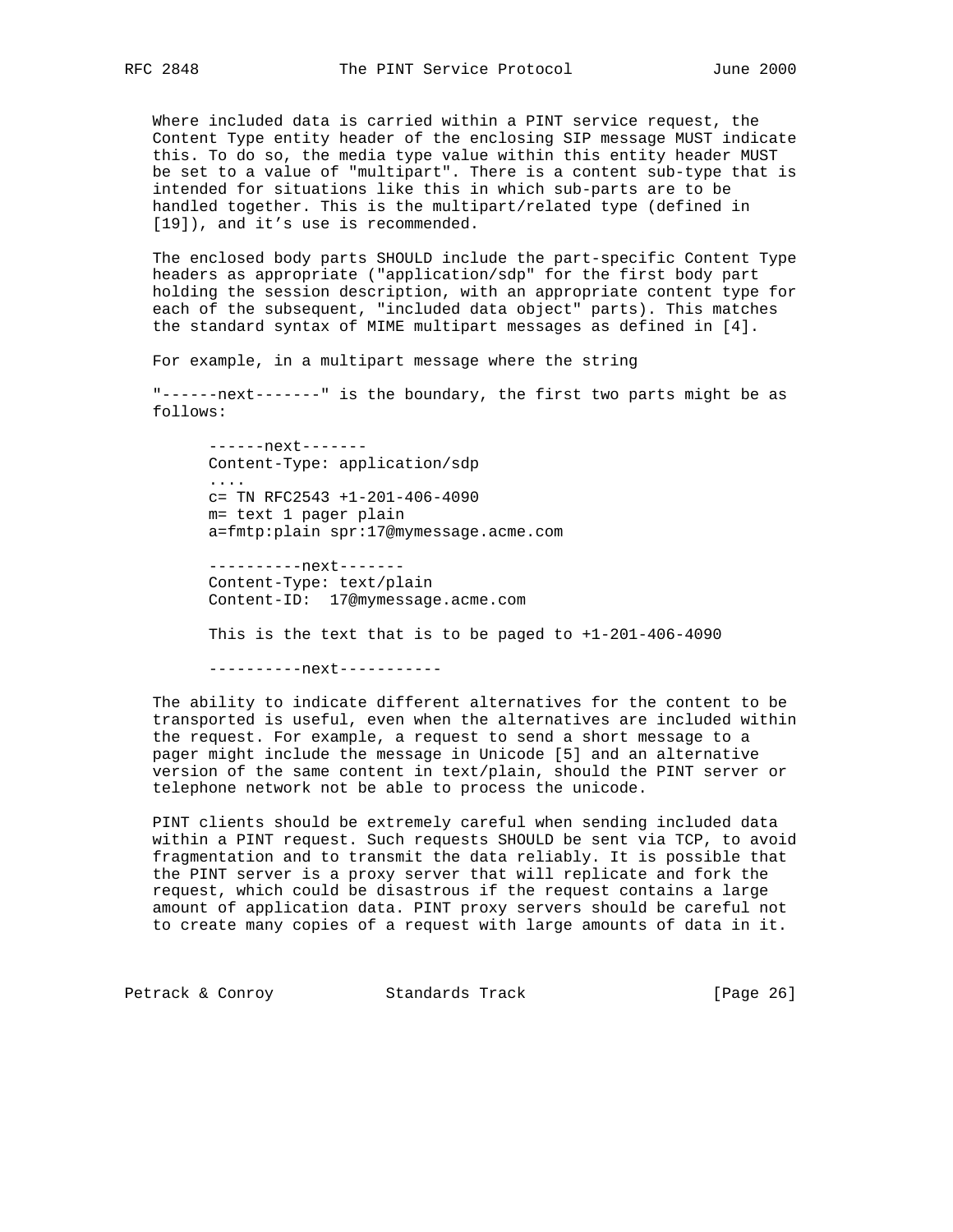If the client does not know the actual location of the PINT gateway, and is using the SIP location services to find it, and the included data makes the PINT request likely to be transported in several IP datagrams, it is RECOMMENDED that the initial PINT request not include the data object but instead hold a reference to it.

3.5.2. Warning header

 A PINT server MUST support the SIP "Warning:" header so that it can signal lack of support for individual PINT features. As an example, suppose the PINT request is to send a jpeg picture to a fax machine, but the server cannot retrieve and/or translate jpeg pictures from the Internet into fax transmissions.

 In such a case the server fails the request and includes a Warning such as the following:

Warning: 305 pint.acme.com Incompatible media format: jpeg

 SIP servers that do not understand the PINT extensions at all are strongly encouraged to implement Warning: headers to indicate that PINT extensions are not understood.

 Also, Warning: headers may be included within NOTIFY requests if it is necessary to notify the client about some condition concerning the invocation of the PINT service (see next).

3.5.3. Mechanism to register interest in the disposition of a PINT service, and to receive indications on that disposition

 It can be very useful to find out whether or not a requested service has completed, and if so whether or not it was successful. This is especially true for PINT service, where the person requesting the service is not (necessarily) a party to it, and so may not have an easy way of finding out the disposition of that service. Equally, it may be useful to indicate when the service has changed state, for example when the service call has started.

 Arranging a flexible system to provide extensive monitoring and control during a service is non-trivial (see section 6.4 for some issues); PINT 1.0 uses a simple scheme that should nevertheless provide useful information. It is possible to expand the scheme in a "backwards compatible" manner, so if required it can be enhanced at a later date.

 The PINT 1.0 status registration and indication scheme uses three new methods; SUBSCRIBE, UNSUBSCRIBE, and NOTIFY. These are used to allow a PINT client to register an interest in (or "subscribe" to) the

Petrack & Conroy Standards Track [Page 27]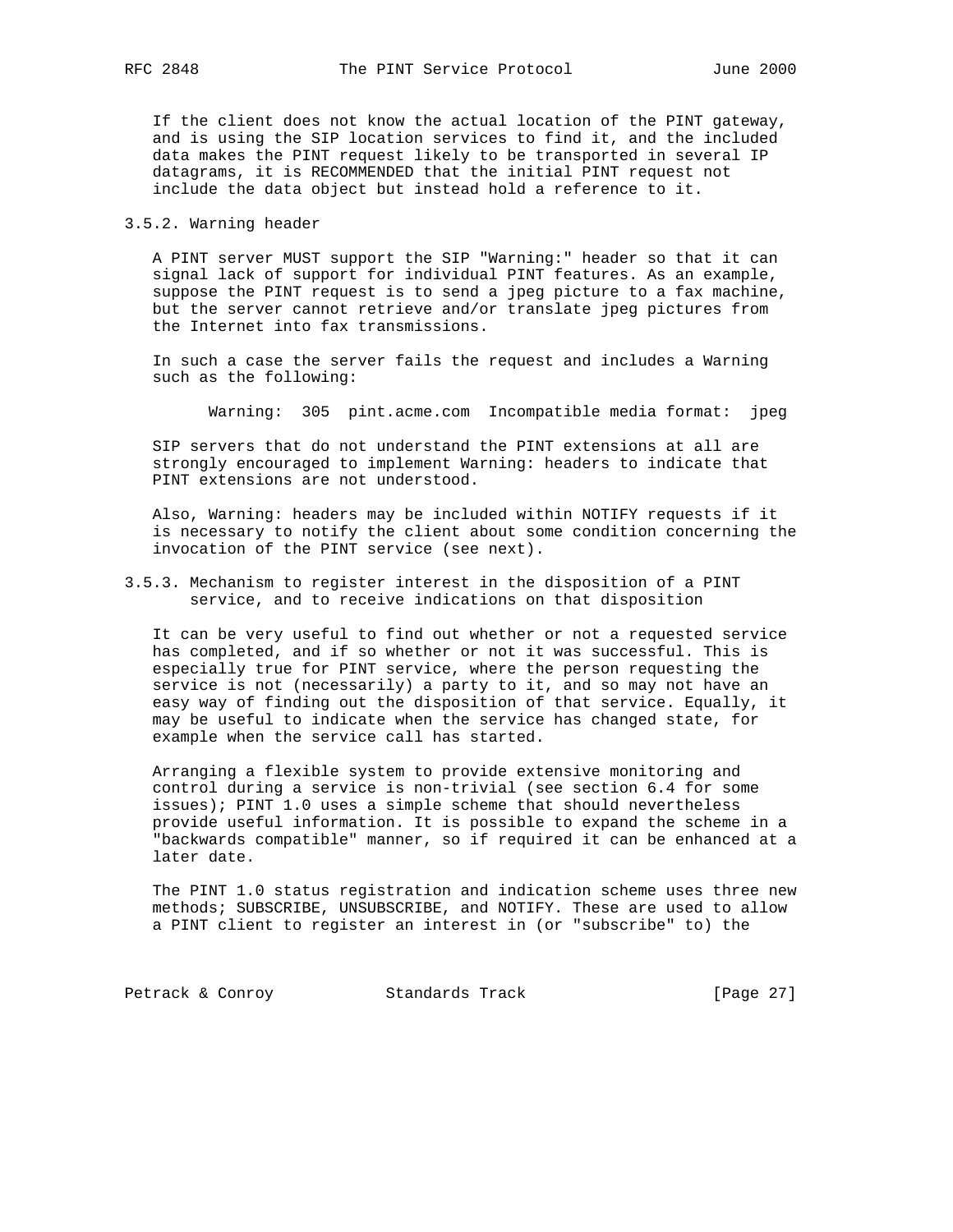status of a service request, to indicate that a prior interest has lapsed (i.e "unsubscribe" from the status), and for the server to return service indications. The state machine of SUBSCRIBE/UNSUBSCRIBE is identical to that of INVITE/BYE; just as INVITE signals the beginning and BYE signals the end of participation in a media session, SUBSCRIBE signals the beginning and UNSUBSCRIBE signals the end of participation in a monitoring session. During the monitoring session, NOTIFY messages are sent to inform the subscriber of a change in session state or disposition.

3.5.3.1. Opening a monitoring session with a SUBSCRIBE request

 When a SUBSCRIBE request is sent to a PINT Server, it indicates that a user wishes to receive information about the status of a service session. The request identifies the session of interest by including the original session description along with the request, using the SDP global-session-id that forms part of the origin-field to identify the service session uniquely.

 The SUBSCRIBE request (like any other SIP request about an ongoing session) is sent to the same server as was sent the original INVITE, or to a server which was specified in the Contact: field within a subsequent response (this might well be the PINT gateway for the session).

 Whilst there are situations in which re-use of the Call-ID used in the original INVITE that initiated the session of interest is possible, there are other situations in which it is not. In detail, where the subscription is being made by the user who initiated the original service request, the Call-ID may be used as it will be known to the receiver to refer to a previously established session. However, when the request comes from a user other than the original requesting user, the SUBSCRIBE request constitutes a new SIP call leg, so the Call-ID SHOULD NOT be used; the only common identifier is the origin-field of the session description enclosed within the original service request, and so this MUST be used.

 Rather than have two different methods of identifying the "session of interest" the choice is to use the origin-field of the SDP sub-part included both in the original INVITE and in this SUBSCRIBE request.

 Note that the request MUST NOT include any sub-parts other than the session description, even if these others were present in the original INVITE request. A server MUST ignore whatever sub-parts are included within a SUBSCRIBE request with the sole exception of the enclosed session description.

Petrack & Conroy Standards Track [Page 28]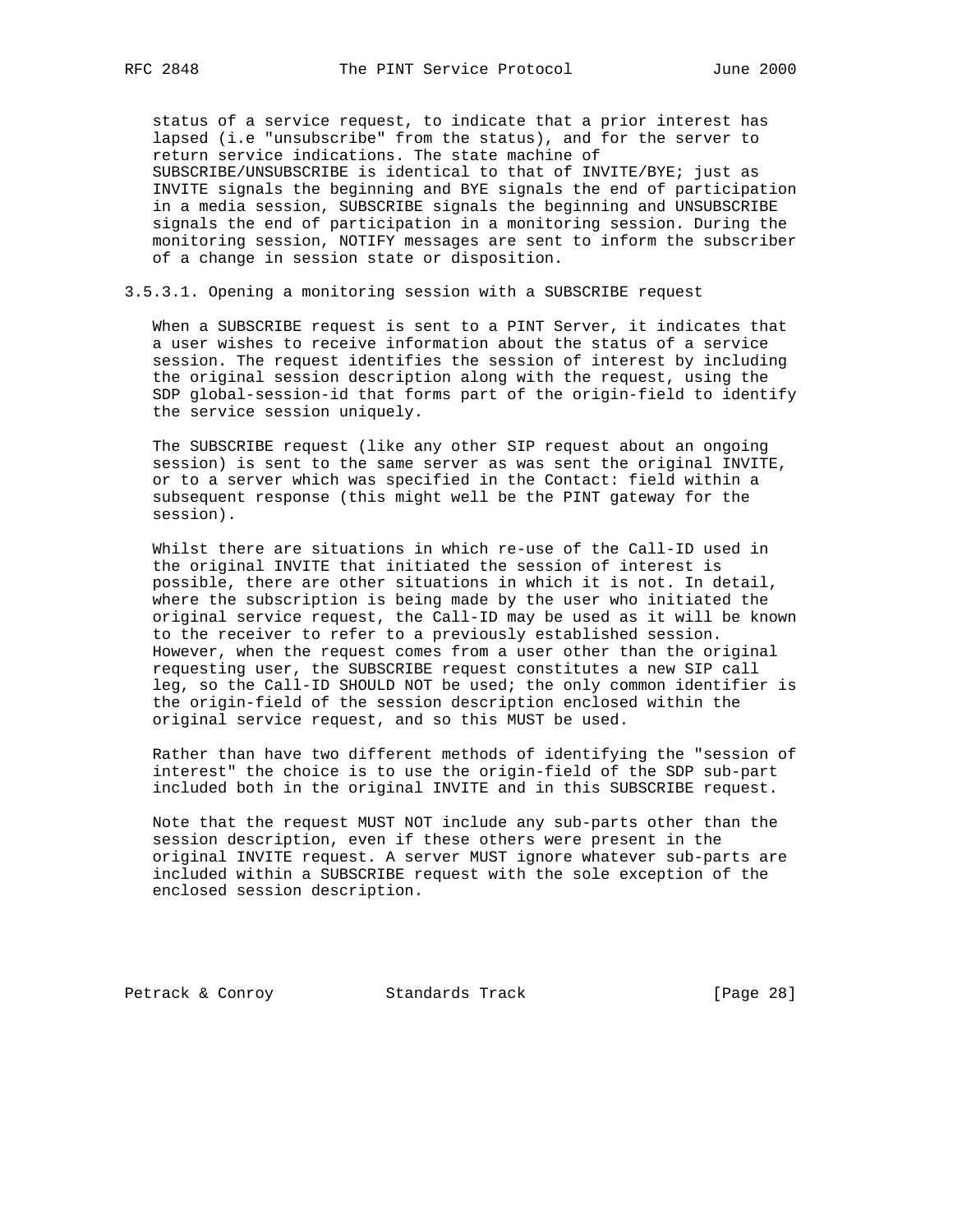The request MAY contain a "Contact:" header, specifying the PINT User Agent Server to which such information should be sent.

 In addition, it SHOULD contain an Expires: header, which indicates for how long the PINT Requestor wishes to receive notification of the session status. We refer to the period of time before the expiration of the SUBSCRIBE request as the "subscription period". See section 5.1.4. for security considerations, particularly privacy implications.

 A value of 0 within the Expires: header indicates a desire to receive one single immediate response (i.e. the request expires immediately). It is possible for a sequence of monitoring sessions to be opened, exist, and complete, all relating to the same service session.

 A successful response to the SUBSCRIBE request includes the session description, according to the Gateway. Normally this will be identical to the last cached response that the Gateway returned to any request concerning the same SDP global session id (see [2], section 6, o= field). The t= line may be altered to indicate the actual start or stop time, however. The Gateway might add an i= line to the session description to indicate such information as how many fax pages were sent. The Gateway SHOULD include an Expires: header indicating how long it is willing to maintain the monitoring session. If this is unacceptable to the PINT Requestor, then it can close the session by sending an immediate UNSUBSCRIBE message (see 3.5.3.3).

 In principle, a user might send a SUBSCRIBE request after the telephone network service has completed. This allows, for example, checking up "the morning after" to see if the fax was successfully transmitted. However, a PINT gateway is only required to keep state about a call for as long as it indicated previously in an Expires: header sent within the response to the original INVITE message that triggered the service session, within the response to the SUBSCRIBE message, within the response to any UNSUBSCRIBE message, or within its own UNSUBSCRIBE message (but see section 3.5.8, point 3).

 If the Server no longer has a record of the session to which a Requestor has SUBSCRIBEd, it returns "606 Not Acceptable", along with the appropriate Warning: 307 header indicating that the SDP session ID is no longer valid. This means that a requesting Client that knows that it will want information about the status of a session after the session terminates SHOULD send a SUBSCRIBE request before the session terminates.

Petrack & Conroy Standards Track [Page 29]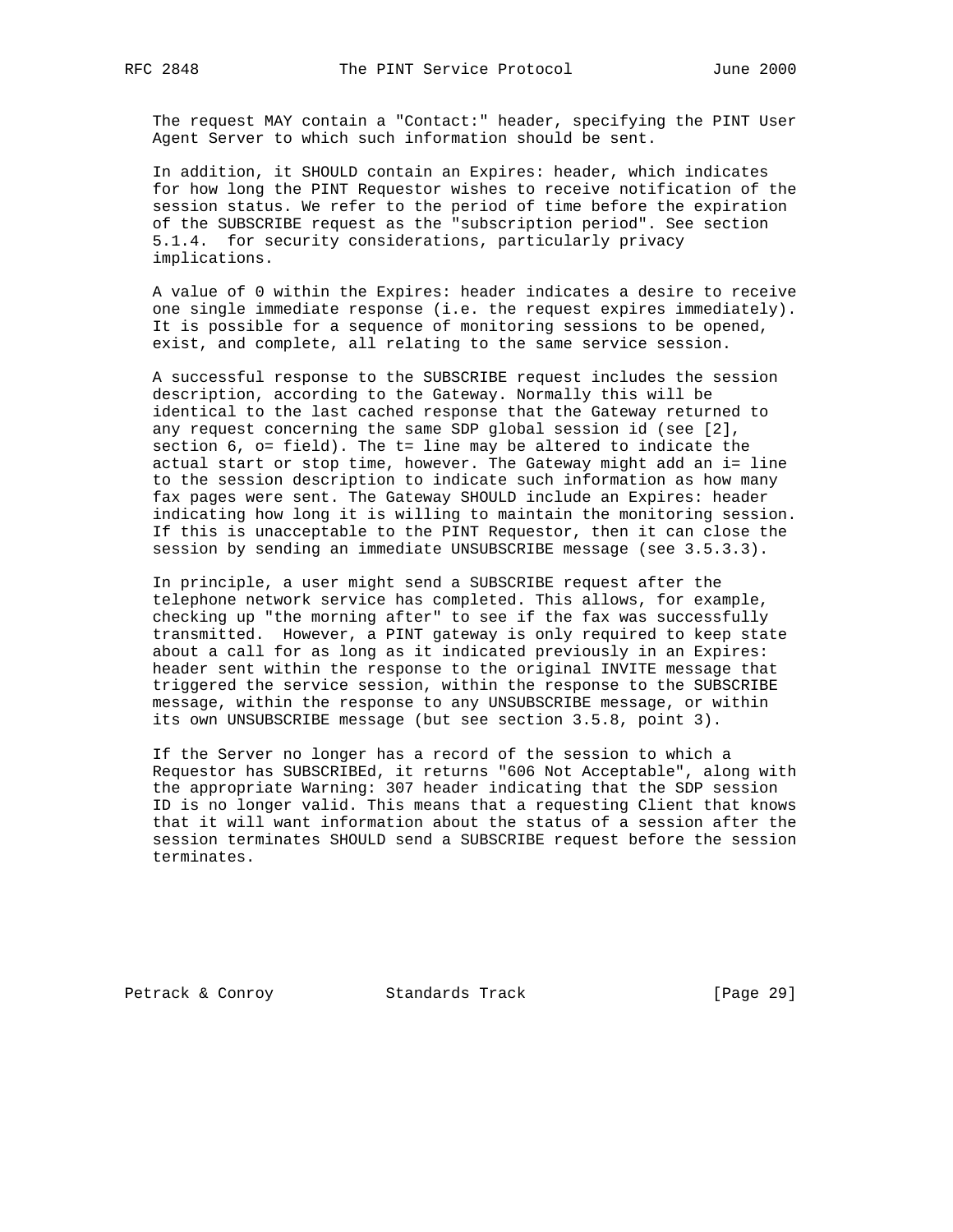## 3.5.3.2. Sending Status Indications with a NOTIFY request

 During the subscription period, the Gateway may, from time to time, send a spontaneous NOTIFY request to the entity indicated in the Contact: header of the "opening" SUBSCRIBE request. Normally this will happen as a result of any change in the status of the service session for which the Requestor has subscribed.

 The receiving user agent server MUST acknowledge this by returning a final response (normally a "200 OK"). In this version of the PINT extensions, the Gateway is not required to support redirects (3xx codes), and so may treat them as a failure.

 Thus, if the response code class is above 2xx then this may be treated by the Gateway as a failure of the monitoring session, and in that situation it will immediately attempt to close the session (see next).

 The NOTIFY request contains the modified session description. For example, the Gateway may be able to indicate a more accurate start or stop time.

 The Gateway may include a Warning: header to describe some problem with the invocation of the service, and may indicate within an i= line some information about the telephone network session itself.

#### Example:

 NOTIFY sip:petrack@pager.com SIP/2.0 To: sip:petrack@pager.com From: sip:R2F.pint.com@service.com Call-ID: 19971205T234505.56.78@pager.com CSeq: 4711 SUBSCRIBE Warning: xxx fax aborted, will try for the next hour. Content-Type:application/sdp

 $c = . . .$  i=3 pages of 5 sent  $t = . . .$ 

3.5.3.3. Closing a monitoring session with an UNSUBSCRIBE request

 At some point, either the Client's representative User Agent Server or the Gateway may decide to terminate the monitoring session. This is achieved by sending an UNSUBSCRIBE request to the correspondent server. Such a request indicates that the sender intends to close the monitoring session immediately, and, on receipt of the final response from the receiving server, the session is deemed over.

Petrack & Conroy Standards Track [Page 30]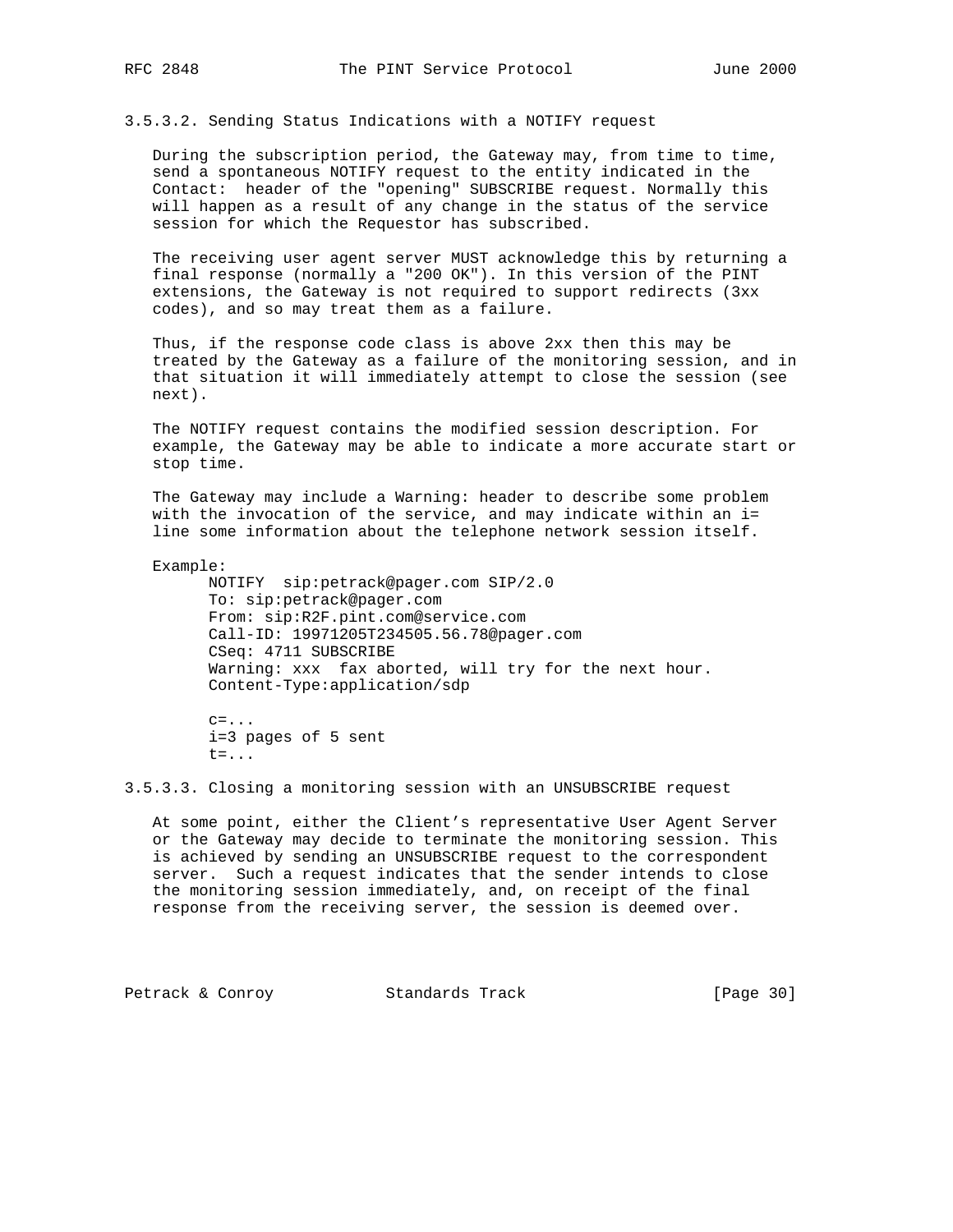Note that unlike the SUBSCRIBE request, which is never sent by a PINT gateway, an UNSUBSCRIBE request can be sent by a PINT gateway to the User Agent Server to indicate that the monitoring session is closed. (This is analogous to the fact that a gateway never sends an INVITE, although it can send a BYE to indicate that a telephone call has ended.)

 If the Gateway initiates closure of the monitoring session by sending an UNSUBSCRIBE message, it SHOULD include an "Expires:" header showing for how much longer after this monitoring session is closed it is willing to store information on the service session. This acts as a minimum time within which the Client can send a new SUBSCRIBE message to open another monitoring session; after the time indicated in the Expires: header the Gateway is free to dispose of any record of the service session, so that subsequent SUBSCRIBE requests can be rejected with a "606" response.

 If the subscription period specified by the Client has expired, then the Gateway may send an immediate UNSUBSCRIBE request to the Client's representative User Agent Server. This ensures that the monitoring session always completes with a UNSUBSCRIBE/response exchange, and that the representative User Agent Server can avoid maintaining state in certain circumstances.

## 3.5.3.4. Timing of SUBSCRIBE requests

 As it relies on the Gateway having a copy of the INVITEd session description, the SUBSCRIBE message is limited in when it can be issued. The Gateway must have received the service request to which this monitoring session is to be associated, which from the Client's perspective happens as soon as the Gateway has sent a 1xx response back to it.

 However, once this has been done, there is no reason why the Client should not send a monitoring request. It does not have to wait for the final response from the Gateway, and it can certainly send the SUBSCRIBE request before sending the ACK for the Service request final response. Beyond this point, the Client is free to send a SUBSCRIBE request when it decides, unless the Gateway's final response to the initial service request indicated a short Expires: time.

 However, there are good reasons (see 6.4) why it may be appropriate to start a monitoring session immediately before the service is confirmed by the PINT Client sending an ACK. At this point the Gateway will have decided whether or not it can handle the service request, but will not have passed the request on to the Executive System. It is therefore in a good position to ask the Executive

Petrack & Conroy Standards Track [Page 31]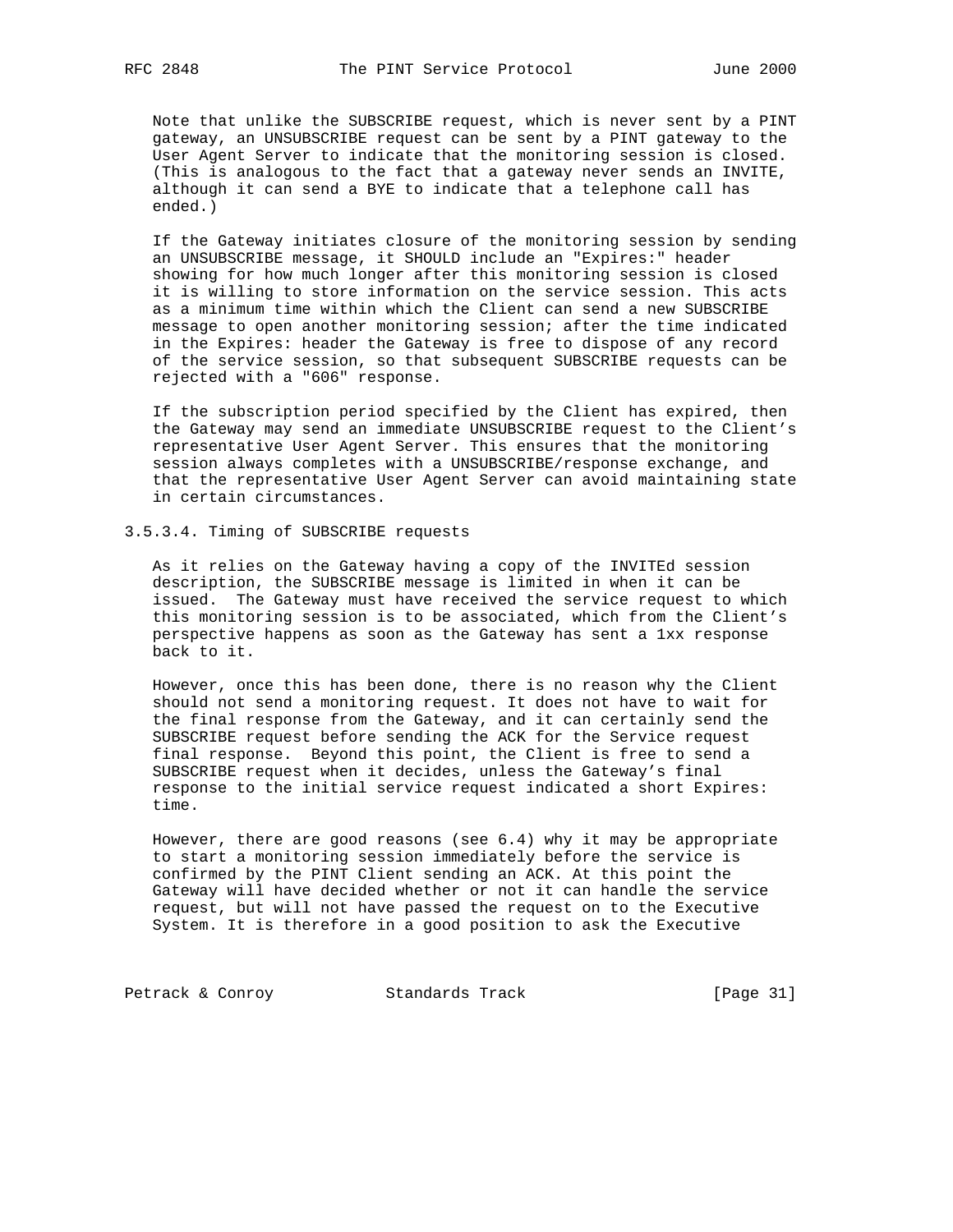System to enable monitoring when it sends the service request onwards. In practical implementations, it is likely that more information on transient service status will be available if this is indicated as being important BEFORE or AS the service execution phase starts; once execution has begun the level of information that can be returned may be difficult to change.

 Thus, whilst it is free to send a SUBSCRIBE request at any point after receiving an Interim response from the Gateway to its service request, it is recommended that the Client should send such a monitoring request immediately prior to sending an ACK message confirming the service if it is interested in transient service status messages.

3.5.4. The "Require:" header for PINT

 PINT clients use the Require: header to signal to the PINT server that a certain PINT extension of SIP is required. PINT 1.0 defines two strings that can go into the Require header:

|                      | org.ietf.sip.subscribe -- the server can fulfill SUBSCRIBE requests<br>and associated methods (see section 3.5.3)            |
|----------------------|------------------------------------------------------------------------------------------------------------------------------|
| org.ietf.sdp.require | -- the PINT server (or the SDP parser<br>associated to it) understands the "require"<br>attribute defined in (section 3.4.4) |

Example:

Require:org.ietf.sip.subscribe,org.ietf.sdp.require

 A client SHOULD only include a Require: header where it truly requires the server to reject the request if the option is not supported.

3.5.5. PINT URLs within PINT requests

 Normally the hostnames and domain names that appear in the PINT URLs are the internal affair of each individual PINT system. A client uses the appropriate SDP payload to indicate the particular service it wishes to invoke; it is not necessary to use a particular URL to identify the service.

 A PINT URL is used in two different ways within PINT requests: within the Request-URI, and within the To: and From: headers. Use within the Request-URI requires clarification in order to ensure smooth interworking with the Telephone Network serviced by the PINT infrastructure, and this is covered next.

Petrack & Conroy Standards Track [Page 32]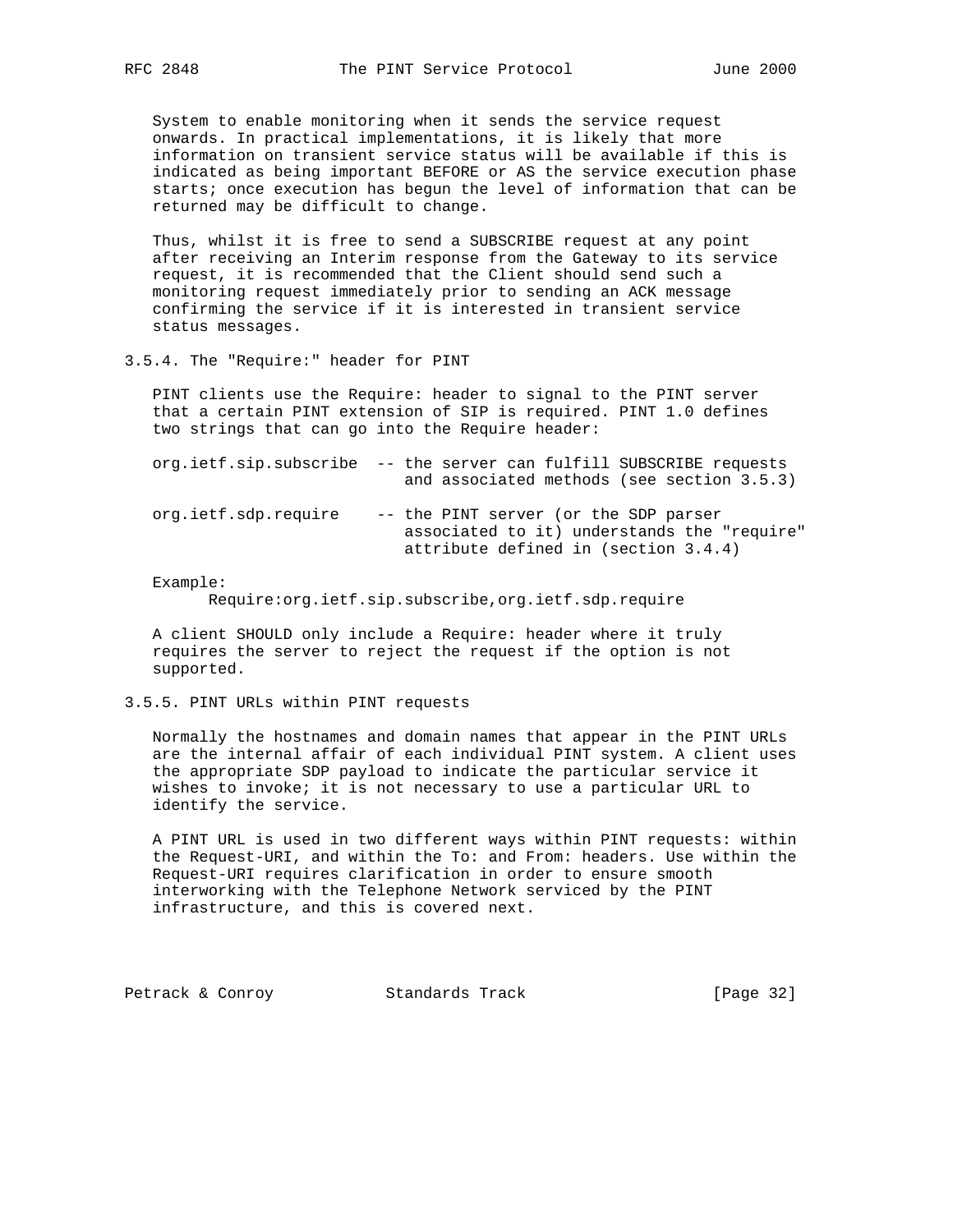# 3.5.5.1. PINT URLS within Request-URIs

 There are some occasions when it may be useful to indicate service information within the URL in a standardized way:

- a. it may not be possible to use SDP information to route the request if it is encrypted;
- b. it allows implementation that make use of I.N. "service indicators";
- c. It enables multiple competing PINT gateways to REGISTER with a single "broker" server (proxy or redirect) (see section 6.3)

 For these reasons, the following conventions for URLs are offered for use in PINT requests:

 1. The user portion of a sip URL indicates the service to be requested. At present the following services are defined:

 R2C (for Request-to-Call) R2F (for Request-to-Fax) R2HC (for Request-to-Hear-Content)

 The user portions "R2C", "R2F", and "R2HC" are reserved for the PINT milestone services. Other user portions MUST be used in case the requested service is not one of the Milestone services. See section 6.2 for some related considerations concerning registrations by competing PINT systems to a single PINT proxy server acting as a service broker.

 2. The host portion of a sip URL contains the domain name of the PINT service provider.

 3. A new url-parameter is defined to be "tsp" (for "telephone service provider"). This can be used to indicate the actual telephone network provider to be used to fulfill the PINT request.

 Thus, for example:- INVITE sip:R2C@pint.pintservice.com SIP/2.0 INVITE sip:R2F@pint.pintservice.com;tsp=telco.com SIP/2.0 INVITE sip:R2HC@pint.mycom.com;tsp=pbx23.mycom.com SIP/2.0 INVITE sip:13@pint.telco.com SIP/2.0

3.5.6. Telephony Network Parameters within PINT URLs

 Any legal SIP URL can appear as a PINT URL within the Request-URI or To: header of a PINT request. But if the address is a telephone address, we indicated in section 3.4.3 that it may be necessary to include more information in order correctly to identify the remote

Petrack & Conroy Standards Track [Page 33]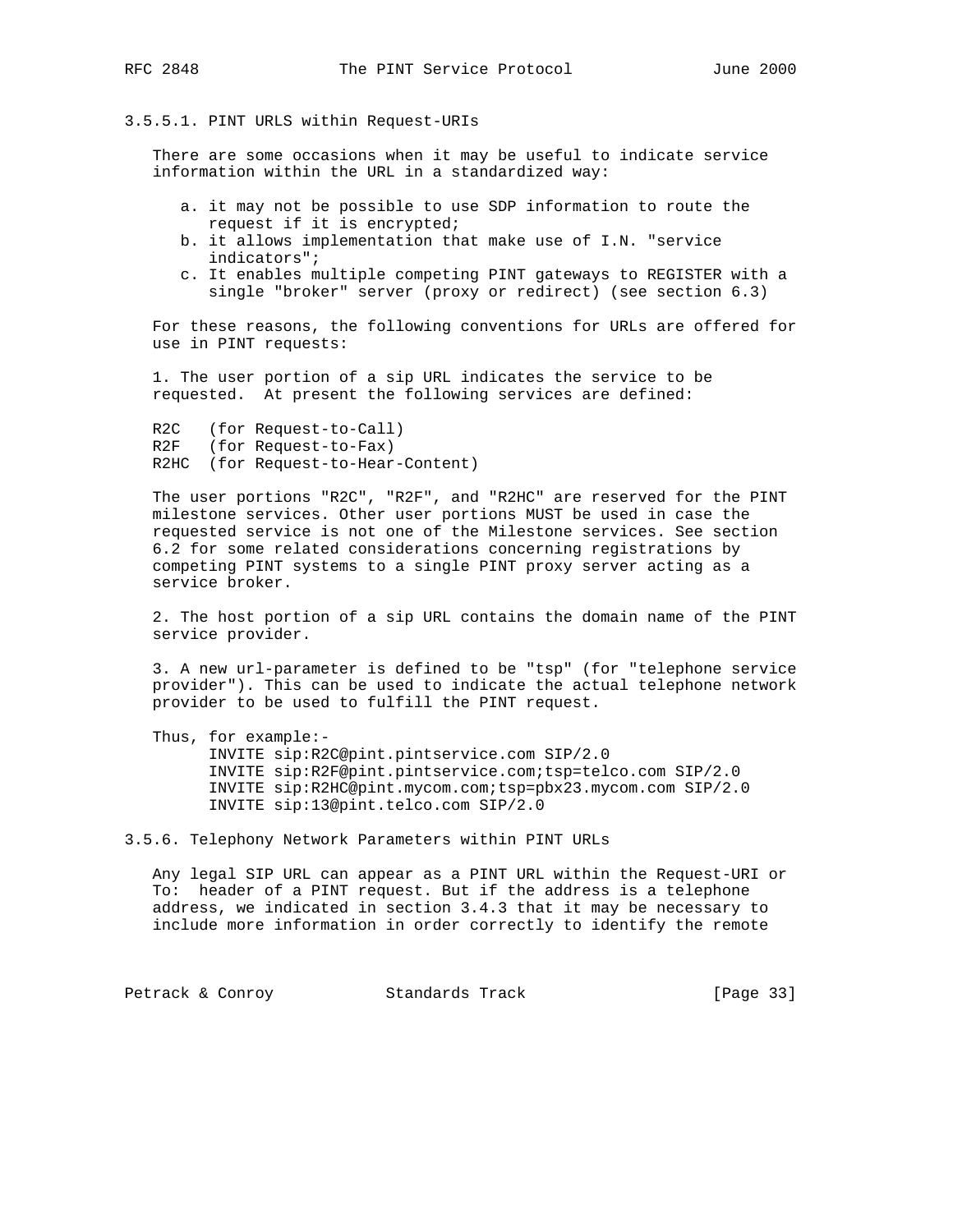telephone terminal or service. PINT clients MAY include these attribute tags within PINT URLs if they are necessary or a useful complement to the telephone number within the SIP URL. These attribute tags MUST be included as URL parameters as defined in [1] (i.e. in the semi-colon separated manner).

 The following is an example of a PINT URL containing extra attribute tags:

# sip:+9725228808@pint.br.com;user=phone;require=Q763-plan;a=Q763-plan:4

 As we noted in section 3.4.3, these extra attribute parameters will not normally be needed within a URL, because there is a great deal of context available to help the server interpret the phone number correctly. In particular, there is the SIP URL within the To: header, and there is also the Request-URI. In most cases this provides sufficient information for the telephone network.

 The SDP attributes defined in section 3 above will normally only be used when they are needed to supply necessary context to identify a telephone terminal.

## 3.5.7. REGISTER requests within PINT

 A PINT gateway is a SIP user agent server. A User Agent Server uses the REGISTER request to tell a proxy or redirect server that it is available to "receive calls" (i.e. to service requests). Thus a PINT Gateway registers with a proxy or redirect server the service that is accessible via itself, whilst in SIP, a user is registering his/her presence at a particular SIP Server.

 There may be competing PINT servers that can offer the same PINT service trying to register at a single PINT server. The PINT server might act as a "broker" among the various PINT gateways that can fulfill a request. A format for PINT URLs was specified in section 3.5.5 that enables independent PINT systems to REGISTER an offer to provide the same service. The registrar can apply its own mechanisms and policies to decide how to respond to INVITEs from clients seeking service (See section 6.3 for some possible deployment options). There is no change between SIP and PINT REGISTER semantics or syntax.

 Of course, the information in the PINT URLs within the REGISTER request may not be sufficient to completely define the service that a gateway can offer. The use of SIP and SDP within PINT REGISTER requests to enable a gateway to specify in more detail the services it can offer is the subject of future study.

Petrack & Conroy Standards Track [Page 34]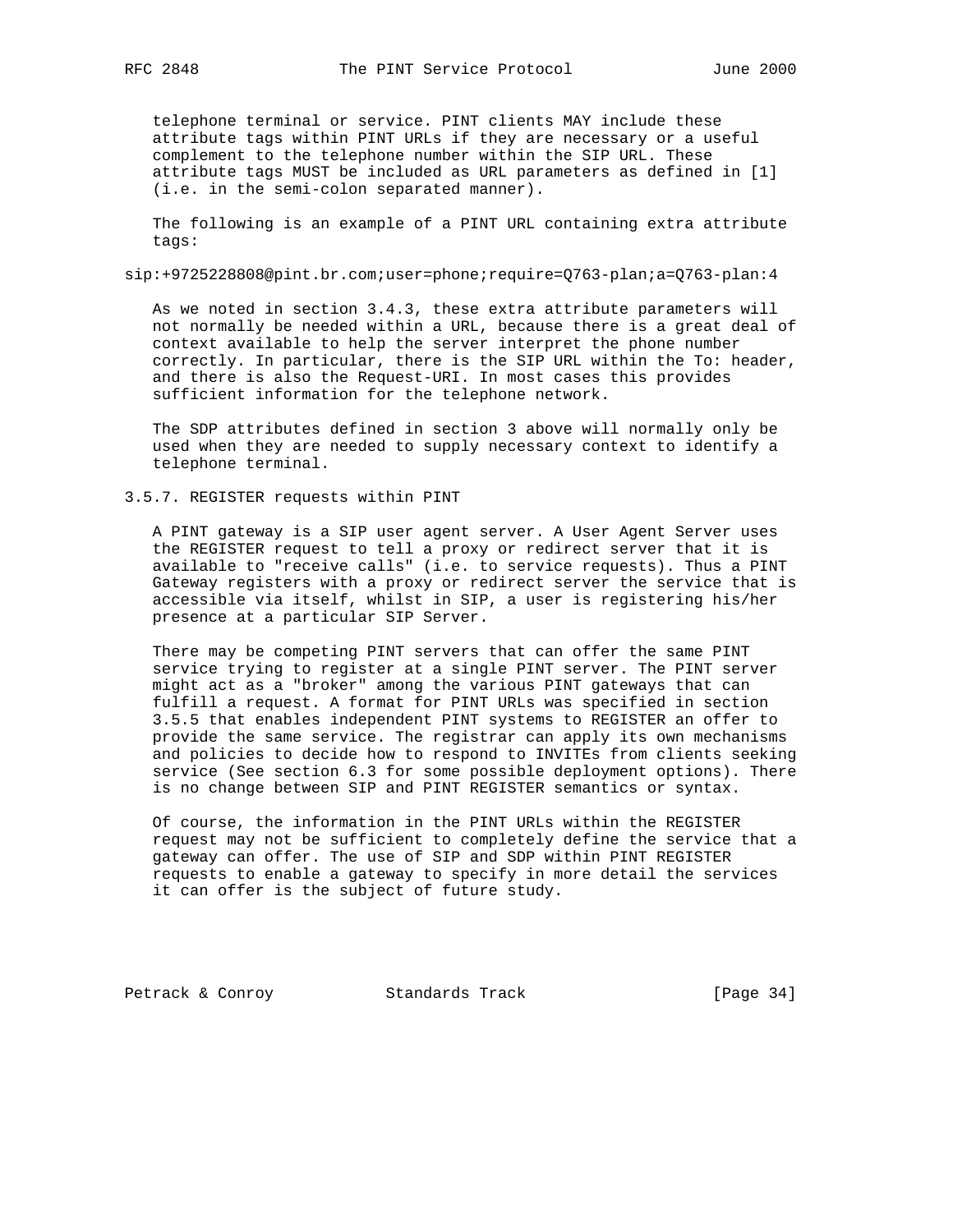#### 3.5.8. BYE Requests in PINT

 The semantics of BYE requests within PINT requires some extra precision. One issue concerns conferences that "cannot be left", and the other concerns keeping call state after the BYE.

 The BYE request [1] is normally used to indicate that the originating entity no longer wishes to be involved in the specified call. The request terminates the call and the media session. Applying this model to PINT, if a PINT client makes a request that results in invocation of a telephone call from A to B, a BYE request from the client, if accepted, should result in a termination of the phone call.

 One might expect this to be the case if the telephone call has not started when the BYE request is received. For example, if a request to fax is sent with a t= line indicating that the fax is to be sent tomorrow at 4 AM, the requestor might wish to cancel the request before the specified time.

 However, even if the call has yet to start, it may not be possible to terminate the media session on the telephone system side. For example, the fax call may be in progress when the BYE arrives, and perhaps it is just not possible to cancel the fax in session. Another possibility is that the entire telephone-side service might be completed before the BYE is received. In the above Request-to-Fax example, the BYE might be sent the following morning, and the entire fax has been sent before the BYE was received. It is too late to send the BYE.

 In the case where the telephone network cannot terminate the call, the server MUST return a "606 Not Acceptable" response to the BYE, along with a session description that indicates the telephone network session that is causing the problem.

 Thus, in PINT, a "Not Acceptable" response MAY be returned both to INVITE and BYE requests. It indicates that some aspect of the session description makes the request unacceptable.

 By allowing a server to return a "Not Acceptable" response to BYE requests, we are not changing its semantics, just enlarging its use.

 A combination of Warning: headers and i= lines within the session description can be used to indicate the precise nature of the problem.

Petrack & Conroy Standards Track [Page 35]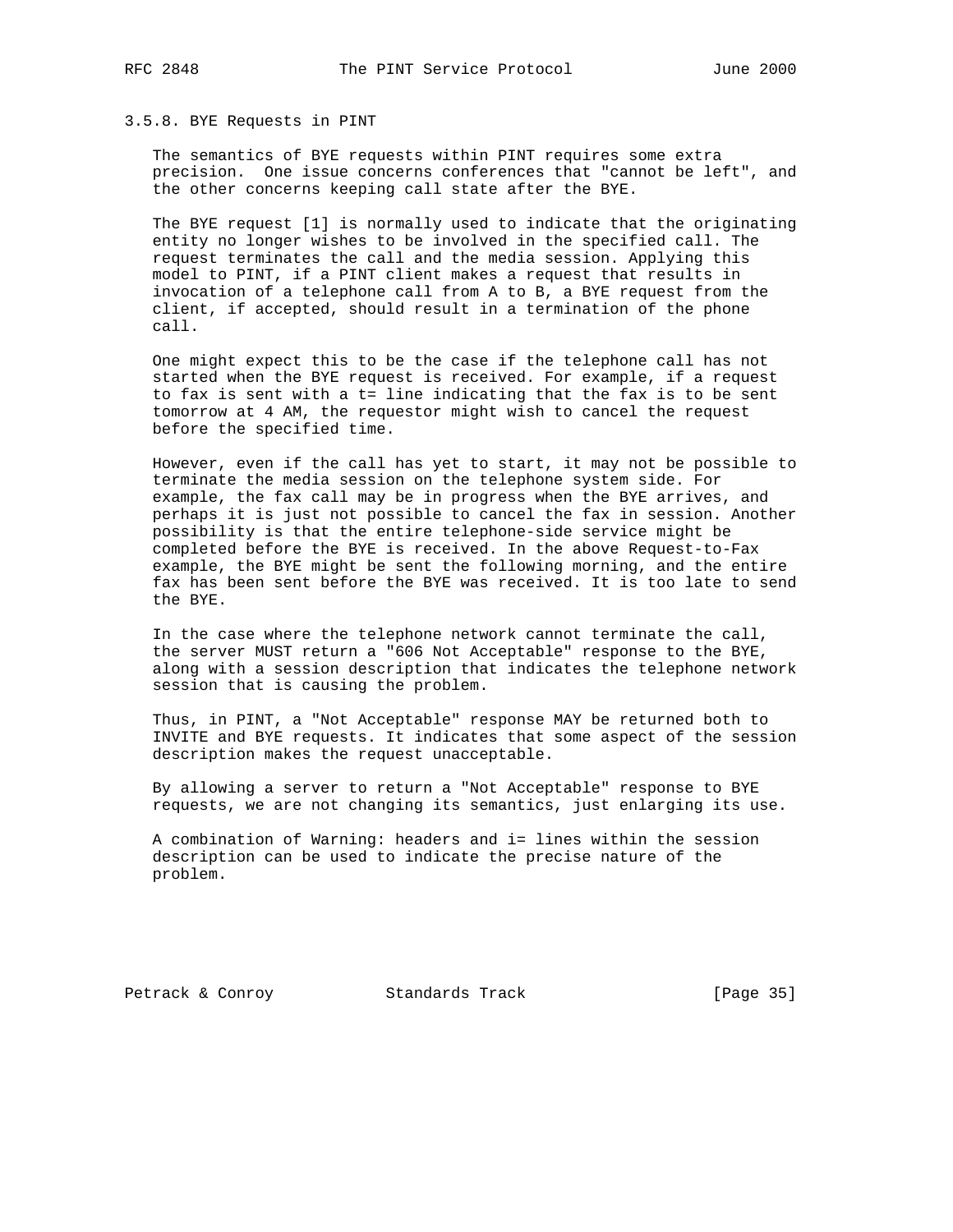Example:

```
 SIP/2.0 606 Not Acceptable
        From: ...
       To: \dots\dots .....
        Warning: 399 pint.mycom.com Fax in progress, service cannot be
           aborted
        Content-Type: application/sdp
        Content-Length: ...
       v=0 ...
...
        i=3 of 5 pages sent OK
        c=TN RFC2543 +12014064090
        m=image 1 fax tif
        a=fmtp:tif uri:http://tifsRus.com/yyyyyy.tif
```
 Note that the server might return an updated session description within a successful response to a BYE as well. This can be used, for example, to indicate the actual start times and stop times of the telephone session, or how many pages were sent in the fax transmission.

 The second issue concerns how long must a server keep call state after receiving a BYE. A question arises because other clients might still wish to send queries about the telephone network session that was the subject of the PINT transaction. Ordinary SIP semantics have three important implications for this situation:

 1. A BYE indicates that the requesting client will clear out all call state as soon as it receives a successful response. A client SHOULD NOT send a SUBSCRIBE request after it has sent a BYE.

 2. A server may return an Expires: header within a successful response to a BYE request. This indicates for how long the server will retain session state about the telephone network session. At any point during this time, a client may send a SUBSCRIBE request to the server to learn about the session state (although as explained in the previous paragraph, a client that has sent a BYE will not normally send a SUBSCRIBE).

 3. When engaged in a SUBSCRIBE/NOTIFY monitoring session, PINT servers that send UNSUBSCRIBE to a URL listed in the Contact: header of a client request SHOULD not clear session state until after the successful response to the UNSUBSCRIBE message is received. For example, it may be that the requesting client host is turned off (or

Petrack & Conroy Standards Track [Page 36]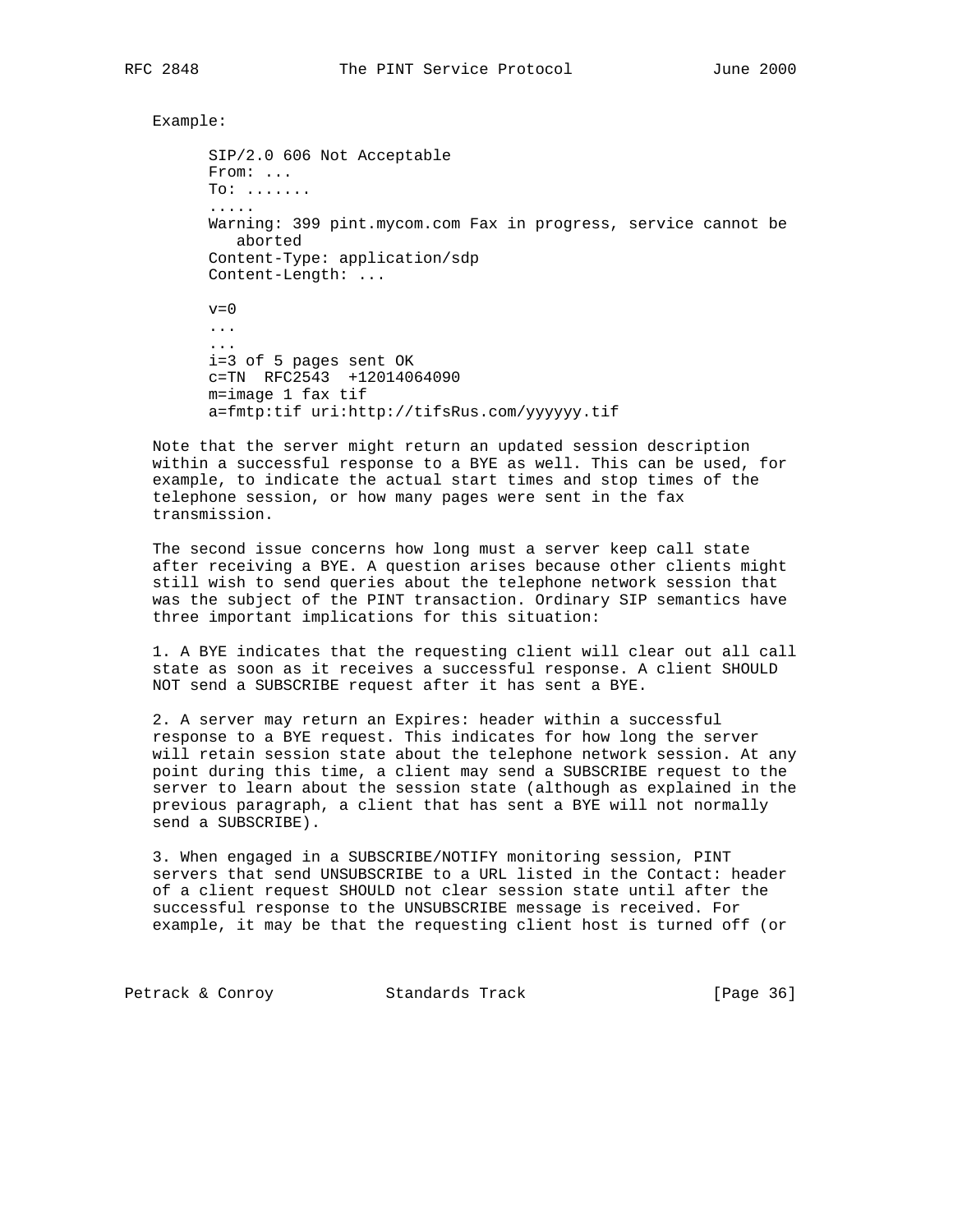in a low power mode) when the telephone service is executed (and is therefore not available at the location previously specified in the Contact: attribute) to receive the PINT server's UNSUBSCRIBE. Of course, it is possible that the UNSUBSCRIBE request will simply time out.

- 4. Examples of PINT Requests and Responses
- 4.1. A request to a call center from an anonymous user to receive a phone call.
	- C->S: INVITE sip:R2C@pint.mailorder.com SIP/2.0 Via: SIP/2.0/UDP 169.130.12.5 From: sip:anon-1827631872@chinet.net To: sip:+1-201-456-7890@iron.org;user=phone Call-ID: 19971205T234505.56.78@pager.com CSeq: 4711 INVITE Subject: Sale on Ironing Boards Content-type: application/sdp Content-Length: 174

 $v=0$  o=- 2353687637 2353687637 IN IP4 128.3.4.5 s=R2C i=Ironing Board Promotion e=anon-1827631872@chinet.net t=2353687637 0 m=audio 1 voice c=TN RFC2543 +1-201-406-4090

 In this example, the context that is required to interpret the To: address as a telephone number is not given explicitly; it is implicitly known to the R2C@pint.mailorder.com server. But the telephone of the person who wishes to receive the call is explicitly identified as an internationally significant E.164 number that falls within the North American numbering plan (because of the "+1" within the c= line).

- 4.2. A request from a non anonymous customer (John Jones) to receive a phone call from a particular sales agent (Mary James) concerning the defective ironing board that was purchased
	- C->S: INVITE sip:marketing@pint.mailorder.com SIP/2.0 Via: SIP/2.0/UDP 169.130.12.5 From: sip:john.jones.3@chinet.net To: sip:mary.james@mailorder.com Call-ID: 19971205T234505.56.78@pager.com CSeq: 4712 INVITE

Petrack & Conroy Standards Track [Page 37]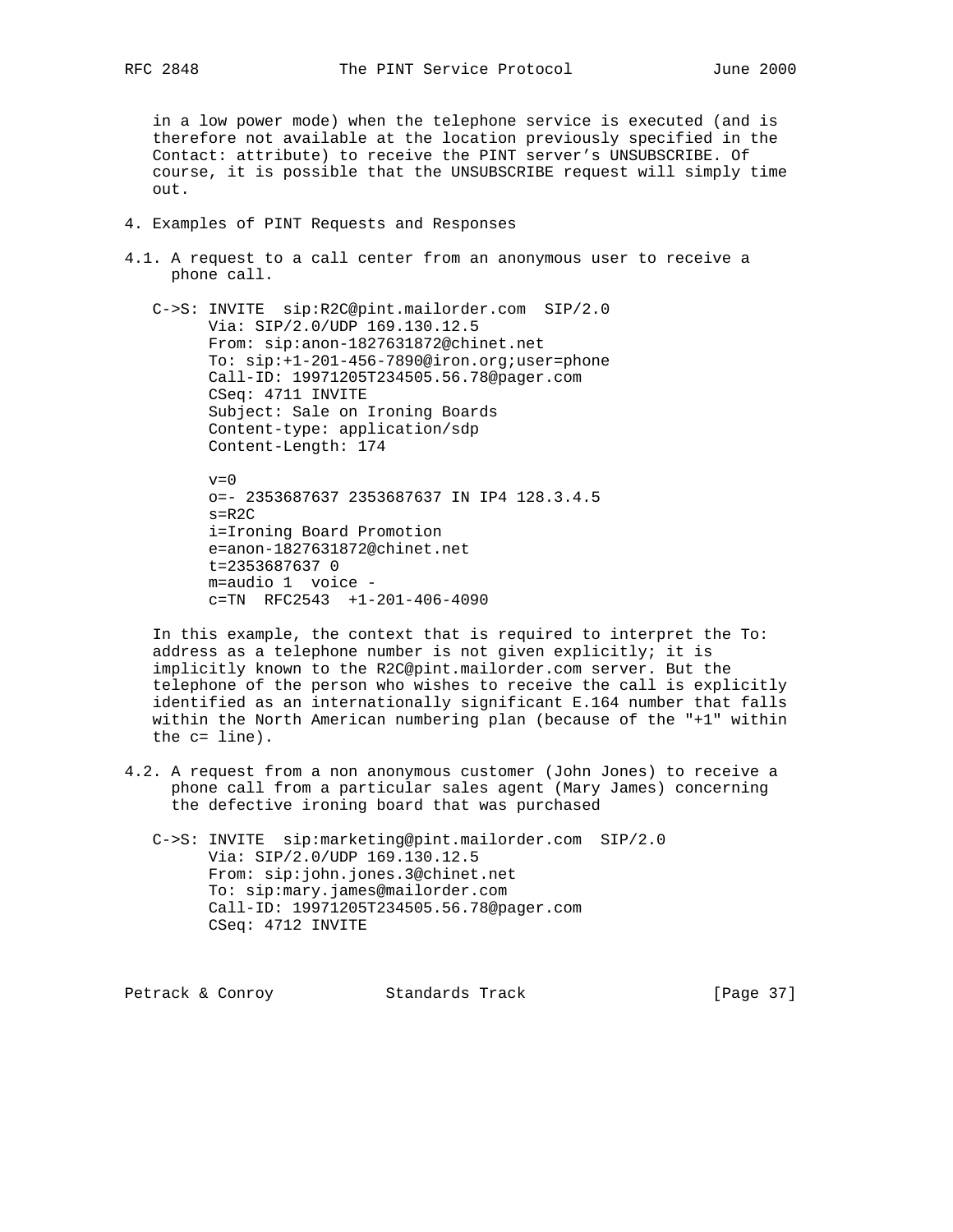Subject: Defective Ironing Board - want refund Content-type: application/sdp Content-Length: 150  $v=0$  o=- 2353687640 2353687640 IN IP4 128.3.4.5 s=marketing e=john.jones.3@chinet.net c= TN RFC2543 +1-201-406-4090 t=2353687640 0 m=audio 1 voice -

 The To: line might include the Mary James's phone number instead of a email-like address. An implementation that cannot accept email-like URLs in the "To:" header must decline the request with a 606 Not Acceptable. Note that the sending PINT client "knows" that the PINT Gateway contacted with the "marketing@pint.mailorder.com" Request-URI is capable of processing the client request as expected. (see 3.5.5.1 for a discussion on this).

 Note also that such a telephone call service could be implemented on the phone side with different details. For example, it might be that first the agent's phone rings, and then the customer's phone rings, or it might be that first the customer's phone rings and he hears silly music until the agent comes on line. If necessary, such service parameter details might be indicated in "a=" attribute lines within the session description. The specification of such attribute lines for service consistency is beyond the scope of the PINT 1.0 specifications.

4.3. A request from the same user to get a fax back on how to assemble the Ironing Board

C->S: INVITE sip:faxback@pint.mailorder.com SIP/2.0 Via: SIP/2.0/UDP 169.130.12.5 From: sip:john.jones.3@chinet.net To: sip:1-800-3292225@steam.edu;user=phone;phone-context=+1 Call-ID: 19971205T234505.66.79@chinet.net CSeq: 4713 INVITE Content-type: application/sdp Content-Length: 218

 $v=0$  o=- 2353687660 2353687660 IN IP4 128.3.4.5 s=faxback e=john.jones.3@chinet.net t=2353687660 0 m=application 1 fax URI

Petrack & Conroy Standards Track [Page 38]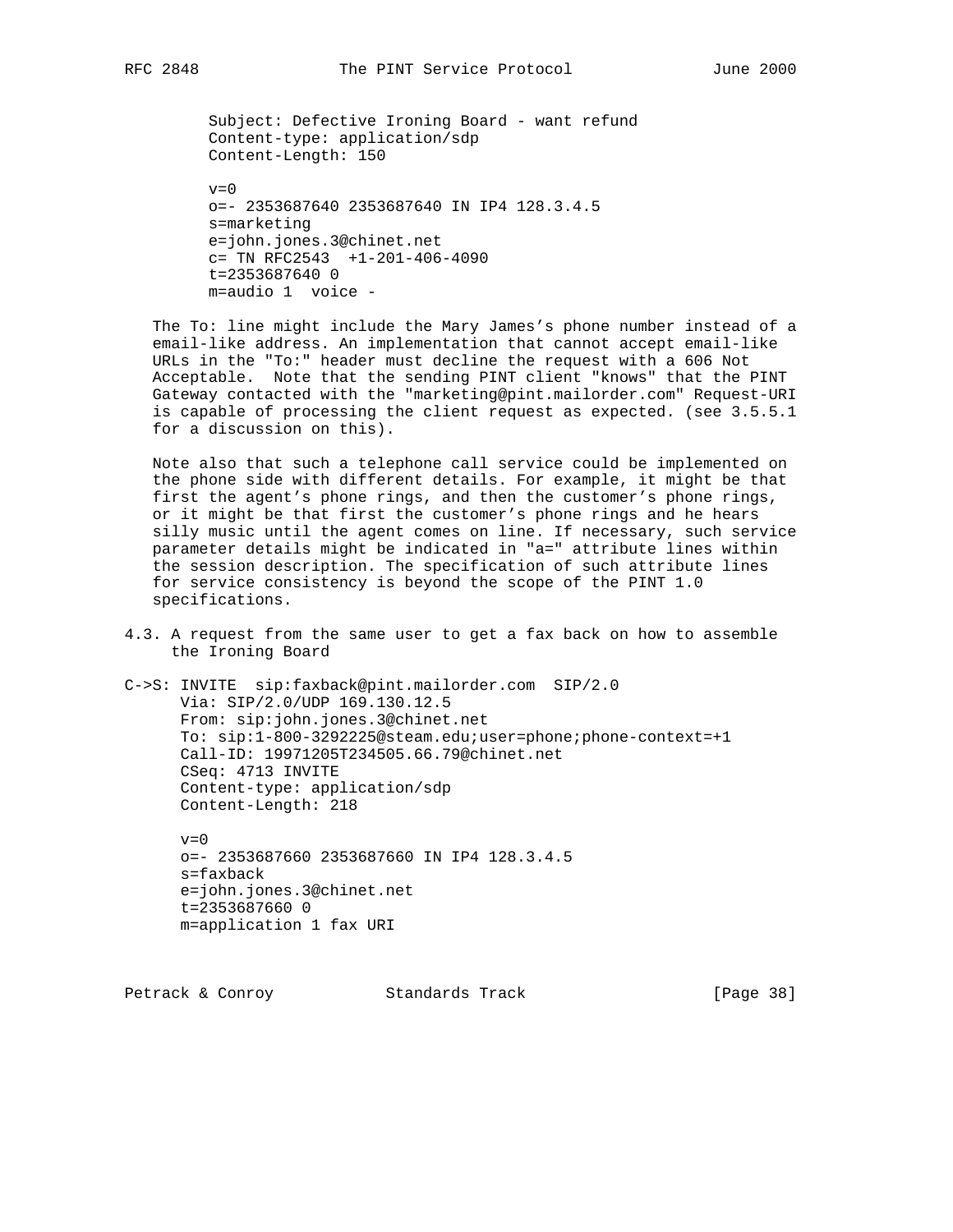c=TN RFC2543 1-201-406-4091 a=fmtp:URI uri:http://localstore/Products/IroningBoards/2344.html

 In this example, the fax to be sent is stored on some local server (localstore), whose name may be only resolvable, or that may only be reachable, from within the IP network on which the PINT server sits. The phone number to be dialled is a "local phone number" as well. There is no "phone-context" attribute, so the context (in this case, for which nation the number is "nationally significant") must be supplied by the faxback@pint.mailorder.com PINT server.

 If the server that receives it does not understand the number, it SHOULD decline the request and include a "Network Address Not Understood" warning. Note that no "require" attribute was used here, since it is very likely that the request can be serviced even by a server that does not support the "require" attribute.

- 4.4. A request from same user to have that same information read out over the phone
- C->S: INVITE sip:faxback@pint.mailorder.com SIP/2.0 Via: SIP/2.0/UDP 169.130.12.5 From: sip:john.jones.3@chinet.net To: sip:1-800-3292225@steam.edu;user=phone;phone-context=+1 Call-ID: 19971205T234505.66.79@chinet.net CSeq: 4713 INVITE Content-type: application/sdp Content-Length: 220

 $v=0$  o=- 2353687660 2353687660 IN IP4 128.3.4.5 s=faxback e=john.jones.3@chinet.net t=2353687660 0 m=application 1 voice URI c=TN RFC2543 1-201-406-4090 a=fmtp:URI uri:http://localstore/Products/IroningBoards/2344.html

4.5. A request to send an included text page to a friend's pager.

In this example, the text to be paged out is included in the request.

C->S: INVITE sip:R2F@pint.pager.com SIP/2.0 Via: SIP/2.0/UDP 169.130.12.5 From: sip:scott.petrack@chinet.net To: sip:R2F@pint.pager.com Call-ID: 19974505.66.79@chinet.net CSeq: 4714 INVITE

Petrack & Conroy Standards Track [Page 39]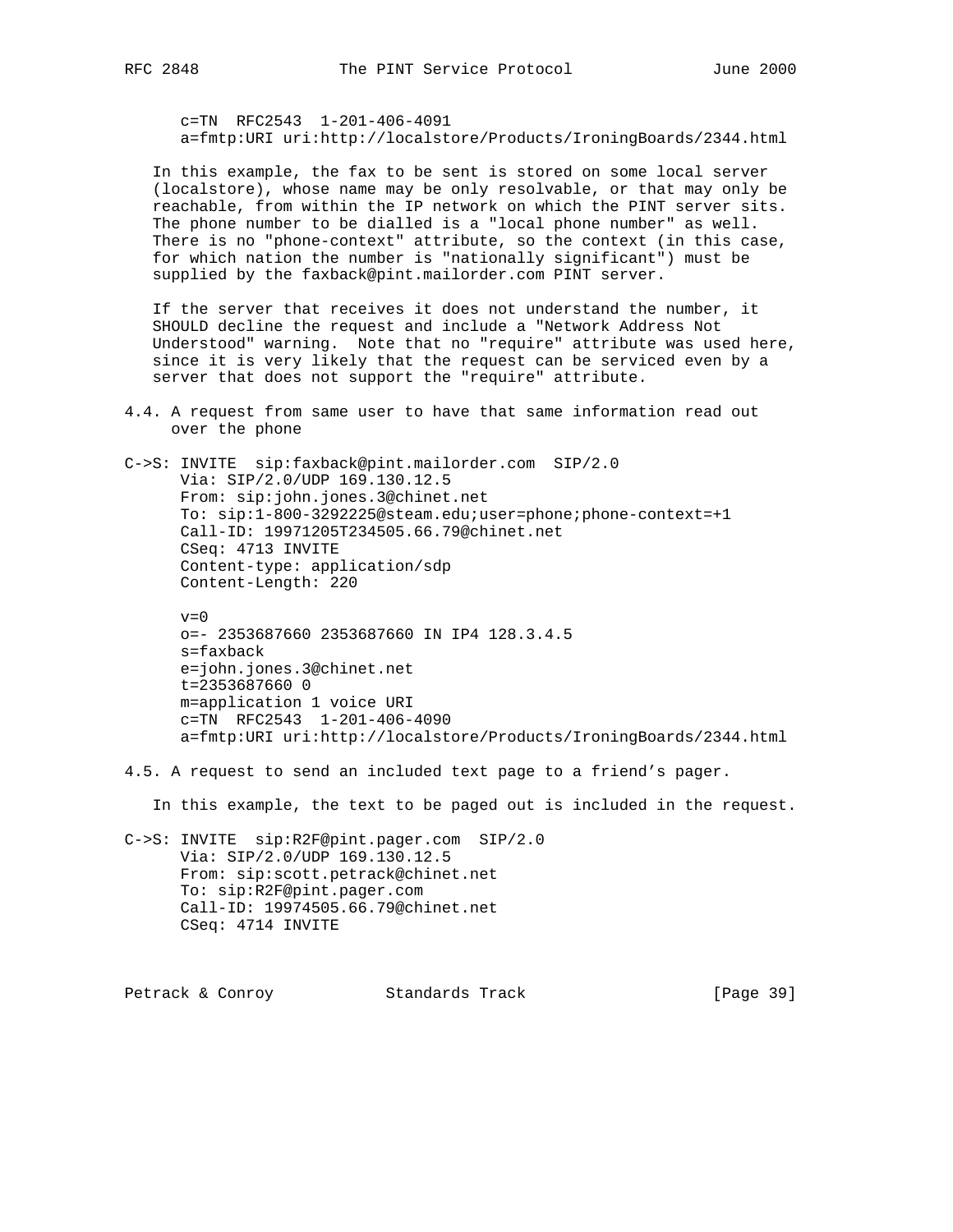Content-Type: multipart/related; boundary=--next ----next Content-Type: application/sdp Content-Length: 236  $v=0$  o=- 2353687680 2353687680 IN IP4 128.3.4.5 s=R2F e=scott.petrack@chinet.net t=2353687680 0 m=text 1 pager plain c= TN RFC2543 +972-9-956-1867 a=fmtp:plain spr:2@53655768 ----next Content-Type: text/plain Content-ID: 2@53655768 Content-Length:50 Hi Joe! Please call me asap at 555-1234. ----next-- 4.6. A request to send an image as a fax to phone number +972-9-956-1867 C->S: INVITE sip:faxserver@pint.vocaltec.com SIP/2.0 Via: SIP/2.0/UDP 169.130.12.5 From: sip:scott.petrack@chinet.net To: sip:faxserver@pint.vocaltec.com Call-ID: 19971205T234505.66.79@chinet.net CSeq: 4715 INVITE Content-type: application/sdp Content-Length: 267  $v=0$  o=- 2353687700 2353687700 IN IP4 128.3.4.5 s=faxserver e=scott.petrack@chinet.net t=2353687700 0 m=image 1 fax tif gif c= TN RFC2543 +972-9-956-1867 a=fmtp:tif uri:http://petrack/images/tif/picture1.tif a=fmtp:gif uri:http://petrack/images/gif/picture1.gif

Petrack & Conroy Standards Track [Page 40]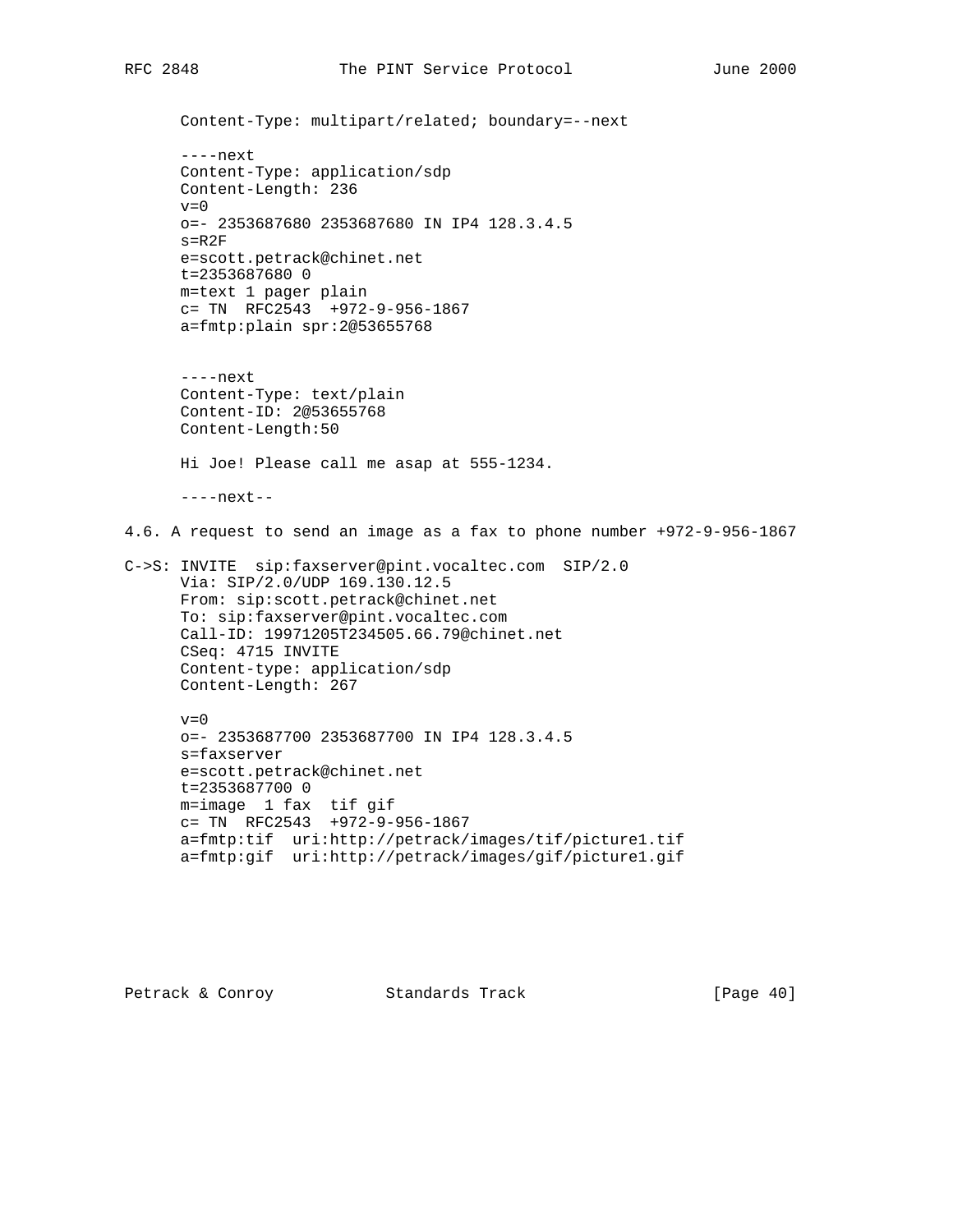The image is available as tif or as gif. The tif is the preferred format. Note that the http server where the pictures reside is local, and the PINT server is also local (because it can resolve machine name "petrack")

4.7. A request to read out over the phone two pieces of content in sequence.

 First some included text is read out by text-to-speech. Then some text that is stored at some URI on the internet is read out.

C->S: INVITE sip:R2HC@pint.acme.com SIP/2.0 Via: SIP/2.0/UDP 169.130.12.5 From: sip:scott.petrack@chinet.net To: sip:R2HC@pint.acme.com Call-ID: 19974505.66.79@chinet.net CSeq: 4716 INVITE Content-Type: multipart/related; boundary=next

> --next Content-Type: application/sdp Content-Length: 316  $v=0$  o=- 2353687720 2353687720 IN IP4 128.3.4.5  $s = R2H$ C e=scott.petrack@chinet.net

 c= TN RFC2543 +1-201-406-4091 t=2353687720 0 m=text 1 voice plain a=fmtp:plain spr:2@53655768 m=text 1 voice plain a=fmtp:plain uri:http://www.your.com/texts/stuff.doc

 --next Content-Type: text/plain Content-ID: 2@53655768 Content-Length: 172

 Hello!! I am about to read out to you the document you requested, "uri:http://www.your.com/texts/stuff.doc". We hope you like acme.com's new speech synthesis server. --next--

Petrack & Conroy Standards Track [Page 41]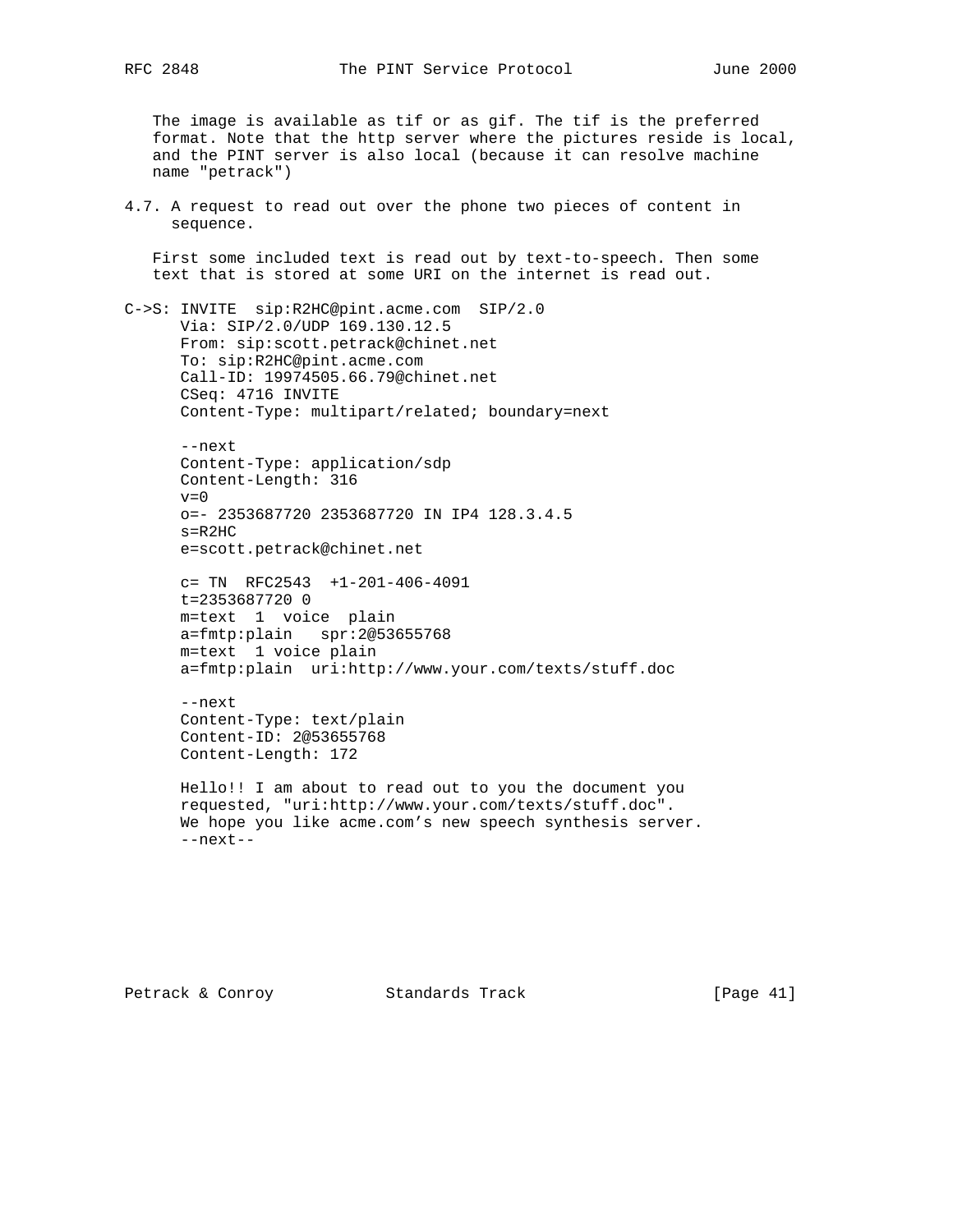4.8. Request for the prices for ISDN to be sent to my fax machine

INVITE sip:R2FB@pint.bt.co.uk SIP/2.0

```
 Via: SIP/2.0/UDP 169.130.12.5
   To: sip:0345-12347-01@pint.bt.co.uk;user=phone;phone-context=+44
   From: sip:hank.wangford@newts.demon.co.uk
   Call-ID: 19981204T201505.56.78@demon.co.uk
   CSeq: 4716 INVITE
   Subject: Price List
   Content-type: application/sdp
   Content-Length: 169
  v=0 o=- 2353687740 2353687740 IN IP4 128.3.4.5
    s=R2FB
    i=ISDN Price List
   e=hank.wangford@newts.demon.co.uk
   t=2353687740 0
   m=text 1 fax -
   c=TN RFC2543 +44-1794-8331010
4.9. Request for a callback
    INVITE sip:R2C@pint.bt.co.uk SIP/2.0
   Via: SIP/2.0/UDP 169.130.12.5
   To: sip:0345-123456@pint.bt.co.uk;user=phone;phone-context=+44
   From: sip:hank.wangford@newts.demon.co.uk
   Call-ID: 19981204T234505.56.78@demon.co.uk
   CSeq: 4717 INVITE
   Subject: It costs HOW much?
   Content-type: application/sdp
   Content-Length: 176
  v=0 o=- 2353687760 2353687760 IN IP4 128.3.4.5
   s=R2C
   i=ISDN pre-sales query
   e=hank.wangford@newts.demon.co.uk
   c=TN RFC2543 +44-1794-8331013
   t=2353687760 0
   m=audio 1 voice -
```
Petrack & Conroy Standards Track [Page 42]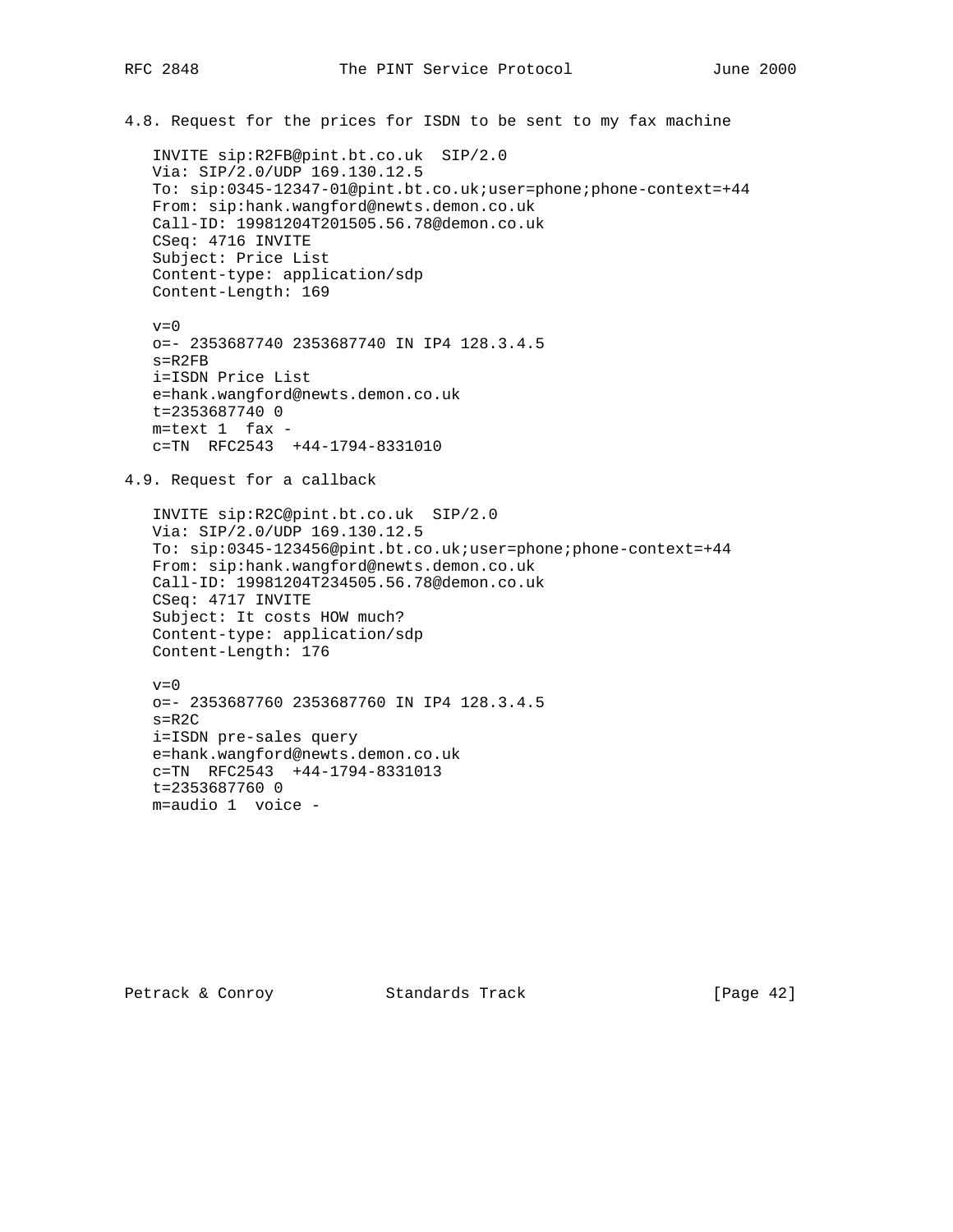4.10. Sending a set of information in response to an enquiry

 INVITE sip:R2FB@pint.bt.co.uk SIP/2.0 Via: SIP/2.0/UDP 169.130.12.5 To: sip:0345-12347-01@pint.bt.co.uk;user=phone;phone-context=+44 From: sip:colin.masterton@sales.hh.bt.co.uk Call-ID: 19981205T234505.56.78@sales.hh.bt.co.uk CSeq: 1147 INVITE Subject: Price Info, as requested Content-Type: multipart/related; boundary=next --next Content-type: application/sdp Content-Length: 325  $v=0$  o=- 2353687780 2353687780 IN IP4 128.3.4.5 s=R2FB i=Your documents e=colin.masterton@sales.hh.bt.co.uk t=2353687780 0 m=application 1 fax octet-stream c=TN RFC2543 +44-1794-8331010 a=fmtp:octet-stream uri:http://www.bt.co.uk/imgs/pipr.gif opr: spr:2@53655768 --next Content-Type: text/plain Content-ID: 2@53655768 Content-Length: 352 Dear Sir, Thank you for your enquiry. I have checked availability in your area, and we can provide service to your cottage. I enclose a quote for the costs of installation, together with the ongoing rental costs for the line. If you want to proceed with this, please quote job reference isdn/hh/123.45.9901. Yours Sincerely, Colin Masterton --next--

 Note that the "implicit" faxback content is given by an EMPTY opaque reference in the middle of the fmtp line in this example.

Petrack & Conroy Standards Track [Page 43]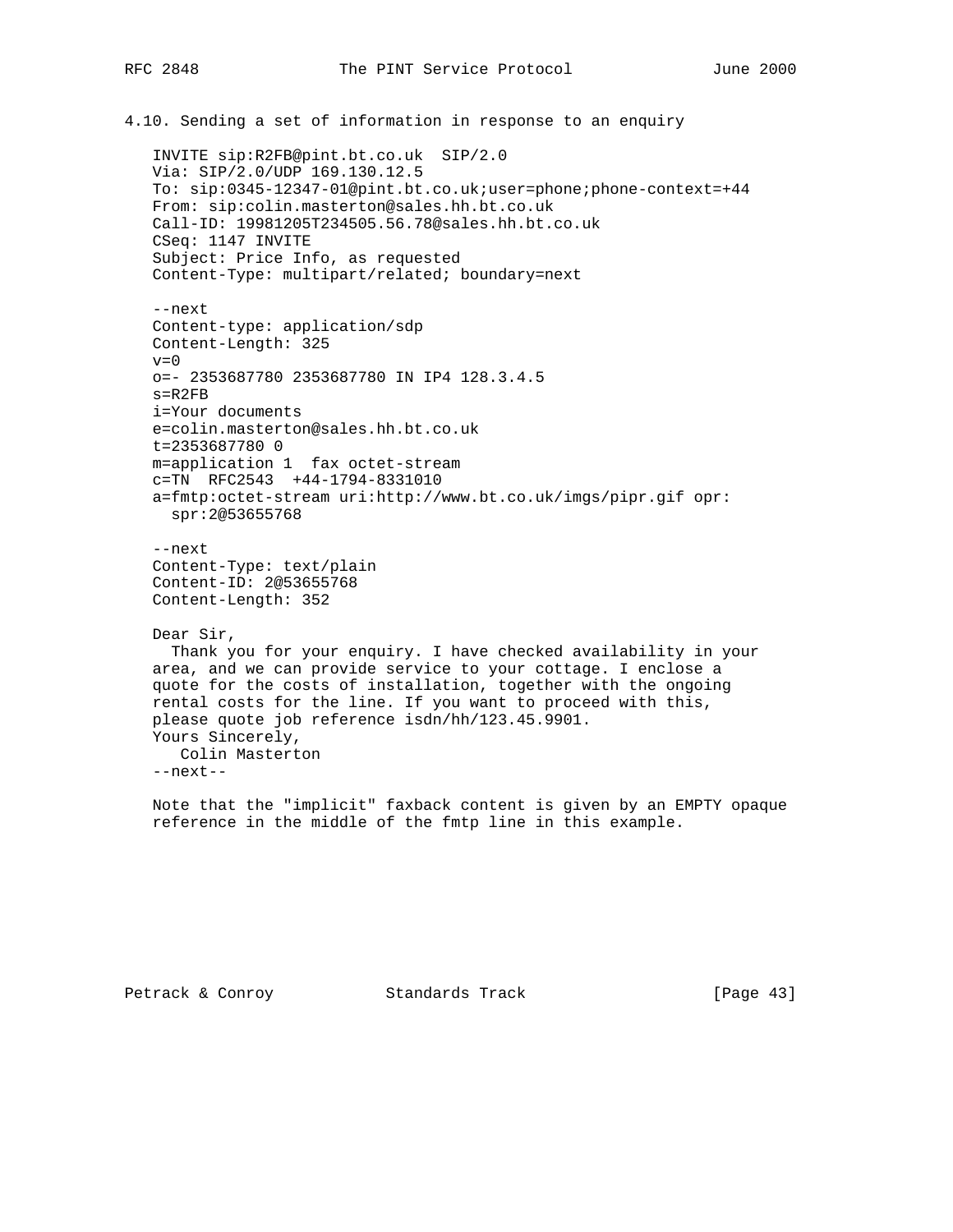```
4.11. Sportsline "headlines" message sent to your phone/pager/fax
    (i) phone
          INVITE sip:R2FB@pint.wwos.skynet.com SIP/2.0
          Via: SIP/2.0/UDP 169.130.12.5
          To:
    sip:1-900-123-456-7@wwos.skynet.com;user=phone;phone-context=+1
          From: sip:fred.football.fan@skynet.com
          Call-ID: 19971205T234505.56.78@chinet.net
          CSeq: 4721 INVITE
          Subject: Wonderful World Of Sports NFL Final Scores
          Content-type: application/sdp
          Content-Length: 220
         v=0 o=- 2353687800 2353687800 IN IP4 128.3.4.5
          s=R2FB
          i=NFL Final Scores
          e=fred.football.fan@skynet.com
          c=TN RFC2543 +44-1794-8331013
          t=2353687800 0
          m=audio 1 voice x-pay
          a=fmtp:x-pay opr:mci.com/md5:<crypto signature>
    (ii) fax
          INVITE sip:R2FB@pint.wwos.skynet.com SIP/2.0
          Via: SIP/2.0/UDP 169.130.12.5
          To: sip:1-900-123-456-7@wwos.skynet.com;user=phone;
              phone-context=+1
          From: sip:fred.football.fan@skynet.com
          Call-ID: 19971205T234505.56.78@chinet.net
          CSeq: 4722 INVITE
          Subject: Wonderful World Of Sports NFL Final Scores
          Content-type: application/sdp
          Content-Length: 217
         v=0 o=- 2353687820 2353687820 IN IP4 128.3.4.5
          s=R2FB
          i=NFL Final Scores
          e=fred.football.fan@skynet.com
          c=TN RFC2543 +44-1794-8331010
          t=2353687820 0
          m=text 1 fax x-pay
          a=fmtp:x-pay opr:mci.com/md5:<crypto signature>
```
Petrack & Conroy Standards Track [Page 44]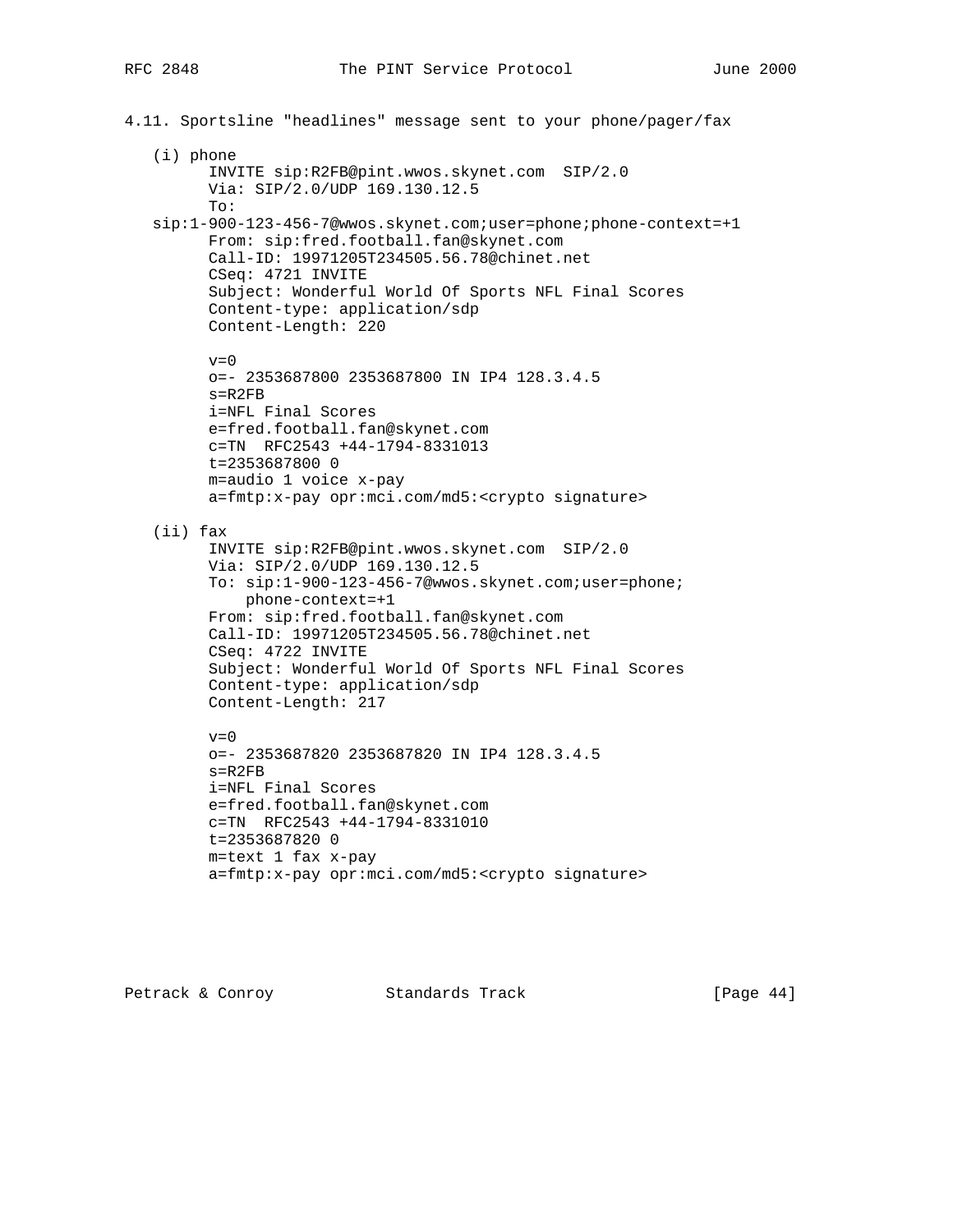(iii) pager INVITE sip:R2FB@pint.wwos.skynet.com SIP/2.0 Via: SIP/2.0/UDP 169.130.12.5 To: sip:1-900-123-456-7@wwos.skynet.com;user=phone; phone-context=+1 From: sip:fred.football.fan@skynet.com Call-ID: 19971205T234505.56.78@chinet.net CSeq: 4723 INVITE Subject: Wonderful World Of Sports NFL Final Scores Content-type: application/sdp Content-Length: 219

```
v=0 o=- 2353687840 2353687840 IN IP4 128.3.4.5
 s=R2FB
 i=NFL Final Scores
 e=fred.football.fan@skynet.com
 c=TN RFC2543 +44-1794-8331015
 t=2353687840 0
 m=text 1 pager x-pay
 a=fmtp:x-pay opr:mci.com/md5:<crypto signature>
```
Note that these are all VERY similar.

4.12. Automatically giving someone a fax copy of your phone bill

```
 INVITE sip:BillsRUs@pint.sprint.com SIP/2.0
 Via: SIP/2.0/UDP 169.130.12.5
 To: sip:+1-555-888-1234@fbi.gov;user=phone
 From: sip:agent.mulder@fbi.gov
 Call-ID: 19991231T234505.56.78@fbi.gov
 CSeq: 911 INVITE
 Subject: Itemised Bill for January 98
 Content-type: application/sdp
 Content-Length: 247
```

```
v=0 o=- 2353687860 2353687860 IN IP4 128.3.4.5
 s=BillsRUs
 i=Joe Pendleton's Phone Bill
 e=agent.mulder@fbi.gov
 c=TN RFC2543 +1-202-833-1010
 t=2353687860 0
 m=text 1 fax x-files-id
 a=fmtp:x-files-id opr:fbi.gov/jdcn-123@45:3des;base64,<signature>
```
Petrack & Conroy Standards Track [Page 45]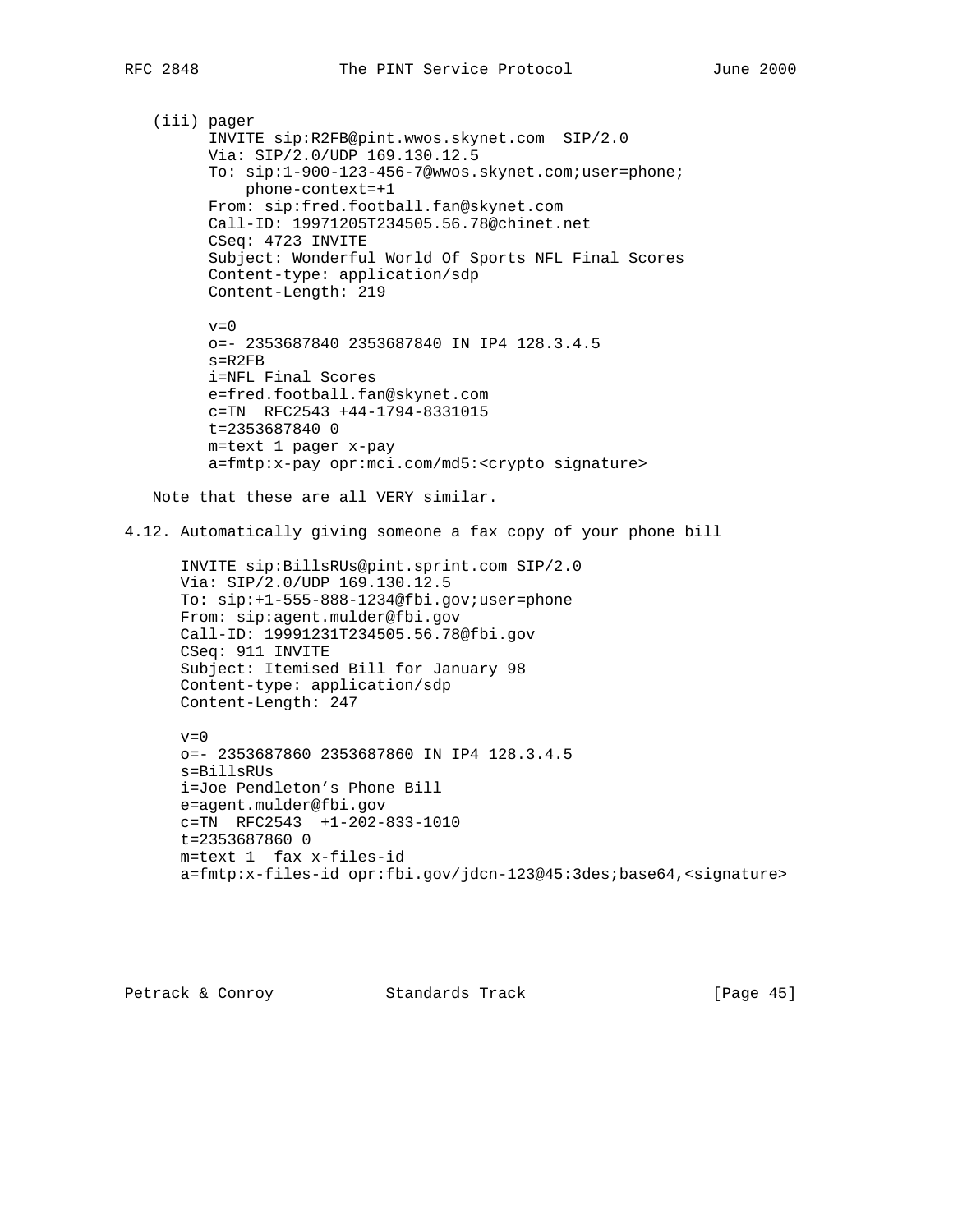Note: in this case the opaque reference is a collection of data used to convince the Executive System that the requester has the right to get this information, rather than selecting the particular content (the A party in the To: field of the SIP "wrapper" does that alone).

- 5. Security Considerations
- 5.1. Basic Principles for PINT Use

 A PINT Gateway, and the Executive System(s) with which that Gateway is associated, exist to provide service to PINT Requestors. The aim of the PINT protocol is to pass requests from those users on to a PINT Gateway so an associated Executive System can service those requests.

5.1.1. Responsibility for service requests

 The facility of making a GSTN-based call to numbers specified in the PINT request, however, comes with some risks. The request can specify an incorrect telephone of fax number. It is also possible that the Requestor has purposely entered the telephone number of an innocent third party. Finally, the request may have been intercepted on its way through any intervening PINT or SIP infrastructure, and the request may have been altered.

 In any of these cases, the result may be that a call is placed incorrectly. Where there is intent or negligence, this may be construed as harassment of the person incorrectly receiving the call. Whilst the regulatory framework for misuse of Internet connections differs throughout the world and is not always mature, the rules under which GSTN calls are made are much more settled. Someone may be liable for mistaken or incorrect calls.

 Understandably, the GSTN Operators would prefer that this someone is not them, so they will need to ensure that any PINT Gateway and Executive System combination does not generate incorrect calls through some error in the Gateway or Executive system implementation or GSTN-internal communications fault. Equally, it is important that the Operator can show that they act only on requests that they have good reason to believe are correct. This means that the Gateway must not pass on requests unless it is sure that they have not been corrupted in transit from the Requestor.

 If a request can be shown to have come from a particular Requestor and to have been acted on in good faith by the PINT service provider, then responsibility for making requests may well fall to the Requestor rather than the Operator who executed these requests.

Petrack & Conroy Standards Track [Page 46]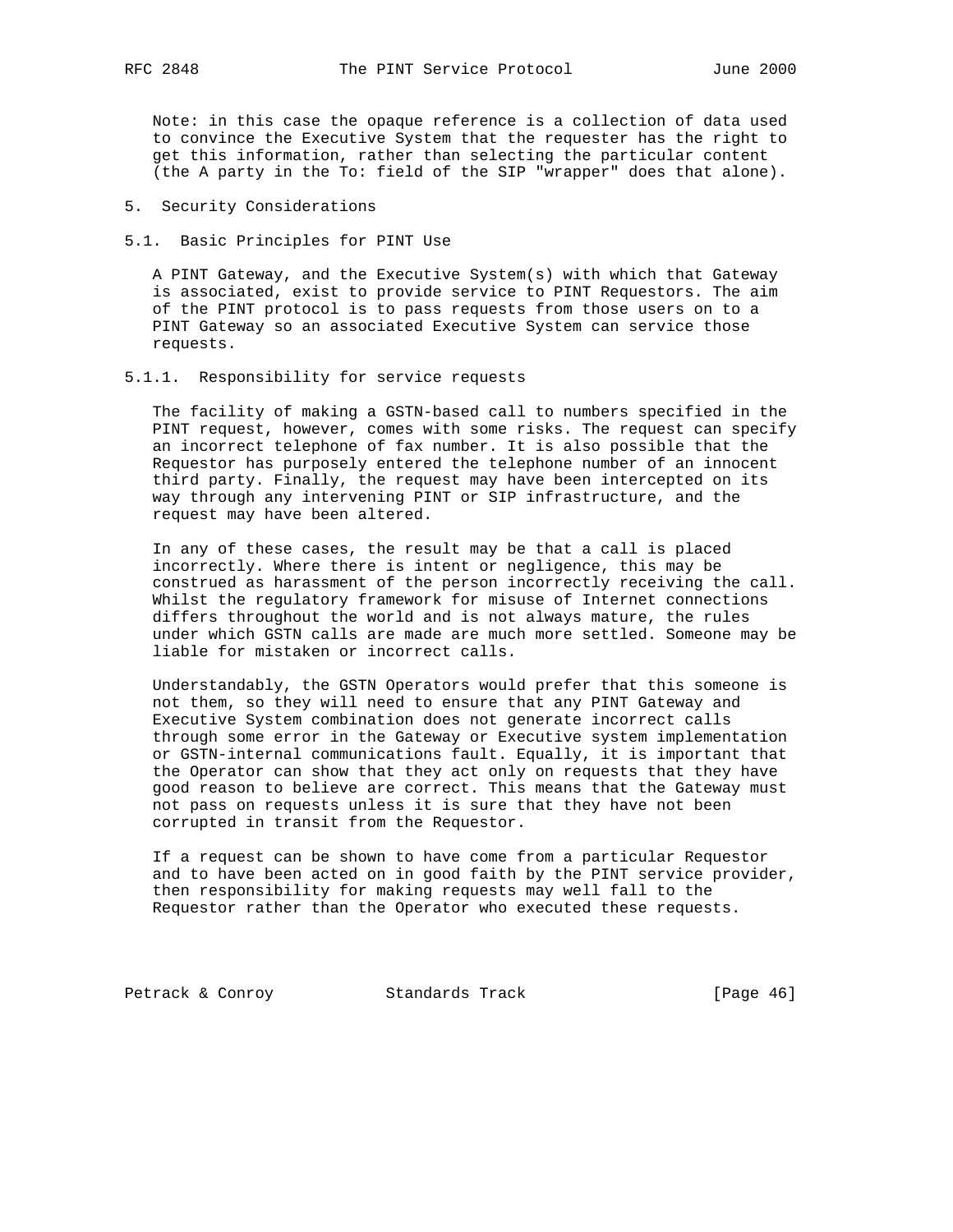Finally, it may be important for the PINT service provider to be able to show that they act only on requests for which they have some degree of assurance of origin. In many jurisdictions, it is a requirement on GSTN Operators that they place calls only when they can, if required, identify the parties to the call (such as when required to carry out a Malicious Call Trace). It is at least likely that the provider of PINT services will have a similar responsibility placed on them.

 It follows that the PINT service provider may require that the identity of the Requestor be confirmed. If such confirmation is not available, then they may be forced (or choose) not to provide service. This identification may require personal authentication of the Requesting User.

#### 5.1.2. Authority to make requests

 Where GSTN resources are used to provide a PINT service, it is at least possible that someone will have to pay for it. This person may not be the Requestor, as, for example, in the case of existing GSTN split-charging services like free phone in which the recipient of a call rather than the originator is responsible for the call cost.

 This is not, of course, the only possibility; for example, PINT service may be provided on a subscription basis, and there are a number of other models. However, whichever model is chosen, there may be a requirement that the authority of a Requestor to make a PINT request is confirmed.

 If such confirmation is not available, then, again, the PINT Gateway and associated Executive System may choose not to provide service.

# 5.1.3. Privacy

 Even if the identity of the Requesting User and the Authority under which they make their request is known, there remains the possibility that the request is either corrupted, maliciously altered, or even replaced whilst in transit between the Requestor and the PINT Gateway.

 Similarly, information on the Authority under which a request is made may well be carried within that request. This can be sensitive information, as an eavesdropper might steal this and use it within their own requests. Such authority SHOULD be treated as if it were financial information (such as a credit card number or PIN).

Petrack & Conroy Standards Track [Page 47]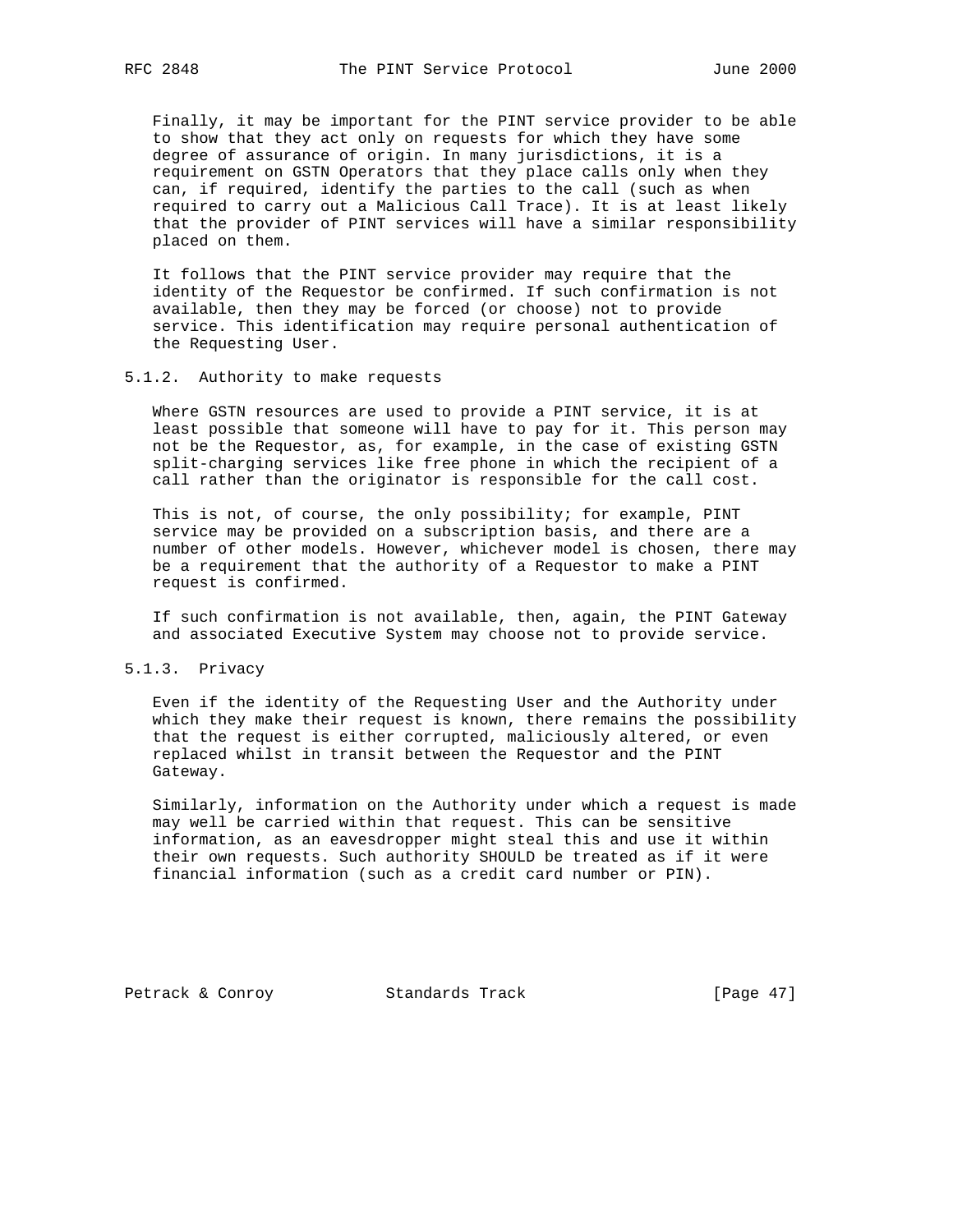The data authorizing a Requesting User to make a PINT request should be known only to them and the service provider. However, this information may be in a form that does not match the schemes normally used within the Internet. For example, X.509 certificates[14] are commonly used for secured transactions on the Internet both in the IP Security Architecture[12] and in the TLS protocol[13], but the GSTN provider may only store an account code and PIN (i.e. a fixed string of numbers).

 A Requesting User has a reasonable expectation that their requests for service are confidential. For some PINT services, no content is carried over the Internet; however, the telephone or fax numbers of the parties to a resulting service calls may be considered sensitive. As a result, it is likely that the Requestor (and their PINT service provider) will require that any request that is sent across the Internet be protected against eavesdroppers; in short, the requests SHOULD to be encrypted.

### 5.1.4. Privacy Implications of SUBSCRIBE/NOTIFY

 Some special considerations relate to monitoring sessions using the SUBSCRIBE and NOTIFY messages. The SUBSCRIBE message that is used to register an interest in the disposition of a PINT service transaction uses the original Session Description carried in the related INVITE message. This current specification does not restrict the source of such a SUBSCRIBE message, so it is possible for an eavesdropper to capture an unprotected session description and use this in a subsequent SUBSCRIBE request. In this way it is possible to find out details on that transaction that may well be considered sensitive.

 The initial solution to this risk is to recommend that a session description that may be used within a subsequent SUBSCRIBE message SHOULD be protected.

 However, there is a further risk; if the origin-field used is "guessable" then it might be possible for an attacker to reconstruct the session description and use this reconstruction within a SUBSCRIBE message.

 SDP (see section 6 of [2], "o=" field) does not specify the mechanism used to generate the sess-id field, and suggests that a method based on timestamps produced by Network Time Protocol [16] can be used. This is sufficient to guarantee uniqueness, but may allow the value to be guessed, particularly if other unprotected requests from the same originator are available.

Petrack & Conroy Standards Track [Page 48]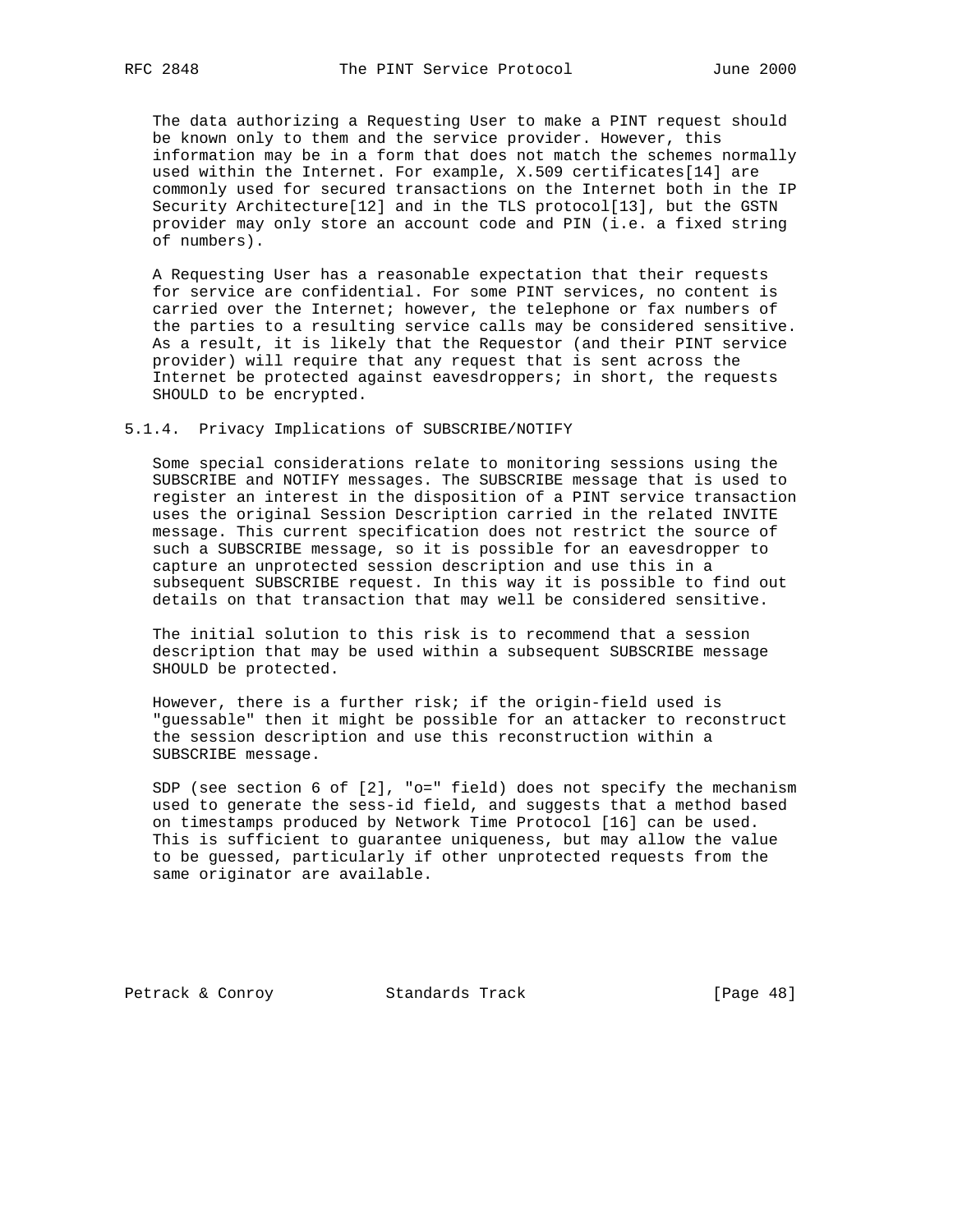Thus, to ensure that the session identifier is not guessable the techniques described in section 6.3 of [17] can be used when generating the origin-field for a session description to be used inside a PINT INVITE message. If all requests from (and responses to) a particular PINT requesting entity are protected, then this is not needed. Where such a situation is not assured, AND where session monitoring is supported, then a method by which an origin-field within a session description is not guessable SHOULD be used.

### 5.2. Registration Procedures

 Any number of PINT Gateways may register to provide the same service; this is indicated by the Gateways specifying the same "userinfo" part in the To: header field of the REGISTER request. Whilst such ambiguity would be unlikely to occur with the scenarios covered by "core" SIP, it is very likely for PINT; there could be any number of service providers all willing to support a "Request-To-Fax" service, for example.

 Unless a request specifies the Gateway name explicitly, an intervening Proxy that acts on a registration database to which several Gateways have all registered is in a position to select from the registrands using whatever algorithm it chooses; in principle, any Gateway that has registered as "R2F" would be appropriate.

 However, this opens up an avenue for attack, and this is one in which a "rogue" Gateway operator stands to make a significant gain. The standard SIP procedure for releasing a registration is to send a REGISTER request with a Contact field having a wildcard value and an expires parameter with a value of 0. It is important that a PINT Registrar uses authentication of the Registrand, as otherwise one PINT service provider would be able to "spoof" another and remove their registration. As this would stop the Proxy passing any requests to that provider, this would both increase requests being sent to the rogue and stop requests going to the victim.

 Another variant on this attack would be to register a Gateway using a name that has been registered by another provider; thus a rogue Operator might register its Gateway as "R2C@pint.att.com", thereby hijacking requests.

 The solution is the same; all registrations by PINT Gateways MUST be authenticated; this includes both new or apparent replacement registrations, and any cancellation of current registrations. This recommendation is also made in the SIP specification, but for the correct operation of PINT, it is very important indeed.

Petrack & Conroy Standards Track [Page 49]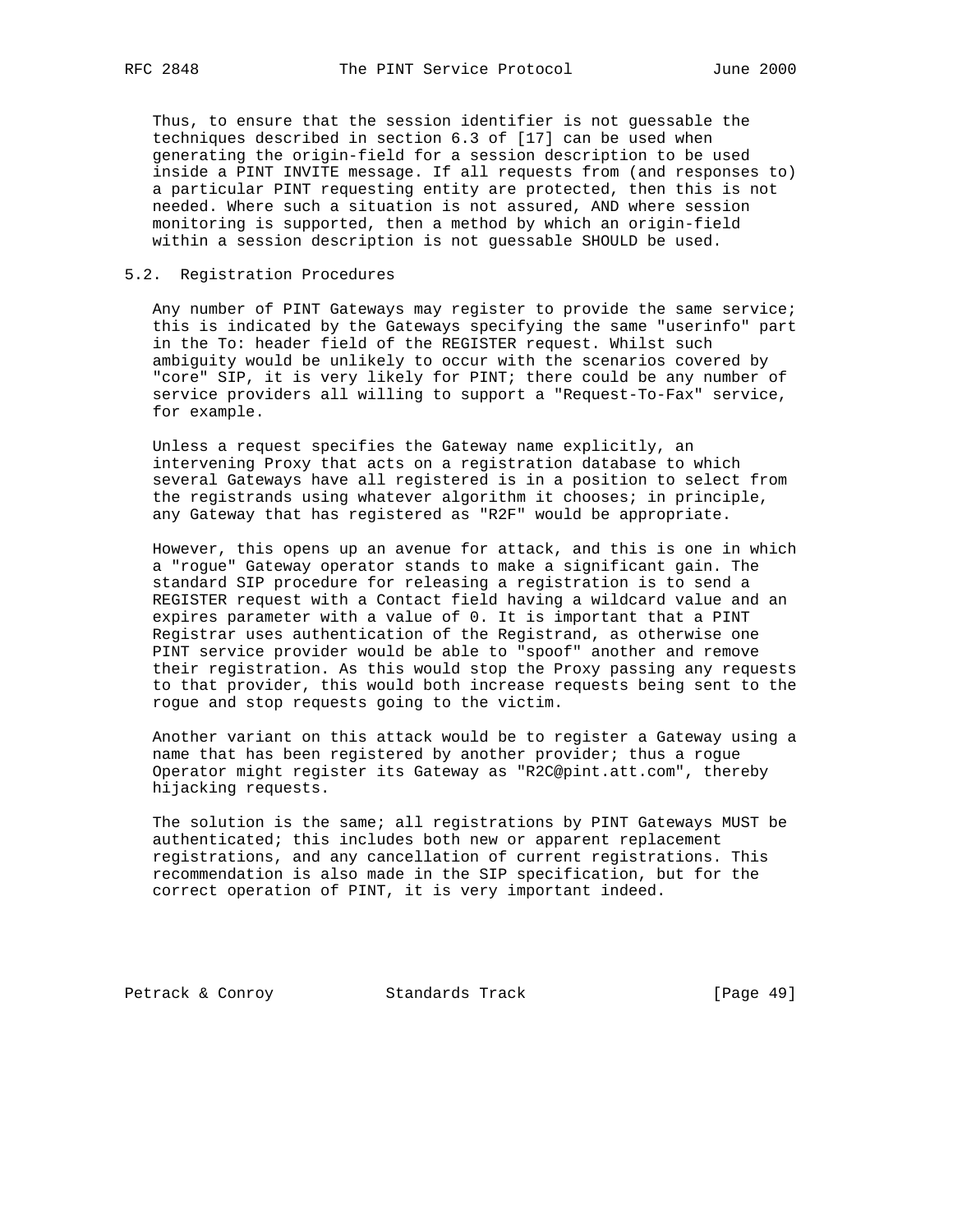#### 5.3. Security mechanisms and implications on PINT service

 PINT is a set of extensions to SIP[1] and SDP[2], and will use the security procedures described in SIP. There are several implications of this, and these are covered here.

 For several of the PINT services, the To: header field of SIP is used to identify one of the parties to the resulting service call. The PINT Request-To-Call service is an example. As mentioned in the SIP specification, this field is used to route SIP messages through an infrastructure of Redirect and Proxy server between the corresponding User Agent Servers, and so cannot be encrypted. This means that, although the majority of personal or sensitive data can be protected whilst in transit, the telephone (or fax) number of one of the parties to a PINT service call cannot, and will be "visible" to any interception. For the PINT milestone services this may be acceptable, since the caller named in the To: service is typically a "well known" provider address, such as a Call Center.

 Another aspect of this is that, even if the Requesting User does not consider the telephone or fax numbers of the parties to a PINT service to be private, those parties might. Where PINT servers have reason to believe this might be the case they SHOULD encrypt the request, even if the Requestor has not done so. This could happen, for example, if a Requesting User within a company placed a PINT request and this was carried via the company's Intranet to their Proxy/firewall and thence over the Internet to a PINT Gateway at another location.

 If a request carries data that can be reused by an eavesdropper either to "spoof" the Requestor or to obtain PINT service by inserting the Requestor's authorization token into an eavesdropper's request, then this data MUST be protected. This is particularly important if the authorization token consists of static text (such as an account code and/or PIN).

 One approach is to encrypt the whole of the request, using the methods described in the SIP specification. As an alternative, it may be acceptable for the authorization token to be held as an opaque reference (see section 3.4.2.3 and examples 4.11 and 4.12), using some proprietary scheme agreed between the Requestor and the PINT service provider, as long as this is resistant to interception and re-use. Also, it may be that the authorization token cannot be used outside of a request cryptographically signed by the Requestor; if so then this requirement can be relaxed, as in this case the token cannot be re-used by another. However, unless both the Requestor and the Gateway are assured that this is the case, any authorization token MUST be treated as sensitive, and so MUST be encrypted.

Petrack & Conroy Standards Track [Page 50]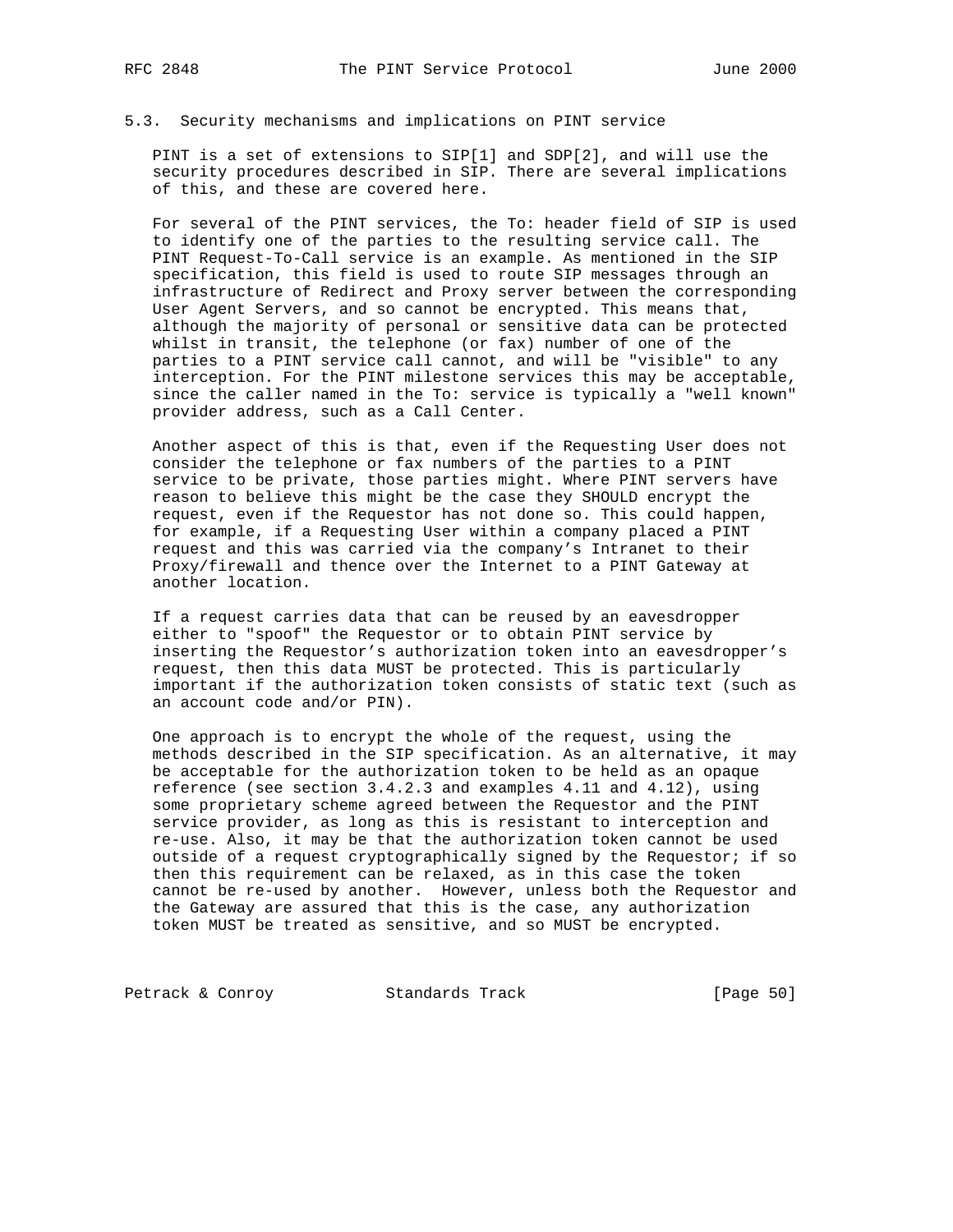A PINT request may contain data within the SDP message body that can be used more efficiently to route that request. For example, it may be that one Gateway and Executive System combination cannot handle a request that specifies one of the parties as a pager, whilst another can. Both gateways may have registered with a PINT/SIP Registrar, and this information may be available to intervening PINT/SIP Proxies. However, if the message body is encrypted, then the request cannot be decoded at the Proxy server, and so Gateway selection based on contained information cannot be made there.

 The result is that the Proxy may deliver the request to a Gateway that cannot handle it; the implication is that a PINT/SIP Proxy SHOULD consider its choice for the appropriate Gateway subject to correction, and, on receiving a 501 or 415 rejection from the first gateway chosen, try another. In this way, the request will succeed if at all possible, even though it may be delayed (and tie up resources in the inappropriate Gateways).

 This opens up an interesting avenue for Denial Of Service; sending a valid request that appears to be suitable for a number of different Gateways, and simply occupying those Gateways in decrypting a message requesting a service they cannot provide. As mentioned in section 3.5.5.1, the choice of service name to be passed in the userinfo portion of the SIP Request-URI is flexible, and it is RECOMMENDED that names be chosen that allow a Proxy to select an appropriate Gateway without having to examine the SDP body part. Thus, in the example given here, the service might be called "Request-To-Page" or "R2P" rather than the more general use of "R2F", if there is a possibility of the SDP body part being protected during transit.

 A variation on this attack is to provide a request that is syntactically invalid but that, due to the encryption, cannot be detected without expending resources in decoding it. The effects of this form of attack can be minimised in the same way as for any SIP Invitation; the Proxy should detect the 400 rejection returned from the initial Gateway, and not pass the request onwards to another.

 Finally, note that the Requesting User may not have a prior relationship with a PINT Gateway, whilst still having a prior relationship with the Operator of the Executive System that fulfills their request. Thus there may be two levels of authentication and authorization; one carried out using the techniques described in the SIP specification (for use between the Requestor and the Gateway), with another being used between the Requesting User or the Requestor and the Executive System.

Petrack & Conroy Standards Track [Page 51]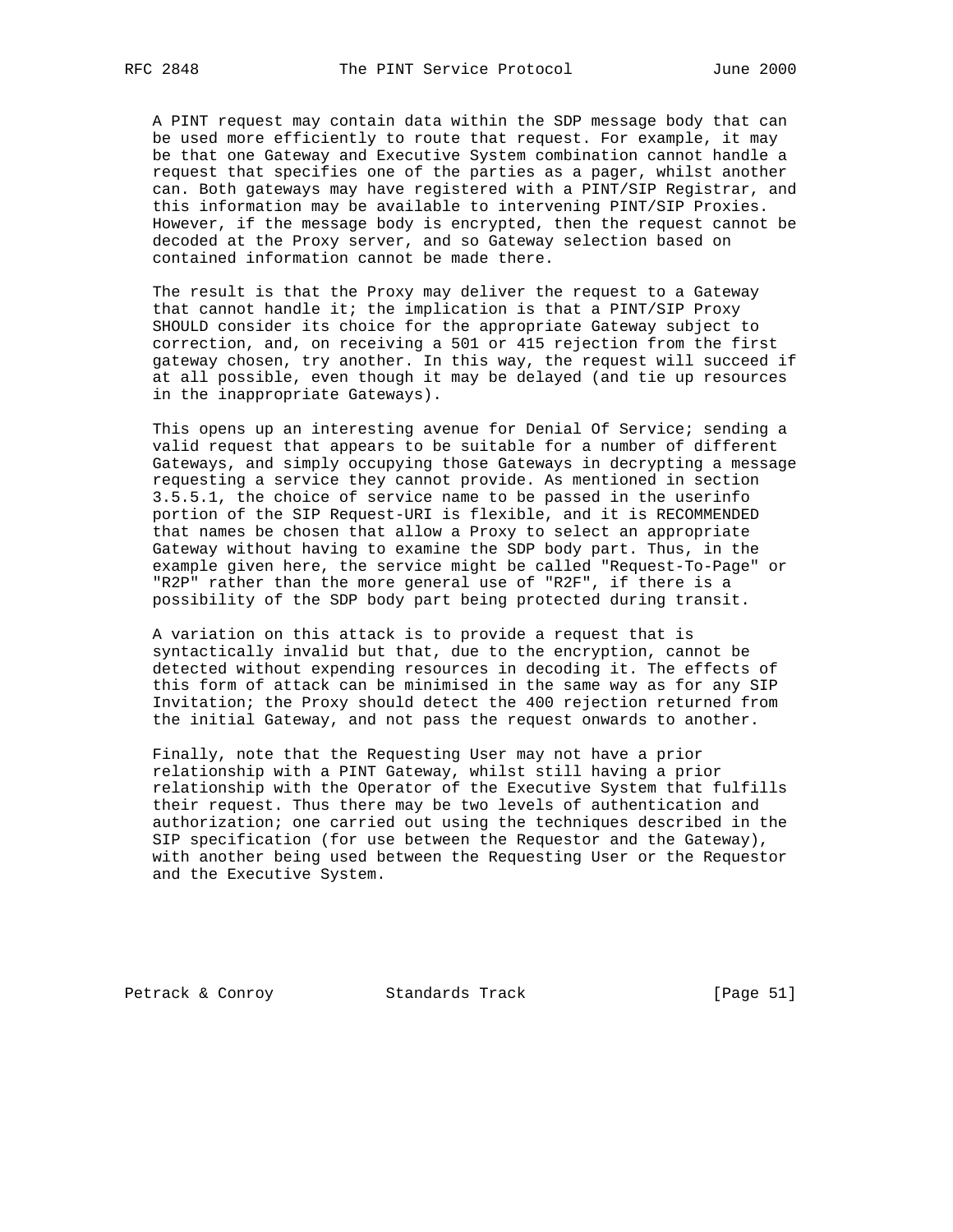For example, the Requesting User may have an account with the PINT service provider. That provider might require that requests include this identity before they will be convinced to provide service. In addition, to counter attacks on the request whilst it is in transit across the Internet, the Gateway may require a separate X.509-based certification of the request. These are two separate procedures, and data needed for the former would normally be expected to be held in opaque references inside the SDP body part of the request.

 The detailed operation of this mechanism is, by definition, outside the scope of an Internet Protocol, and so must be considered a private matter. However, one approach to indicating to the Requestor that such "second level" authentication or authorization is required by their Service Provider would be to ask for this inside the textual description carried with a 401 response returned from the PINT Gateway.

5.4. Summary of Security Implications

 From the above discussion, PINT always carries data items that are sensitive, and there may be financial considerations as well as the more normal privacy concerns. As a result, the transactions MUST be protected from interception, modification and replay in transit.

 PINT is based on SIP and SDP, and can use the security procedures outlined in [1] (sections 13 and 15). However, in the case of PINT, the SIP recommendation that requests and responses MAY be protected is not enough. PINT messages MUST be protected, so PINT Implementations MUST support SIP Security (as described in [1], sections 13 & 15), and be capable of handling such received messages.

 In some configurations, PINT Clients, Servers, and Gateways can be sure that they operate using the services of network level security [13], transport layer security [12], or physical security for all communications between them. In these cases messages MAY be exchanged without SIP security, since all traffic is protected already. Clients and servers SHOULD support manual configuration to use such lower layer security facilities.

 When using network layer security [13], the Security Policy Database MUST be configured to provide appropriate protection to PINT traffic. When using TLS, a port configured MUST NOT also be configured for non-TLS traffic. When TLS is used, basic authentication MUST be supported, and client-side certificates MAY be supported.

Petrack & Conroy Standards Track [Page 52]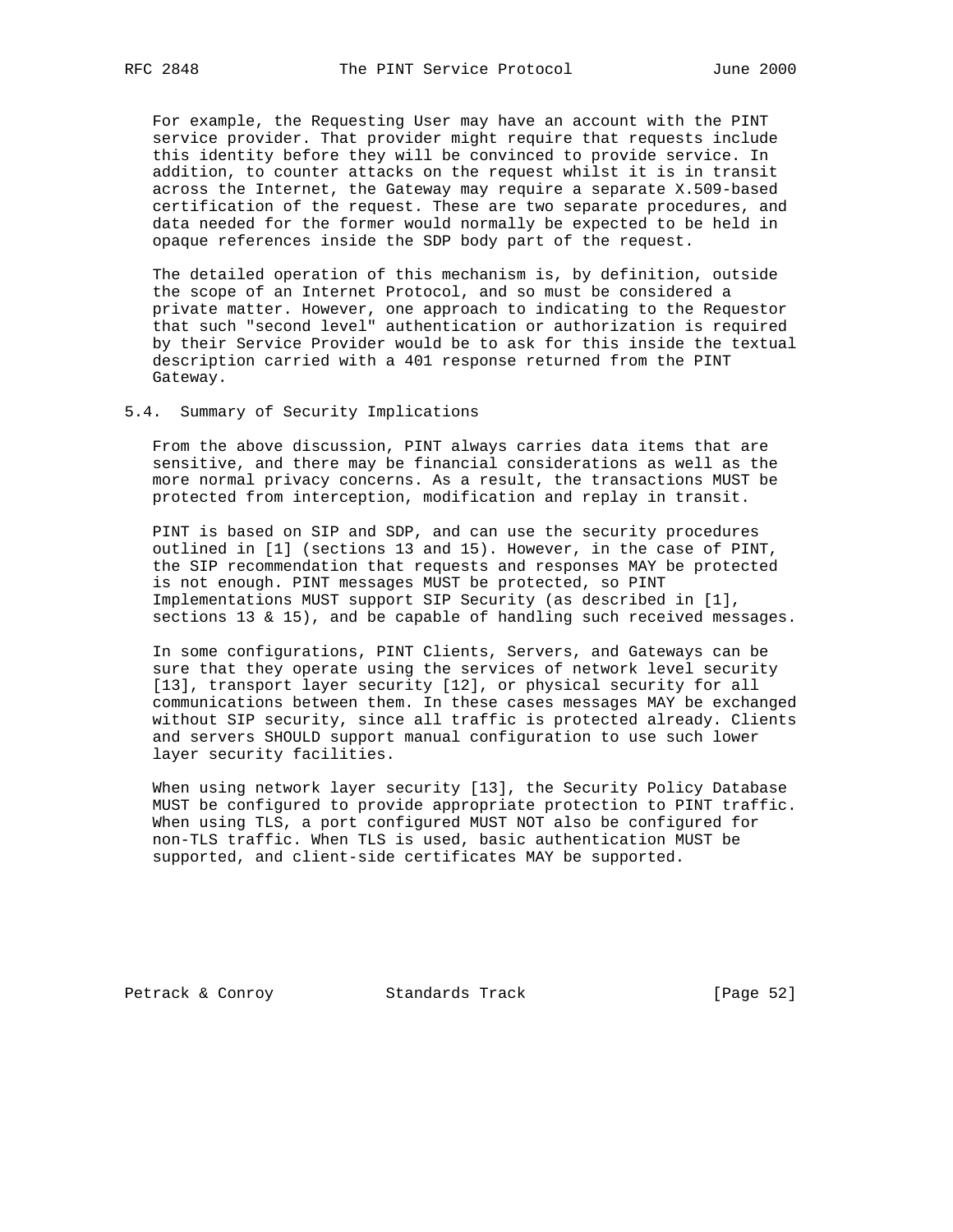Authentication of the Client making the request is required, however, so if this is not provided by the underlying mechanism used, then it MUST be included within the PINT messages using SIP authentication techniques. In contrast with SIP, PINT requests are often sent to parties with which a prior communications relationship exists (such as a Telephone Carrier). In this case, there may be a shared secret between the client and the PINT Gateway. Such PINT systems MAY use authentication based on shared secrets, with HTTP "basic authentication". When this is done, the message integrity and privacy must be guaranteed by some lower layer mechanism.

 There are implications on the operation of PINT here though. If a PINT proxy or redirect server is used, then it must be able to examine the contents of the IP datagrams carried. It follows that an end-to-end approach using network-layer security between the PINT Client and a PINT Gateway precludes the use of an intervening proxy; communication between the Client and Gateway is carried via a tunnel to which any intervening entity cannot gain access, even if the IP datagrams are carried via this node. Conversely, if a "hop-by-hop" approach is used, then any intervening PINT proxies (or redirect servers) are, by implication, trusted entities.

 However, if there is any doubt that there is an underlying network or transport layer security association in place, then the players in a PINT protocol exchange MUST use encryption and authentication techniques within the protocol itself. The techniques described in section 15 of RFC2543 MUST be used, unless there is an alternative protection scheme that is agreed between the parties. In either case, the content of any message body (or bodies) carried within a PINT request or response MUST be protected; this has implications on the options for routing requests via Proxies (see 5.3).

 Using SIP techniques for protection, the Request-URI and To: fields headers within PINT requests cannot be protected. In the baseline PINT services these fields may contain sensitive information. This is a consideration, and if these data ARE considered sensitive, then this will preclude the sole use of SIP techniques; in such a situation, transport [12] or network layer [13] protection mechanisms MUST be used.

 As a final point, this choice will in turn have an influence on the choice of transport layer protocol that can be used; if a TLS association is available between two nodes, then TCP will have to be used. This is different from the default behaviour of SIP (try UDP, then try TCP if that fails).

Petrack & Conroy Standards Track [Page 53]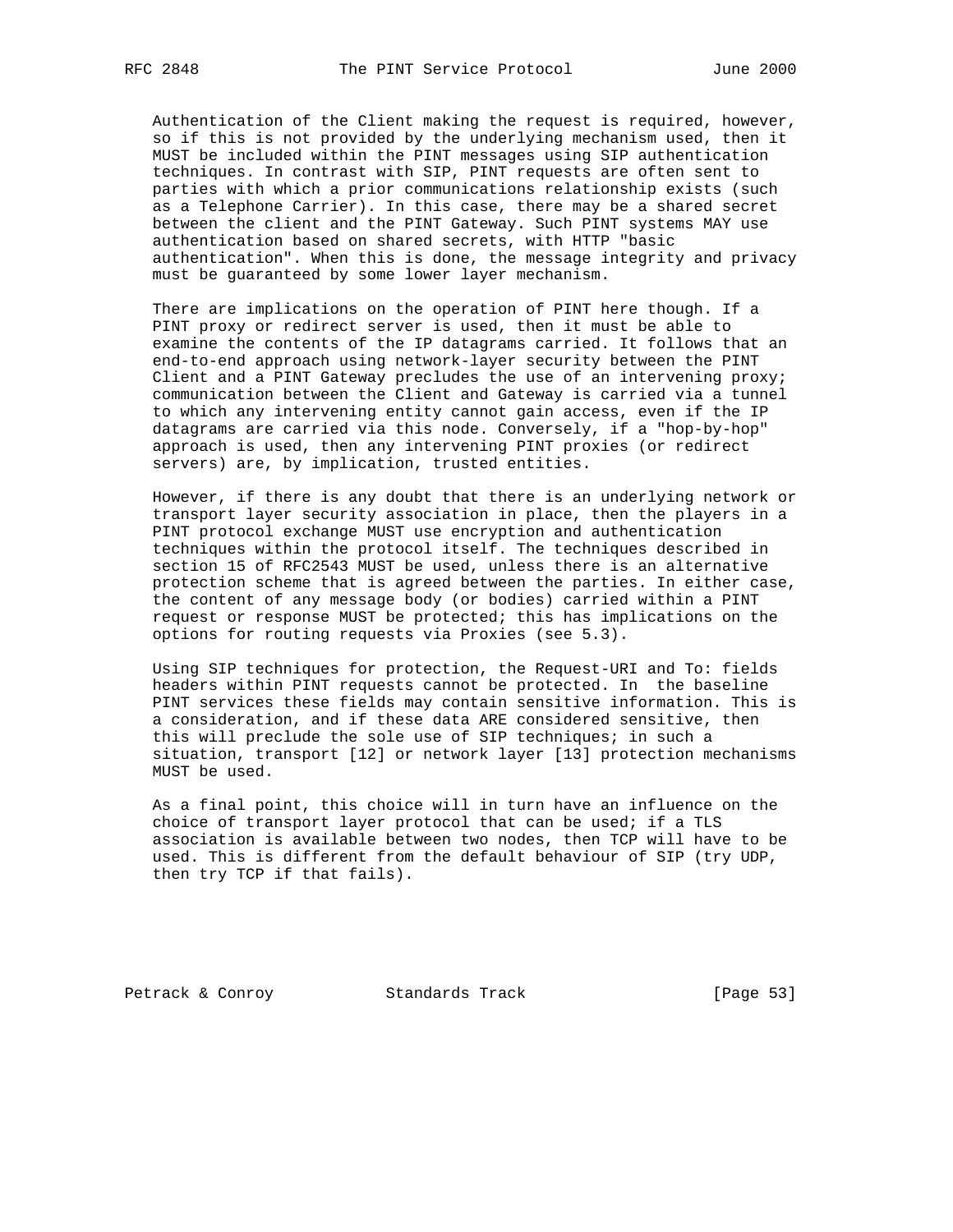- 6. Deployment considerations and the Relationship PINT to I.N. (Informative)
- 6.1. Web Front End to PINT Infrastructure

 It is possible that some other protocol may be used to communicate a Requesting User's requirements. Due to the high numbers of available Web Browsers and servers it seems likely that some PINT systems will use HTML/HTTP as a "front end". In this scenario, HTTP will be used over a connection from the Requesting User's Web Browser (WC) to an Intermediate Web Server (WS). This will be closely associated with a PINT Client (using some unspecified mechanism to transfer the data from the Web Server to the PINT Client). The PINT Client will represent the Requesting User to the PINT Gateway, and thus to the Executive System that carries out the required action.



Figure 2: Basic "Web-fronted" Configuration

#### 6.2. Redirects to Multiple Gateways

 It is quite possible that a given PINT Gateway is associated with an Executive System (or systems) that can connect to the GSTN at different places. Equally, if there is a chain of PINT Servers, then each of these intermediate or proxy servers (PP) may be able to route PINT requests to Executive Systems that connect at specific points to the GSTN. The result of this is that there may be more than one PINT Gateway or Executive System that can deal with a given request. The mechanisms by which the choice on where to deliver a request are outside the scope of this document.



Figure 3: Multiple Access Configurations

Petrack & Conroy Standards Track [Page 54]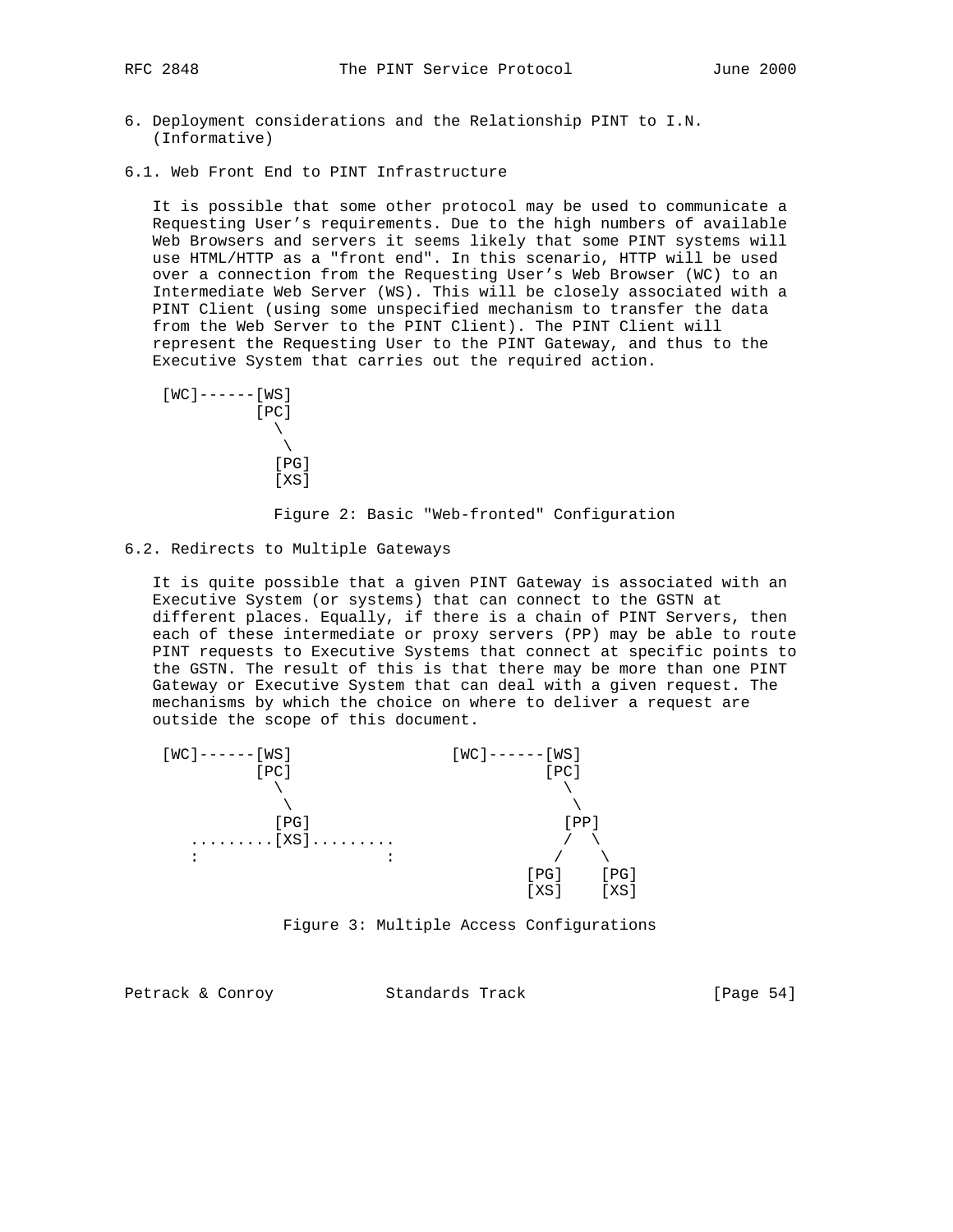However, there do seem to be two approaches. Either a Server that acts as a proxy or redirect will select the appropriate Gateway itself and will cause the request to be sent on accordingly, or a list of possible Locations will be returned to the Requesting User from which they can select their choice.

 In SIP, the implication is that, if a proxy cannot resolve to a single unique match for a request destination, then a response containing a list of the choices should be returned to the Requesting User for selection. This is not too likely a scenario within the normal use of SIP.

 However, within PINT, such ambiguity may be quite common; it implies that there are a number of possible providers of a given service.

6.3. Competing PINT Gateways REGISTERing to offer the same service

 With PINT, the registration is not for an individual but instead for a service that can be handled by a service provider. Thus, one can envisage a registration by the PINT Server of the domain telcoA.com of its ability to support the service R2C as "R2C@telcoA.com", sent to an intermediary server that acts as registrar for the "broker.telcos.com" domain from "R2C@pint.telcoA.com" as follows:

 REGISTER sip:registrar@broker.telcos.com SIP/2.0 To: sip:R2C@pint.telcoA.com From: sip:R2C@pint.telcoA.com ...

This is the standard SIP registration service.

 However, what happens if there are a number of different Service Providers, all of whom support the "R2C" service? Suppose there is a PINT system at domain "broker.com". PINT clients requesting a Request-to-Call service from broker.com might be very willing to be redirected or proxied to any one of the various service providers that had previously registered with the registrar. PINT servers might also be interested in providing service for requests that did not specify the service provider explicitly, as well as those requests that were directed "at them".

 To enable such service, PINT servers would REGISTER at the broker PINT server registrations of the form:

 REGISTER sip:registrar@broker.com SIP/2.0 To: sip:R2C@broker.com From: sip:R2C@pint.telcoA.com

Petrack & Conroy Standards Track [Page 55]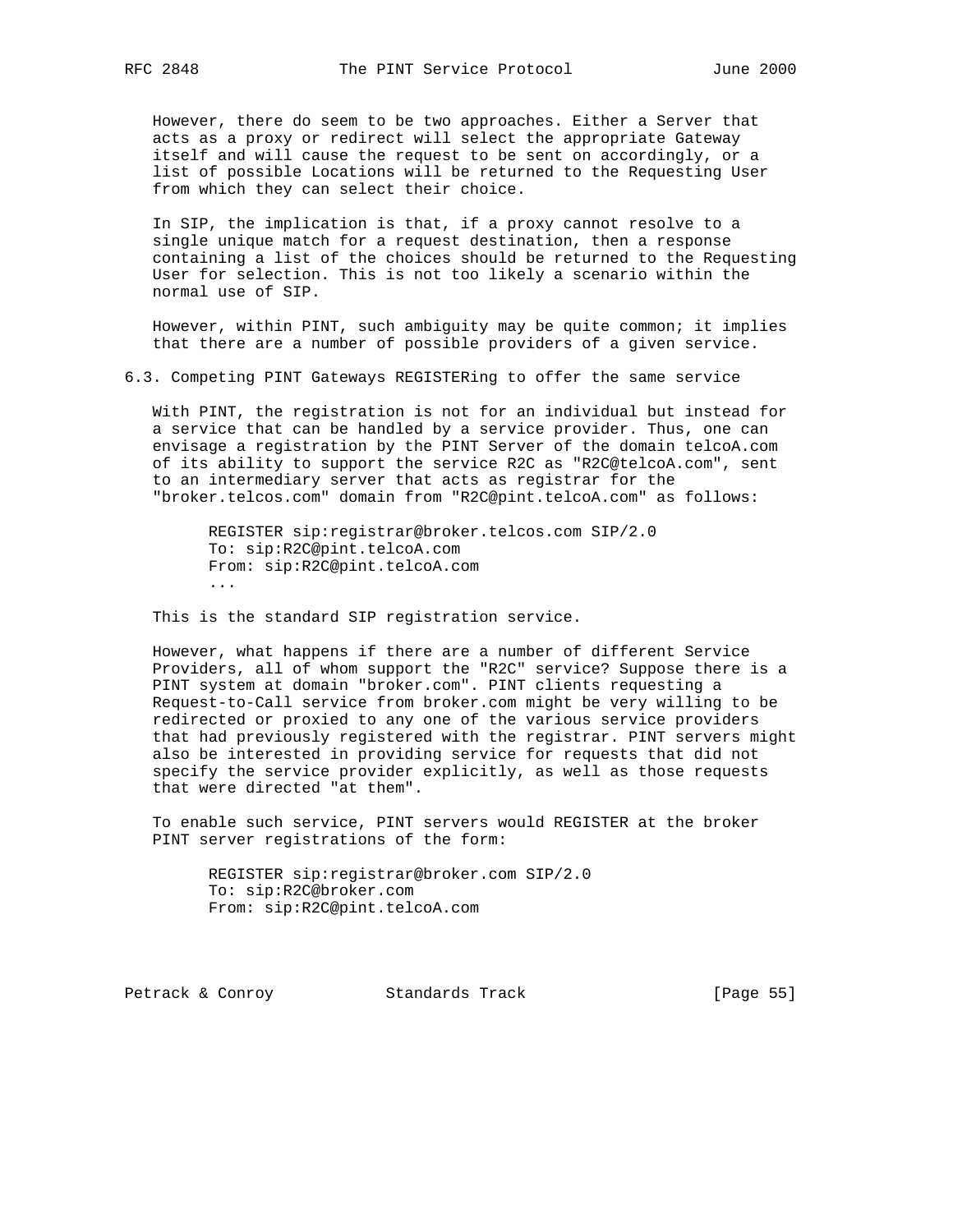When several such REGISTER messages appear at the registrar, each differing only in the URL in the From: line, the registrar has many possibilities, e.g.:

- (i) it overwrites the prior registration for "R2C@broker.telcos.com" when the next comes in;
- (ii) it rejects the subsequent registration for "R2C@broker.telcos.com";
- (iii) it maintains all such registrations.

 In this last case, on receiving an Invitation for the "general" service, either:

 (iii.1) it passes on the invitation to all registered service providers, returning a collated response with all acceptances, using multiple Location: headers,

or

 (iii.2) it silently selects one of the registrations (using, for example, a "round robin" approach) and routes the Invitation and response onwards without further comment.

As an alternative to all of the above approaches, it:

 (iv) may choose to not allow registrations for the "general" service, rejecting all such REGISTER requests.

 The algorithm by which such a choice is made will be implementation dependent, and is outside the scope of PINT. Where a behaviour is to be defined by requesting users, then some sort of call processing language might be used to allow those clients, as a pre-service operation, to download the behaviour they expect to the server making such decisions. This, however, is a topic for other protocols, not for PINT.

6.4. Limitations on Available Information and Request Timing for SUBSCRIBE

 A reference configuration for PINT is that service requests are sent, via a PINT Gateway, to an Executive System that fulfills the Service Control Function (SCF) of an Intelligent Network (see [11]). The success or failure of the resulting service call may be information available to the SCF and so may potentially be made available to the PINT Gateway. In terms of historical record of whether or not a service succeeded, a large SCF may be dealing with a million call attempts per hour. Given that volume of service transactions, there

Petrack & Conroy Standards Track [Page 56]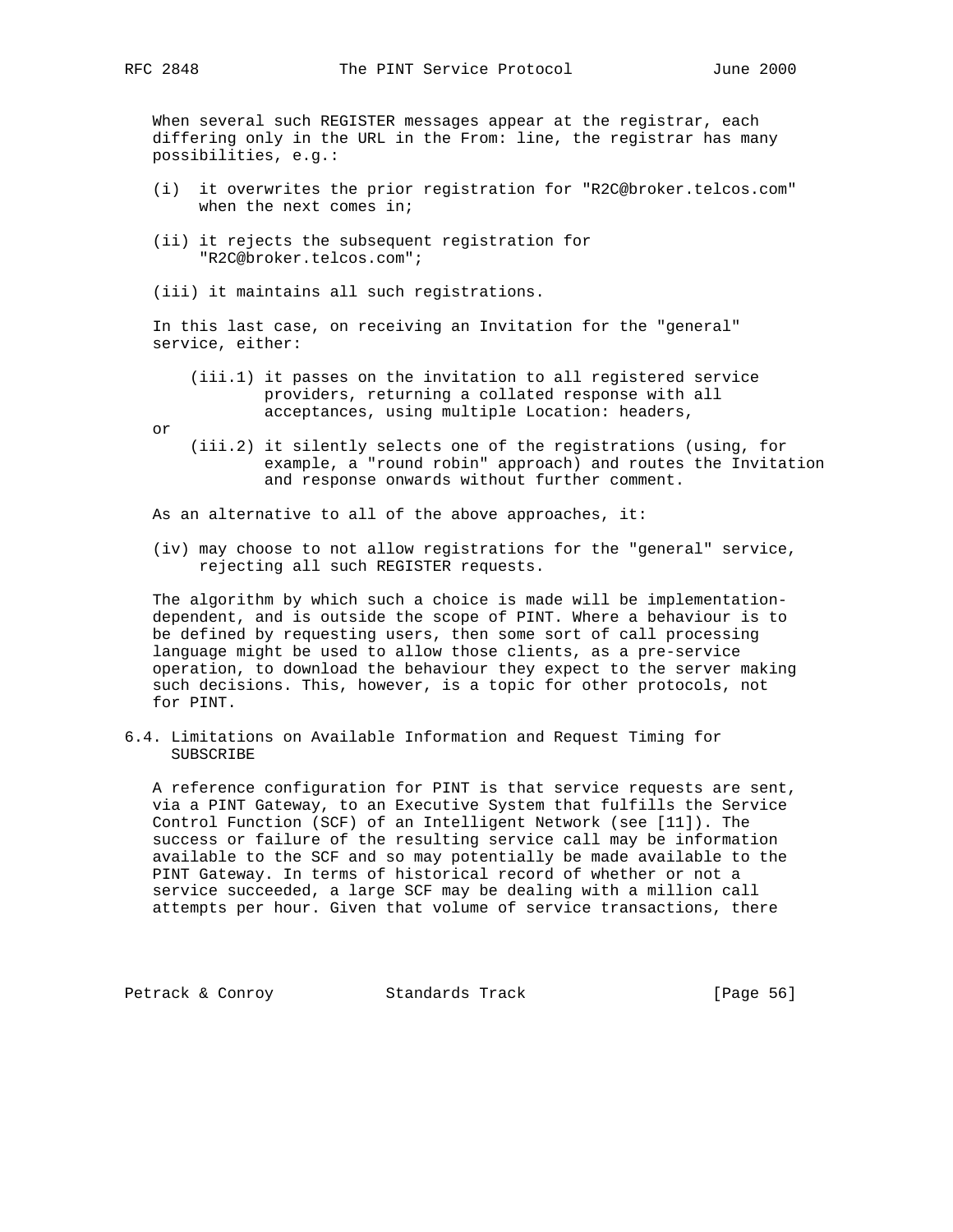are finite limits beyond which it cannot store service disposition records; expecting to find out if a Fax was sent last month from a busy SCF is unrealistic.

 Other status changes, such as that on completion of a successful service call, require the SCF to arrange monitoring of the service call in a way that the service may not do normally, for performance reasons. In most implementations, it is difficult efficiently to interrupt a service to change it once it has begun execution, so it may be necessary to have two different services; one that sets GSTN resources to monitor service call termination, and one that doesn't. It is unlikely to be possible to decide that monitoring is required once the service has started.

 These factors can have implications both on the information that is potentially available at the PINT Gateway, and when a request to register interest in the status of a PINT service can succeed. The alternative to using a general SCF is to provide a dedicated Service Node just for PINT services. As this node is involved in placing all service calls, it is in a position to collect the information needed. However, it may well still not be able to respond successfully to a registration of interest in call state changes once a service logic program instance is running.

 Thus, although a Requesting User may register an interest in the status of a service request, the PINT Gateway may not be in a position to comply with that request. Although this does not affect the protocol used between the Requestor and the PINT Gateway, it may influence the response returned. To avoid the problem of changing service logic once running, any registration of interest in status changes should be made at or before the time at which the service request is made.

 Conversely, if a historical request is made on the disposition of a service, this should be done within a short time after the service has completed; the Executive System is unlikely to store the results of service requests for long; these will have been processed as AMA (Automatic Message Accounting) records quickly, after which the Executive System has no reason to keep them, and so they may be discarded.

 Where the PINT Gateway and the Executive System are intimately linked, the Gateway can respond to status subscription requests that occur while a service is running. It may accept these requests and simply not even try to query the Executive System until it has information that a service has completed, merely returning the final status. Thus the PINT Requestor may be in what it believes is a monitoring state, whilst the PINT Gateway has not even informed the

Petrack & Conroy Standards Track [Page 57]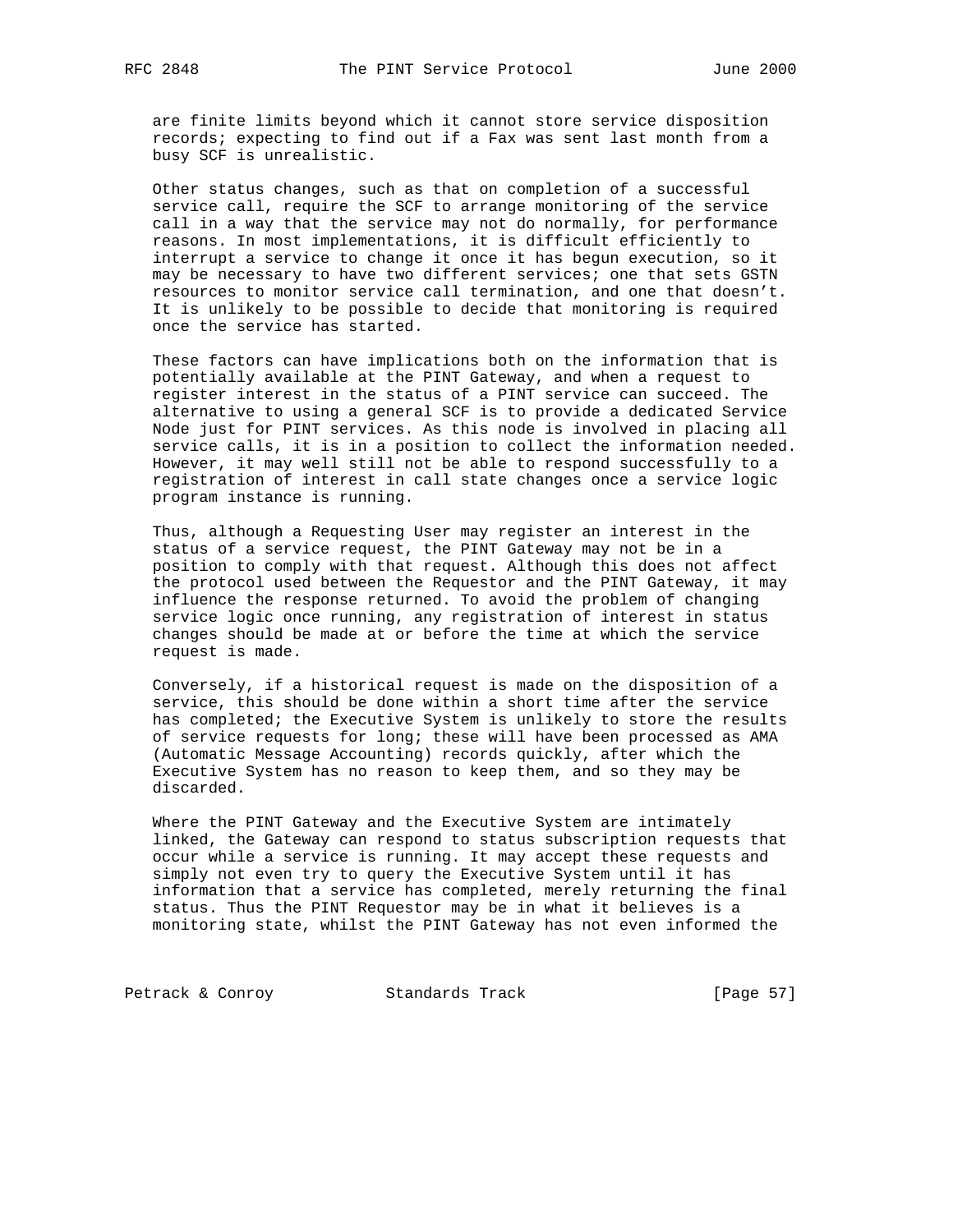Executive System that a request has been made. This will increase the internal complexity of the PINT Gateway in that it will have a complex set of interlocking state machines, but does mean that status registration and indication CAN be provided in conjunction with an I.N. system.

6.5. Parameters needed for invoking traditional GSTN Services within PINT

 This section describes how parameters needed to specify certain traditional GSTN services can be carried within PINT requests.

6.5.1. Service Identifier

 When a Requesting User asks for a service to be performed, he or she will, of course, have to specify in some way which service. This can be done in the URLs within the To: header and the Request-URI (see section 3.5.5.1).

6.5.2. A and B parties

 With the Request-to-Call service, they will also need to specify the A and B parties they want to be engaged in the resulting service call. The A party could identify, for example, the Call Center from which they want a call back, whilst the B party is their telephone number (i.e. who the Call Center agent is to call).

 The Request-to-Fax and Request-to-Hear-Content services require the B party to be specified (respectively the telephone number of the destination Fax machine or the telephone to which spoken content is to be delivered), but the A party is a Telephone Network based resource (either a Fax or speech transcoder/sender), and is implicit; the Requesting User does not (and cannot) specify it.

 With the "Fax-Back" variant of the Request-to-Fax service, (i.e. where the content to be delivered resides on the GSTN) they will also have specify two parties. As before, the B party is the telephone number of the fax machine to which they want a fax to be sent. However, within this variant the A party identifies the "document context" for the GSTN-based document store from which a particular document is to be retrieved; the analogy here is to a GSTN user dialling a particular telephone number and then entering the document number to be returned using "touch tone" digits. The telephone number they dial is that of the document store or A party, with the "touch tone" digits selecting the document within that store.

Petrack & Conroy Standards Track [Page 58]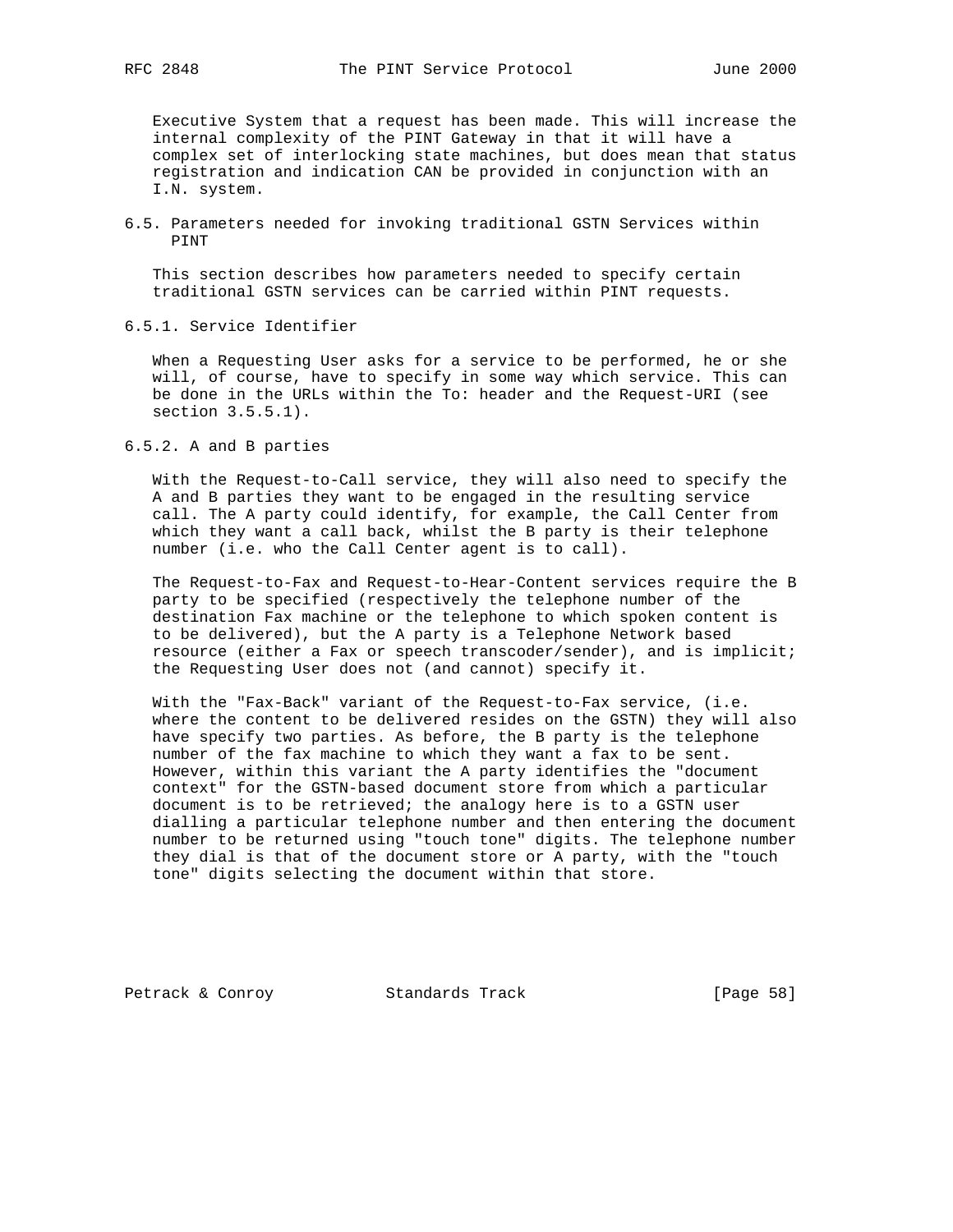# 6.5.3. Other Service Parameters

 In terms of the extra parameters to the request, the services again differ. The Request-to-Call service needs only the A and B parties. Also it is convenient to assert that the resulting service call will carry voice, as the Executive System within the destination GSTN may be able to check that assertion against the A and B party numbers specified and may treat the call differently.

 With the Request-to-Fax and Request-to-Hear-Content services, the source information to be transcoded is held on the Internet. That means either that this information is carried along with the request itself, or that a reference to the source of this information is given.

 In addition, it is convenient to assert that the service call will carry fax or voice, and, where possible, to specify the format for the source information.

 The GSTN-based content or "Fax-Back" variant of the Request-to-Fax service needs to specify the Document Store number and the Fax machine number to which the information is to be delivered. It is convenient to assert that the call will carry Fax data, as the destination Executive System may be able to check that assertion against the document store number and that of the destination Fax machine.

 In addition, the document number may also need to be sent. This parameter is an opaque reference that is carried through the Internet but has significance only within the GSTN. The document store number and document number together uniquely specify the actual content to be faxed.

# 6.5.4. Service Parameter Summary

 The following table summarises the information needed in order to specify fully the intent of a GSTN service request. Note that it excludes any other parameters (such as authentication or authorisation tokens, or Expires: or CallId: headers) that may be used in a request.

| Service         | ServiceID    | AParty                   | BParty      | CallFmt | Source    | SourceFmt                |
|-----------------|--------------|--------------------------|-------------|---------|-----------|--------------------------|
|                 |              |                          |             |         |           |                          |
| R <sub>2C</sub> | $\mathbf{x}$ | X                        | x           | voice   |           | $\overline{\phantom{a}}$ |
| R2F             | x            |                          | х           | fax     | URI/IL    | ISF/ILSF                 |
| R2FB            | x            | X                        | $\mathbf x$ | fax     | OR        | $\overline{\phantom{0}}$ |
| R2HC            | x            | $\overline{\phantom{a}}$ | х           | voice   | IIFTT/TI. | ISF/ILSF                 |

Petrack & Conroy Standards Track [Page 59]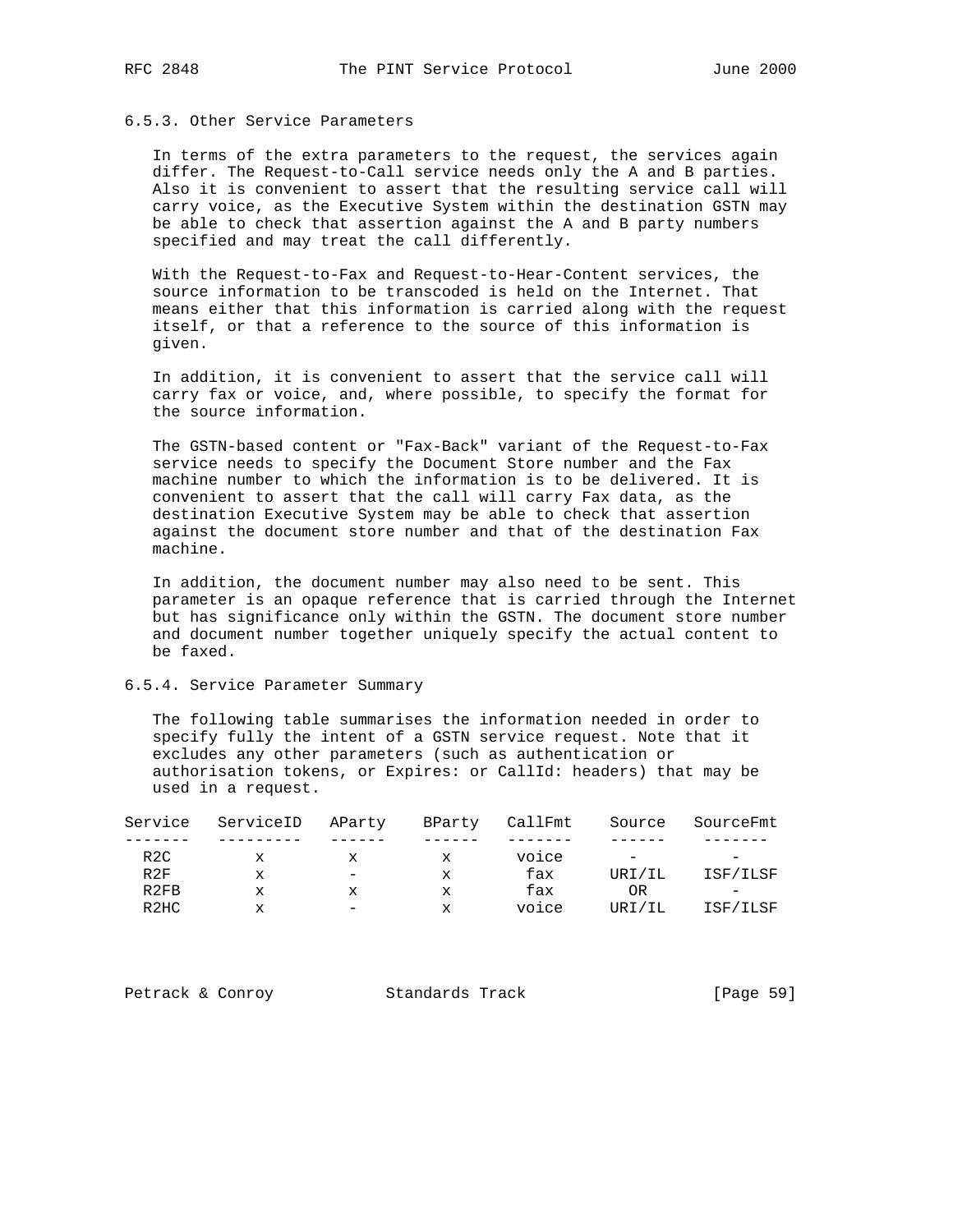In this table, "x" means that the parameter is required, whilst "-" means that the parameter is not required.

 The Services listed are Request-to-Call (R2C), Request-to-Fax (R2F), the GSTN-based content or "Fax-back" Variant of Request-to-Fax (R2FB), and Request-to-Hear-Content (R2HC).

 The Call Format parameter values "voice" or "fax" indicate the kind of service call that results.

 The Source Indicator "URI/IL" implies that the information is either an Internet source reference (a Universal Resource Identifier, or URI) or is carried "in-line" with the message. The Source indicator "OR" means that the value passed is an Opaque Reference that should be carried along with the rest of the message but is to be interpreted only within the destination (GSTN) context. As an alternative, it could be given as a "local" reference with the "file" style, or even using a partial reference with the "http" style. However, the way in which such a reference is interpreted is a matter for the receiving PINT Server and Executive System; it remains, in effect, an opaque reference.

 The Source Format value "ISF/ILSF" means that the format of the source is specified either in terms of the URI or that it is carried "in-line". Note that, for some data, the format either can be detected by inspection or, if all else fails, can be assumed from the URI (for example, by assuming that the file extension part of a URL indicates the data type). For an opaque reference, the Source Format is not available on the Internet, and so is not given.

# 6.6. Parameter Mapping to PINT Extensions

 This section describes the way in which the parameters needed to specify a GSTN service request fully might be carried within a "PINT extended" message. There are other choices, and these are not precluded. However, in order to ensure that the Requesting User receives the service that they expect, it is necessary to have some shared understanding of the parameters passed and the behaviour expected of the PINT Server and its attendant Executive System.

 The Service Identifier can be sent as the userinfo element of the Request-URI. Thus, the first line of a PINT Invitation would be of the form:

INVITE <serviceID>@<pint-server>.<domain> SIP/2.0

Petrack & Conroy Standards Track [Page 60]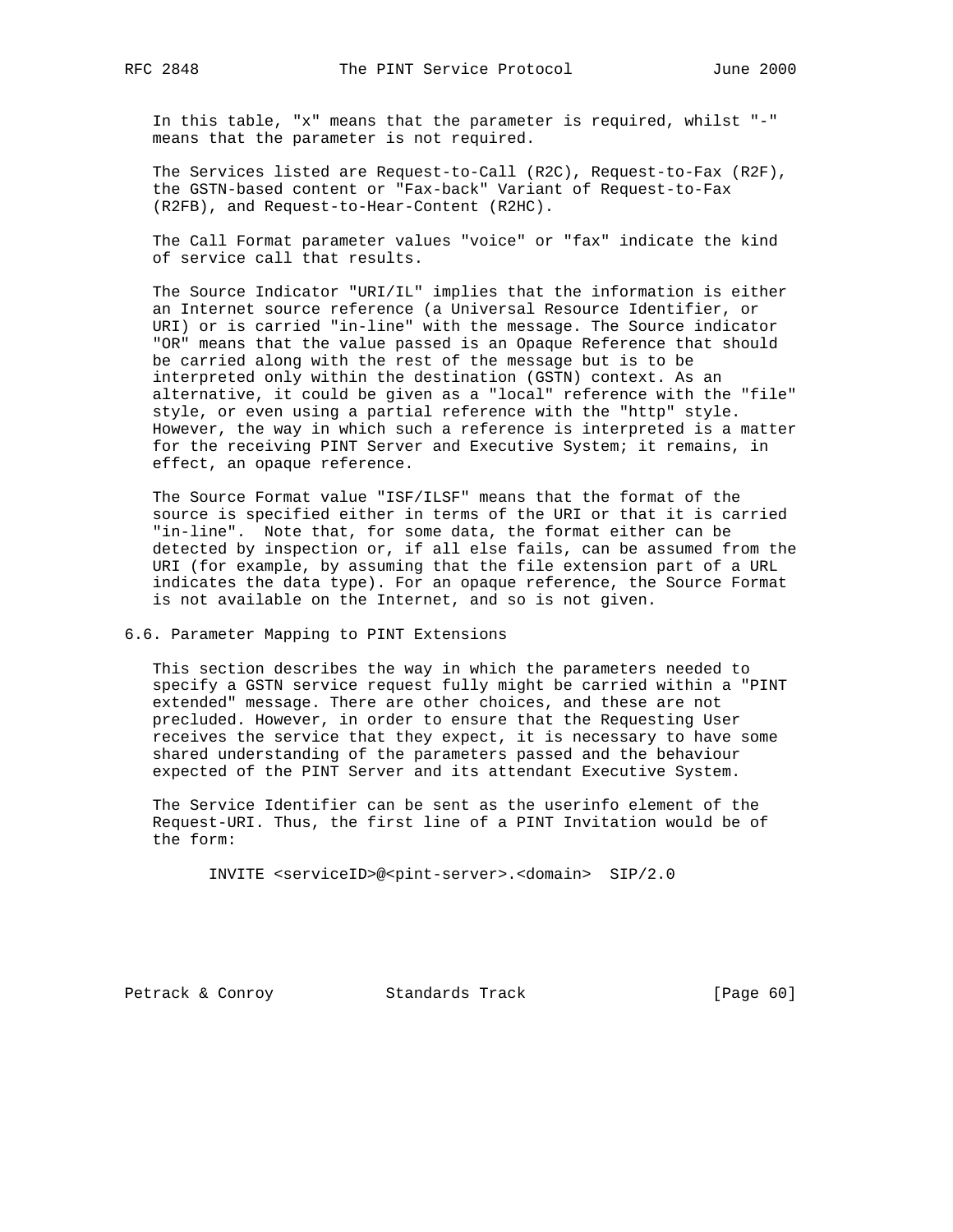The A Party for the Request-to-Call and "Fax-back" variant of Request-to-Fax service can be held in the "To:" header field. In this case the "To:" header value will be different from the Request-URI. In the services where the A party is not specified, the "To:" field is free to repeat the value held in the Request-URI. This is the case for Request-to-Fax and Request-to-Hear-Content services.

 The B party is needed in all these milestone services, and can be held in the enclosed SDP sub-part, as the value of the "c=" field.

 The call format parameter can be held as part of the "m=" field value. It maps to the "transport protocol" element as described in section 3.4.2 of this document.

The source format specifier is held in the "m=", as a type and either "-" or sub-type. The latter is normally required for all services except Request-to-Call or "Faxback", where the "-" form may be used. As shown earlier, the source format and source are not always required when generating requests for services. However, the inclusion in all requests of a source format specifier can make parsing the request simpler and allows for other services to be specified in the future, and so values are always given. The source format parameter is covered in section 3.4.2 as the "media type" element.

 The source itself is identified by an "a=fmtp:" field value, where needed. With the exception of the Request-to-Call service, all invitations will normally include such a field. From the perspective of the SDP extensions, it can be considered as qualifying the media sub-type, as if to say, for example, "when I say jpeg, what I mean is the following".

 In summary, the parameters needed by the different services are carried in fields as shown in the following table:

| Service         | Svc Param                                       | PINT/SIP or SDP field used                                                                                                                                                                                                  | Example value                           |
|-----------------|-------------------------------------------------|-----------------------------------------------------------------------------------------------------------------------------------------------------------------------------------------------------------------------------|-----------------------------------------|
| R <sub>2C</sub> |                                                 |                                                                                                                                                                                                                             |                                         |
|                 | ServiceID:<br>AParty:<br>BParty:<br>CallFormat: | <sip request-uri="" userinfo=""><br/><sip field="" to:=""><br/><math>&lt;</math>SDP <math>c=</math> field&gt;<br/><sdp protocol<="" td="" transport=""><td>R2C<br/>sip:123@p.com<br/>TN RFC2543 4567</td></sdp></sip></sip> | R2C<br>sip:123@p.com<br>TN RFC2543 4567 |
|                 | SourceFmt:                                      | sub-field of m= field><br><sdp media="" sub-field<="" td="" type=""><td>voice</td></sdp>                                                                                                                                    | voice                                   |
|                 |                                                 | of m= field><br>$(--$ only "-" sub-type                                                                                                                                                                                     | audio                                   |
|                 | Source:                                         | sub-field value used)<br>$(---$ No source specified)                                                                                                                                                                        |                                         |

| Petrack & Conroy | Standards Track | [Page 61] |
|------------------|-----------------|-----------|
|------------------|-----------------|-----------|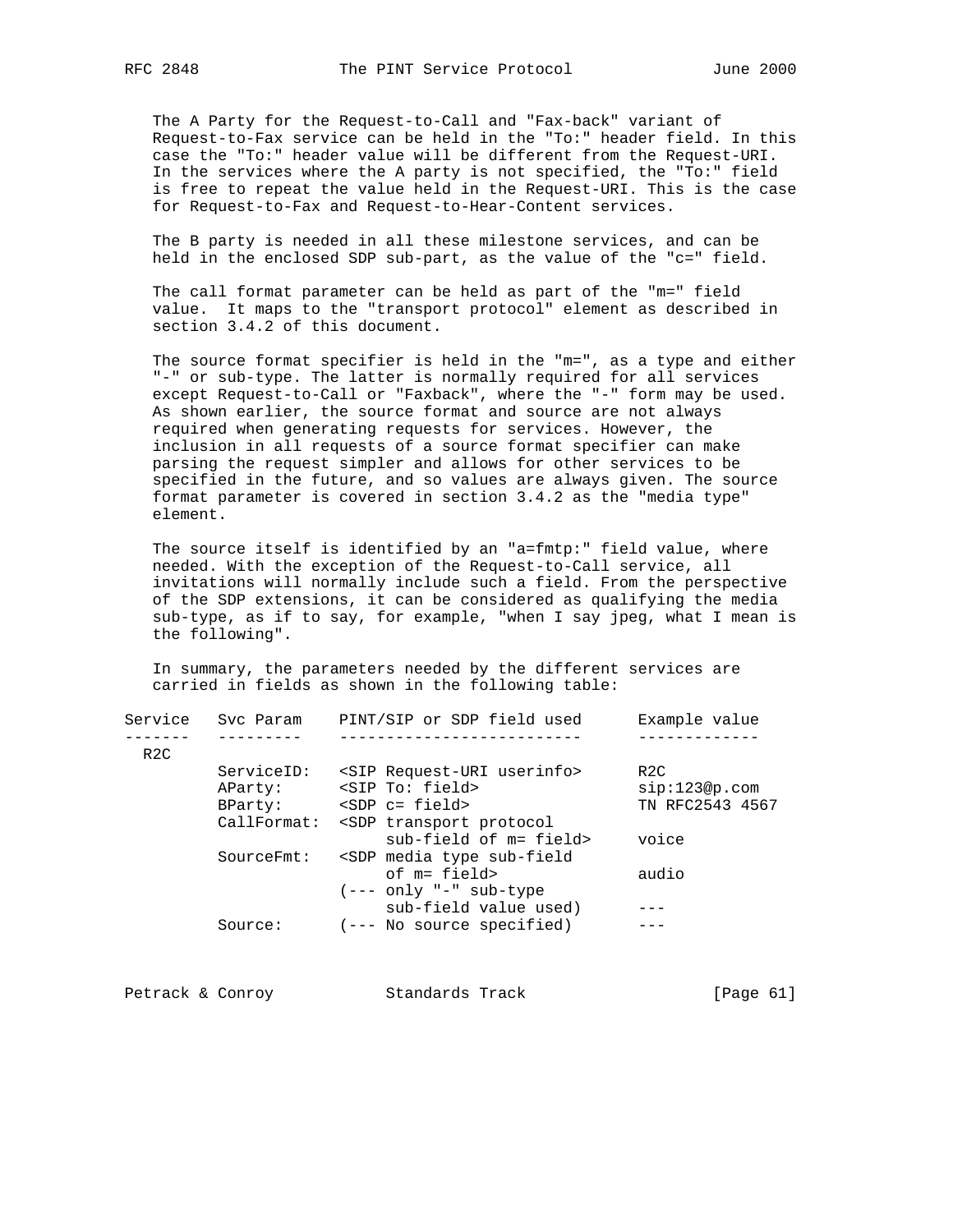| R2F  |             |                                                                                                                                          |  |
|------|-------------|------------------------------------------------------------------------------------------------------------------------------------------|--|
|      | ServiceID:  | R2F<br><sip request-uri="" userinfo=""></sip>                                                                                            |  |
|      | AParty:     | (--- SIP To: field not used)<br>sip:R2F@pint.xxx.net                                                                                     |  |
|      | BParty:     | TN RFCxxx +441213553<br><sdp c="field"></sdp>                                                                                            |  |
|      | CallFormat: | <sdp protocol<="" td="" transport=""><td></td></sdp>                                                                                     |  |
|      |             | sub-field of m= field><br>fax                                                                                                            |  |
|      | SourceFmt:  | <sdp media="" sub-field<="" td="" type=""><td></td></sdp>                                                                                |  |
|      |             | of m= field><br>image                                                                                                                    |  |
|      |             | <sdp media="" sub-field<="" sub-type="" td=""><td></td></sdp>                                                                            |  |
|      |             | of m= field><br>jpeg                                                                                                                     |  |
|      | Source:     | <sdp a="fmtp:" field="" qualifying<="" td=""><td></td></sdp>                                                                             |  |
|      |             | preceding m= field> a=fmtp:jpeg <uri-ref></uri-ref>                                                                                      |  |
|      |             |                                                                                                                                          |  |
| R2FB |             |                                                                                                                                          |  |
|      | ServiceID:  | <sip request-uri="" userinfo=""><br/>R2FB</sip>                                                                                          |  |
|      | AParty:     | <sip field="" to:=""><br/>sip:1-730-1234@p.com</sip>                                                                                     |  |
|      | BParty:     | TN RFCxxx +441213553<br><sdp c="field"></sdp>                                                                                            |  |
|      | CallFormat: | <sdp protocol<="" td="" transport=""><td></td></sdp>                                                                                     |  |
|      |             | sub-field of m= field><br>fax                                                                                                            |  |
|      | SourceFmt:  | <sdp media="" sub-field<="" td="" type=""><td></td></sdp>                                                                                |  |
|      |             | of m= field><br>image                                                                                                                    |  |
|      |             | <sdp media="" sub-field<="" sub-type="" td=""><td></td></sdp>                                                                            |  |
|      |             | of m= field><br>jpeg                                                                                                                     |  |
|      | Source:     | <sdp a="fmtp:" field="" qualifying<="" td=""><td></td></sdp>                                                                             |  |
|      |             | preceding m= field><br>$a = f m t p$ : jpeg opr: 1234                                                                                    |  |
|      |             |                                                                                                                                          |  |
| R2HC |             |                                                                                                                                          |  |
|      | ServiceID:  | <sip request-uri="" userinfo=""><br/>R2HC</sip>                                                                                          |  |
|      | AParty:     | (--- SIP To: field not used)<br>sip:R2HC@pint.ita.il                                                                                     |  |
|      | BParty:     | <sdp c="field"><br/>TN RFCxxx +441213554</sdp>                                                                                           |  |
|      | CallFormat: | <sdp protocol<="" td="" transport=""><td></td></sdp>                                                                                     |  |
|      |             | sub-field of m= field><br>voice                                                                                                          |  |
|      | SourceFmt:  | <sdp media="" sub-field<="" td="" type=""><td></td></sdp>                                                                                |  |
|      |             | of m= field><br>text                                                                                                                     |  |
|      |             | <sdp media="" sub-field<="" sub-type="" td=""><td></td></sdp>                                                                            |  |
|      |             | of m= field><br>html                                                                                                                     |  |
|      | Source:     | <sdp a="fmtp:" field="" qualifying<="" td=""><td></td></sdp>                                                                             |  |
|      |             | $C = 1$ . The $T = 1$<br>the contract of the contract of the contract of the contract of the contract of the contract of the contract of |  |

# 7. References

 [1] Handley, M., Schooler, E., Schulzrinne, H. and J. Rosenberg, "SIP: Session Initiation Protocol", RFC 2543, March 1999.

preceding m= field> a=fmtp:html<uri-ref>

 [2] Handley, M. and V. Jacobsen, "SDP: Session Description Protocol", RFC 2327, April 1998.

Petrack & Conroy Standards Track [Page 62]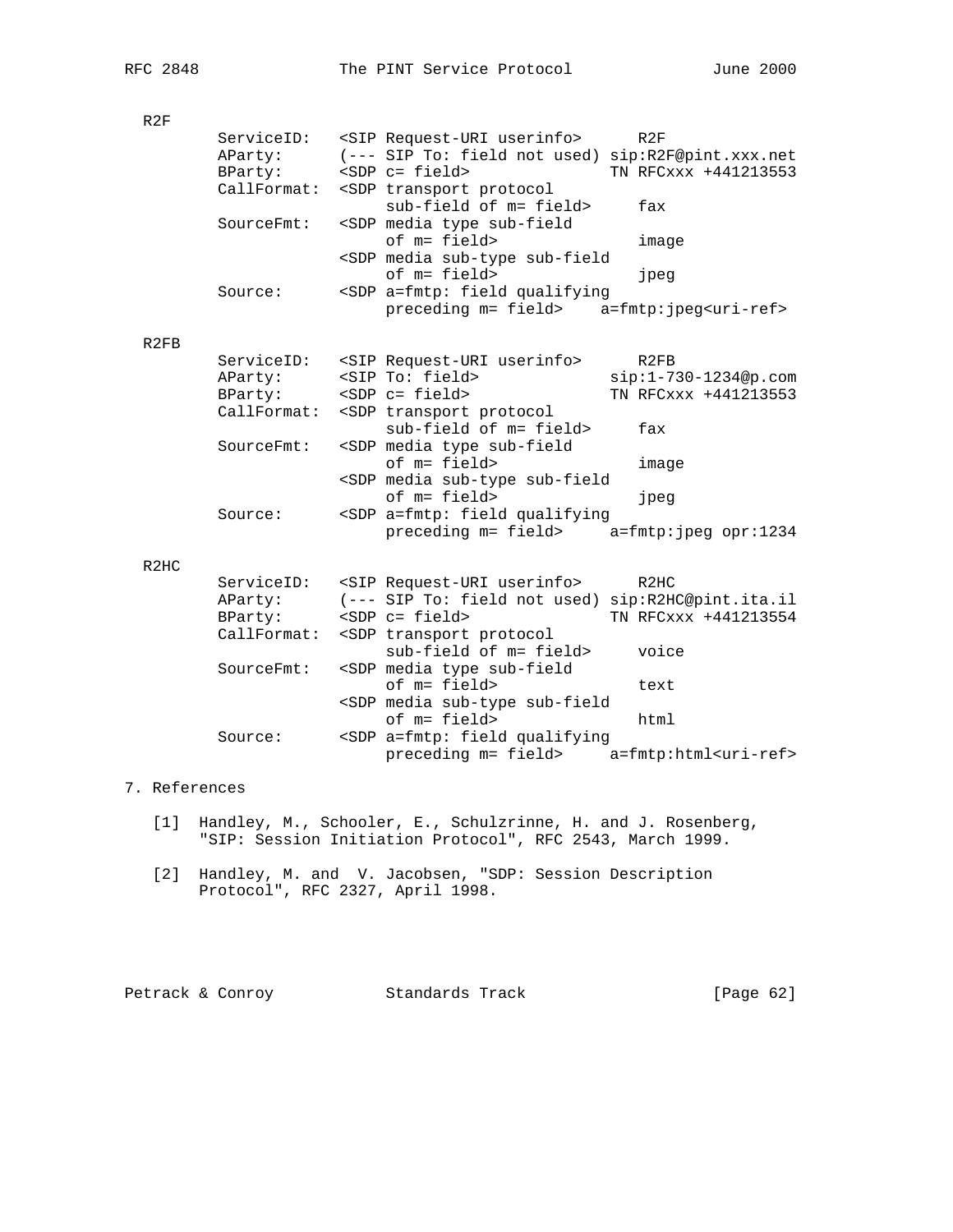- - [3] Freed, N. and N. Borenstein, "Multipurpose Internet Mail Extensions (MIME) Part One: Format of Internet Message Bodies", RFC 2045, November 1996.
	- [4] Freed, N. and N. Borenstein, "Multipurpose Internet Mail Extensions (MIME) Part Two: Media Types", RFC 2046, November 1996.
	- [5] The Unicode Consortium, "The Unicode Standard -- Version 2.0", Addison-Wesley, 1996.
	- [6] ITU-T Study Group 2, "E.164 The International Public Network Numbering Plan", ITU-T, June 1997.
	- [7] Lu, H., Krishnaswamy, M., Conroy, L., Bellovin, S., Burg, F., DeSimone, A., Tewani, K., Davidson, P., Schulzrinne, H. and K. Vishwanathan "Toward the PSTN/Internet Inter-Networking--Pre- PINT Implementations", RFC 2458, November 1998.
	- [8] ITU-T Study Group XI, "Q.763 Formats and Codes for the ISDN User Part of SS No7" ITU-T, August 1994.
	- [9] Berners-Lee, T., Fielding, R. and L. Masinter, "Uniform Resource Identifiers (URI): Generic Syntax", RFC 2396, August 1998.
	- [10] Crocker, D., "Standard for the format of ARPA Internet text messages", STD 11, RFC 822, August 1982.
	- [11] ITU-T Study Group XI, "Q.1204 IN Distributed Functional Plane Architecture", ITU-T, February 1994.
	- [12] Dierks, T. and C. Allen, "The TLS Protocol Version 1.0", RFC 2246, January 1999.
	- [13] Kent, S. and R. Atkinson, "Security Architecture for the Internet Protocol", RFC 2401, November 1998.
	- [14] Housley, R., Ford, W., Polk W. and D. Solo, "Internet X.509 Public Key Infrastructure Certificate and CRL Profile", RFC 2459, January 1999.
	- [15] Crocker, D. and P. Overall, "Augmented BNF for Syntax Specifications: ABNF", RFC 2234, November 1997.
	- [16] Mills, D., "Network Time Protocol (version 3) specification and implementation", RFC 1305, March 1992.

Petrack & Conroy Standards Track [Page 63]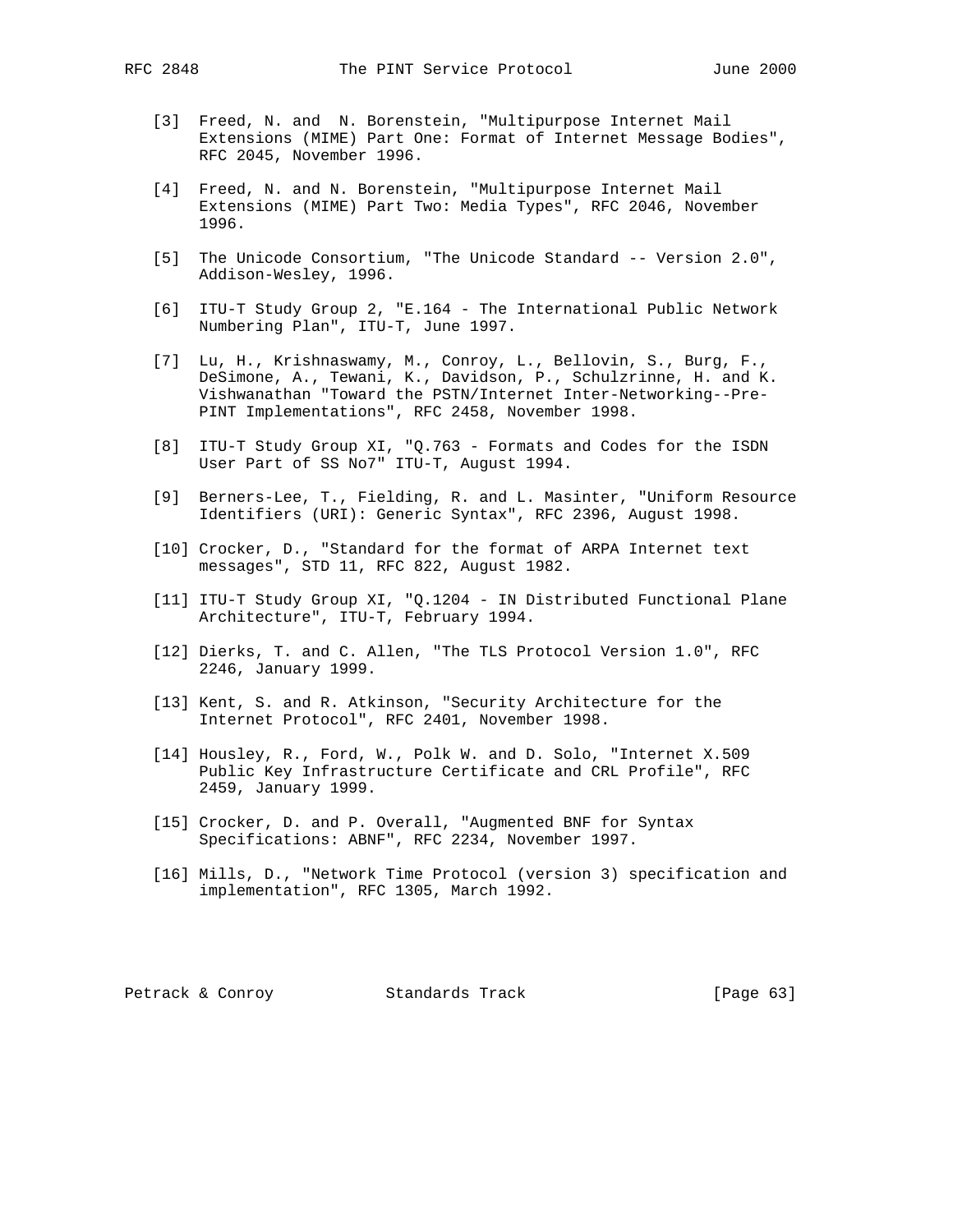- [17] Eastlake, D., Crocker, S. and J.Schiller, "Randomness Recommendations for Security", RFC 1750, December 1994.
- [18] Mockapetris, P., "Domain Names Implementation and Specification", STD 13, RFC 1035, November 1987.
- [19] Levinson, E., "The MIME Multipart/Related Content-type" RFC 2387, August 1998.
- 8. Acknowledgements

 The authors wish to thank the members of the PINT working group for comments that were helpful to the preparation of this specification. Ian Elz's comments were extremely useful to our understanding of internal PSTN operations. The SUBSCRIBE and NOTIFY requests were first suggested by Henning Schulzrinne and Jonathan Rosenberg. The suggestion to use an audio port of 0 to express that the phone is "on hold" (i.e. not receiving voice) is due to Ray Zibman. Finally, thanks to Bernie Hoeneisen for his close proofreading.

Petrack & Conroy Standards Track [Page 64]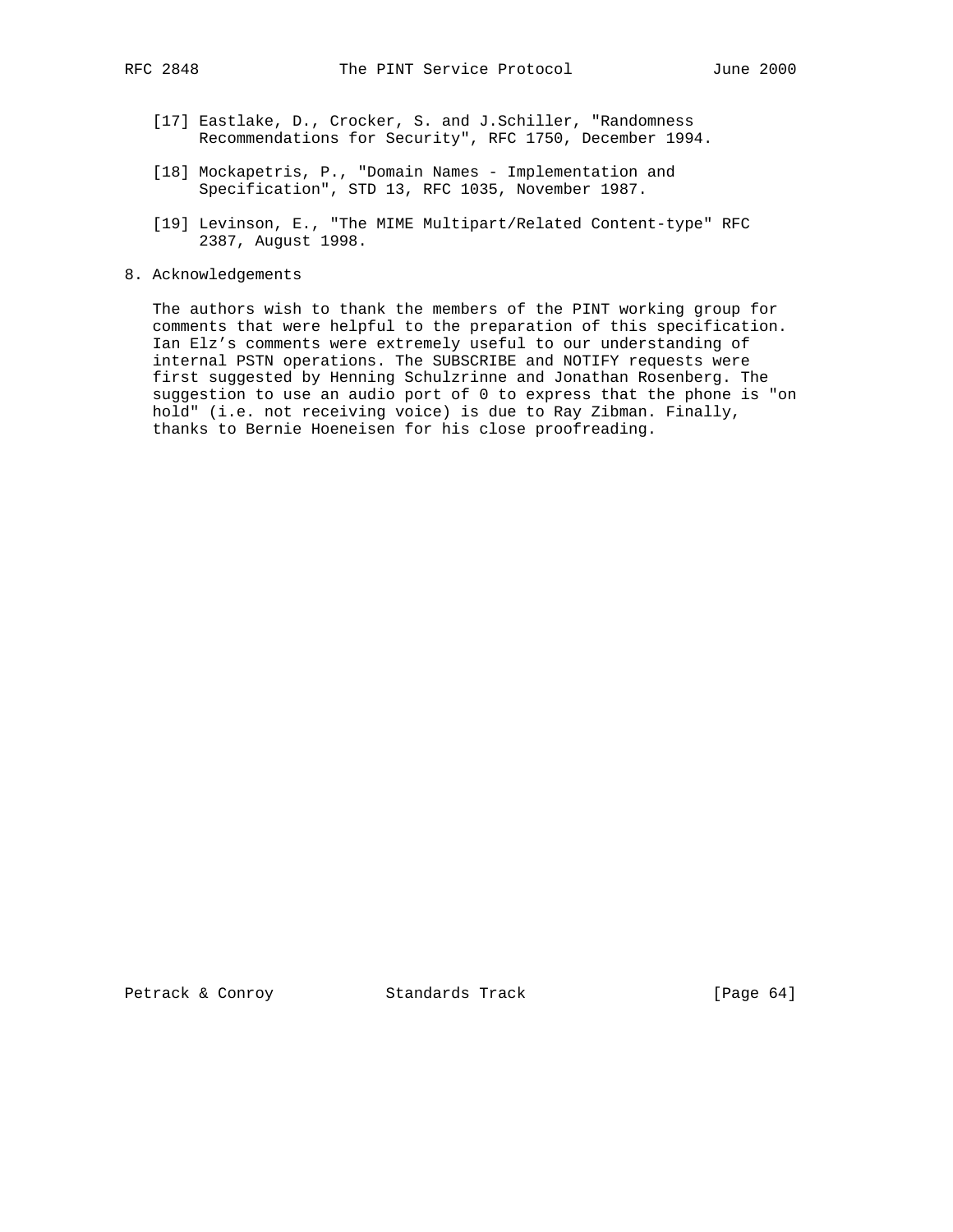Appendix A: Collected ABNF for PINT Extensions  $i:$  --(ABNF is specified in RFC 2234 [15]) ;; --Variations on SDP definitions connection-field = ["c=" nettype space addrtype space connection-address CRLF] ; -- this is the original definition from SDP, included for completeness ; -- the following are PINT interpretations and modifications  $network =$  ("IN"/"TN") ; -- redefined as a superset of the SDP definition addrtype = (INAddrType / TNAddrType) ; -- redefined as a superset of the SDP definition INAddrType = ("IP4"/"IP6") ; -- this non-terminal added to hold original SDP address types TNAddrType = ("RFC2543"/OtherAddrType) OtherAddrType = (<X-Token>) ; -- X-token is as defined in RFC2045 addr = (<FQDN> / <unicast-address> / TNAddr) ; -- redefined as a superset of the original SDP definition ; -- FQDN and unicast address as specified in SDP TNAddr = (RFC2543Addr/OtherAddr) ; -- TNAddr defined only in context of nettype == "TN" RFC2543Addr = (INPAddr/LDPAddr) INPAddr = "+" <POS-DIGIT> 0\*(("-" <DIGIT>)/<DIGIT>) ; -- POS-DIGIT and DIGIT as defined in SDP LDPAddr = <DIGIT> 0\*(("-" <DIGIT>)/<DIGIT>) OtherAddr = 1\*<uric> ; -- OtherAdd defined in the context of OtherAddrType ; -- uric is as defined in RFC2396 media-field = "m=" media <space> port <space> proto 1\*(<space> fmt) <CRLF> ; -- NOTE redefined as subset/relaxation of original SDP definition ; -- space and CRLF as defined in SDP

Petrack & Conroy Standards Track [Page 65]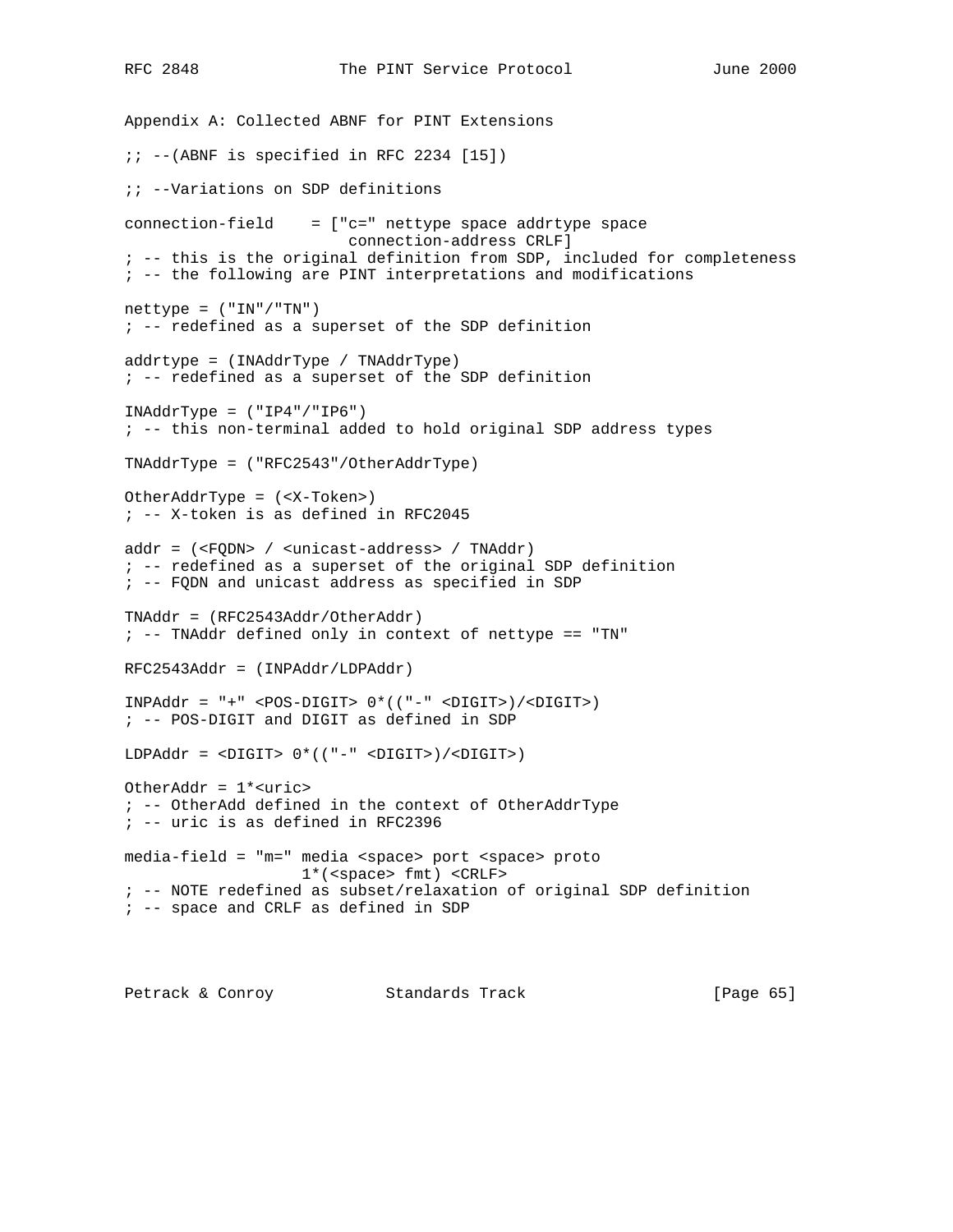```
media = ("application"/"audio"/"image"/"text")
; -- NOTE redefined as a subset of the original SDP definition
; -- This could be any MIME discrete type; Only those listed are
; -- used in PINT 1.0
port = ("0" / "1"); -- NOTE redefined from the original SDP definition;
; -- 0 retains usual sdp meaning of "temporarily no media"
; -- (i.e. "line is on hold")
; -- (1 means there is media)
proto = (INProto/TNProto)
; -- redefined as a superset of the original SDP definition
INProto = 1* (<alpha-numeric>)
; -- this is the "classic" SDP protocol, defined if nettype == "IN"
; -- alpha-numeric is as defined in SDP
TNProto = ("voice"/"fax"/"pager")
; -- this is the PINT protocol, defined if nettype == "TN"
fmt = (subtype > / " -"); -- NOTE redefined as a subset of the original SDP definition
; -- subtype as defined in RFC2046, or "-". MUST be a subtype of type
held
; -- in associated media sub-field or the special value "-".
attribute-fields = *("a=" attribute-list <CRLF>)
; -- redefined as a superset of the definition given in SDP
; -- CRLF is as defined in SDP
attribute-list = 1(PINT-attribute / <attribute>)
; -- attribute is as defined in SDP
PINT-attribute = (clir-attribute / q763-nature-attribute /
                    q763plan-attribute / q763-INN-attribute /
                    phone-context-attribute / tsp-attribute /
                    pint-fmtp-attribute / strict-attribute)
clir-attribute = clir-tag ":" ("true" / "false")
clir-tag = "clir"
q763-nature-attribute = Q763-nature-tag ":" q763-natures
q763-nature-tag = "Q763-nature"
q763-natures = ("1" / "2" / "3" / "4")
```
Petrack & Conroy Standards Track [Page 66]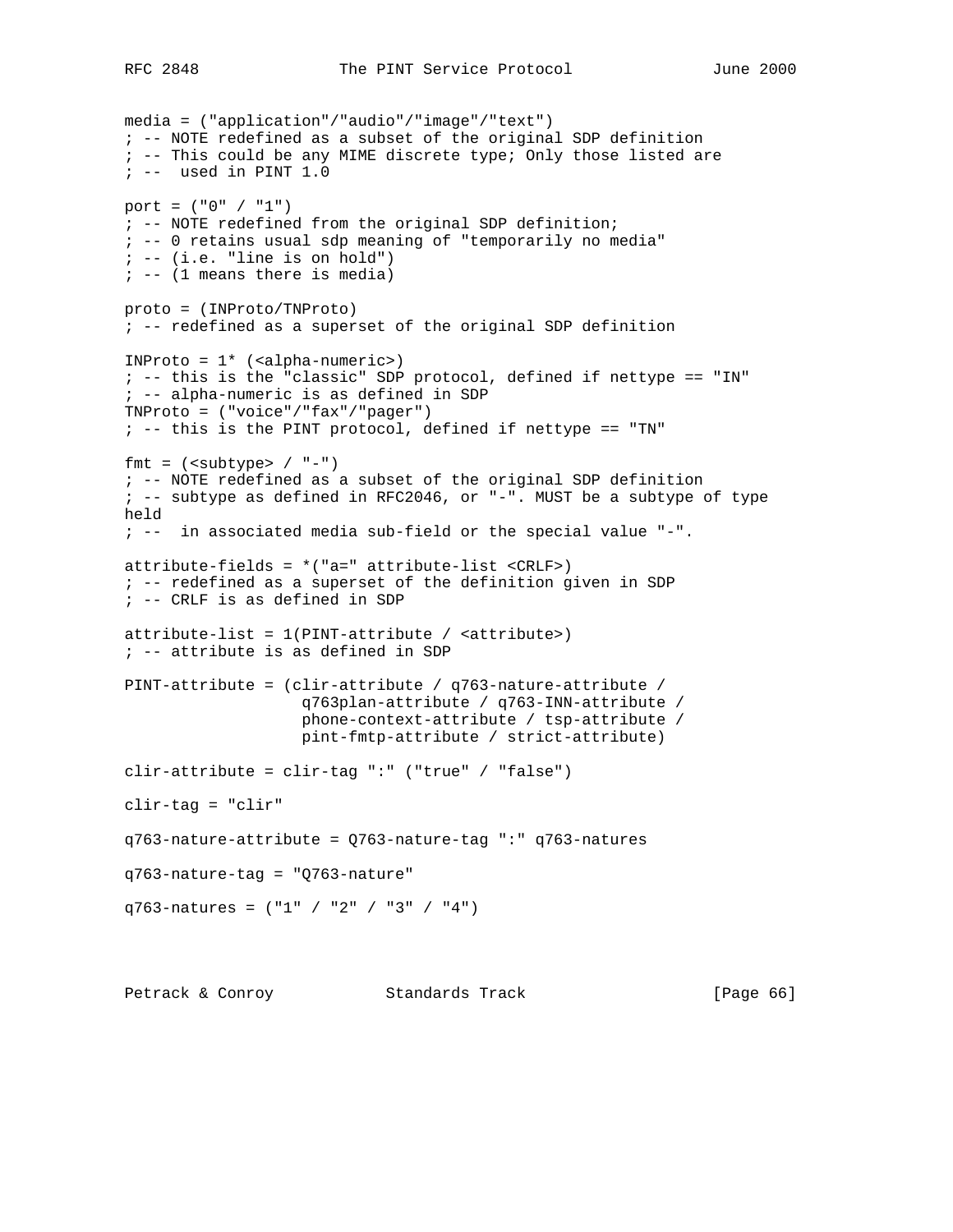q763-plan-attribute = Q763-plan-tag ":" q763-plans q763-plan-tag = "Q763-plan" q763-plans = ("1" / "2" / "3" / "4" / "5" / "6" / "7") ; -- of these, the meanings of 1, 3, and 4 are defined in the text q763-INN-attribute = Q763-INN-tag ":" q763-INNs  $q763 - INN$ -tag = " $Q763 - INN$ "  $q763$ -INNs =  $("0" / "1")$ phone-context-attribute = phone-context-tag ":" phone-context-ident phone-context-tag = "phone-context" phone-context-ident = network-prefix / private-prefix network-prefix = intl-network-prefix / local-network-prefix intl-network-prefix = "+" 1\*<DIGIT> local-network-prefix = 1\*<DIGIT> private-prefix = 1\*excldigandplus 0\*<uric>  $excldiqandplus = (0x21-0x2d,0x2f,0x40-0x7d))$ tsp-attribute = tsp-tag "=" provider-domainname tsp-tag = "tsp" provider-domainname = <domain> ; -- domain is defined in RFC1035 ; -- NOTE the following is redefined relative to the normal use in SDP pint-fmtp-attribute = "fmtp:" <subtype> <space> resolution \*(<space> resolution) (<space> ";" 1(<attribute>) \*(<space> <attribute>)) ; -- subtype as defined in RFC2046. ; -- NOTE that this value MUST match a fmt on the ultimately preceeding ; -- media-field ; -- attribute is as defined in SDP resolution = (uri-ref / opaque-ref / sub-part-ref) uri-ref = uri-tag ":" <URI-Reference>

Petrack & Conroy Standards Track [Page 67]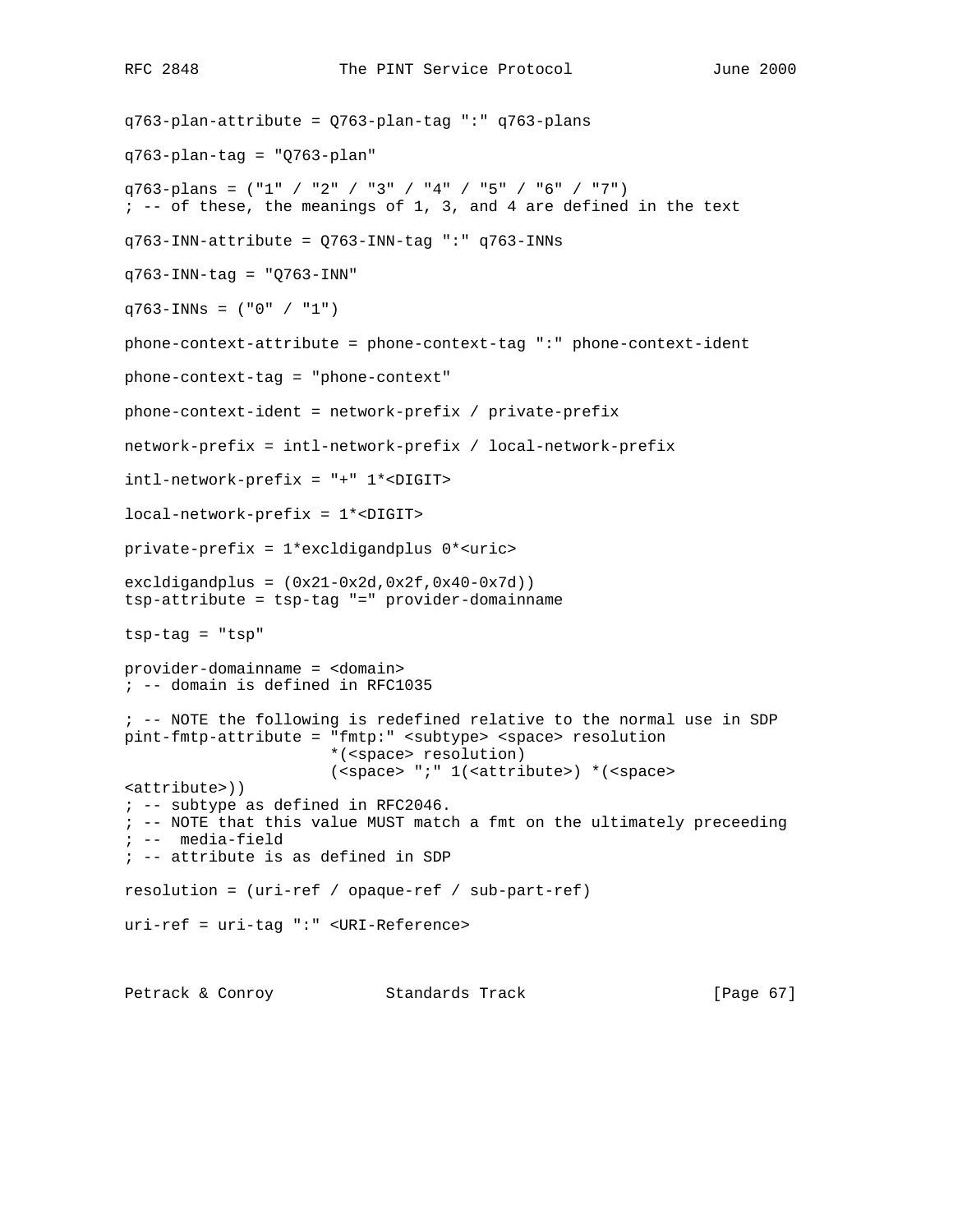```
; -- URI-Reference defined in RFC2396
uritag = "uri"
opaque-ref = opr-tag ":" 0*<uric>
opr-tag = "opr"
sub-part-ref = spr-tag ":" <Content-ID>
; -- Content-ID is as defined in RFC2046 and RFC822
spr-tag = "spr"
strict-attribute = "require:" att-tag-list
att-tag-list = 1(PINT-att-tag-list / <att-field> /
                    pint-fmtp-tag-list)
                   *(","
                    (PINT-att-tag-list / <att-field> /
                      pint-fmtp-tag-list)
 )
; -- att-field as defined in SDP
PINT-att-tag-list = (phone-context-tag / clir-tag /
                        q763-nature-tag / q763-plan-tag /
                        q763-INN-tag)
pint-fmtp-tag-list = (uri-tag / opr-tag / spr-tag)
;; --Variations on SIP definitions
clir-parameter = clir-tag "=" ("true" / "false")
q763-nature-parameter = Q763-nature-tag "=" Q763-natures
q763plan-parameter = Q763-plan-tag "=" q763plans
q763-INN-parameter = Q763-INN-tag "=" q763-INNs
tsp-parameter = tsp-tag "=" provider-domainname
phone-context-parameter = phone-context-tag "=" phone-context-ident
SIP-param = ( <transport-param> / <user-param> / <method-param> /
                 <ttl-param> / <maddr-param> / <other-param> )
; -- the values in this list are all as defined in SIP
PINT-param = ( clir-parameter / q763-nature-parameter /
```
Petrack & Conroy Standards Track [Page 68]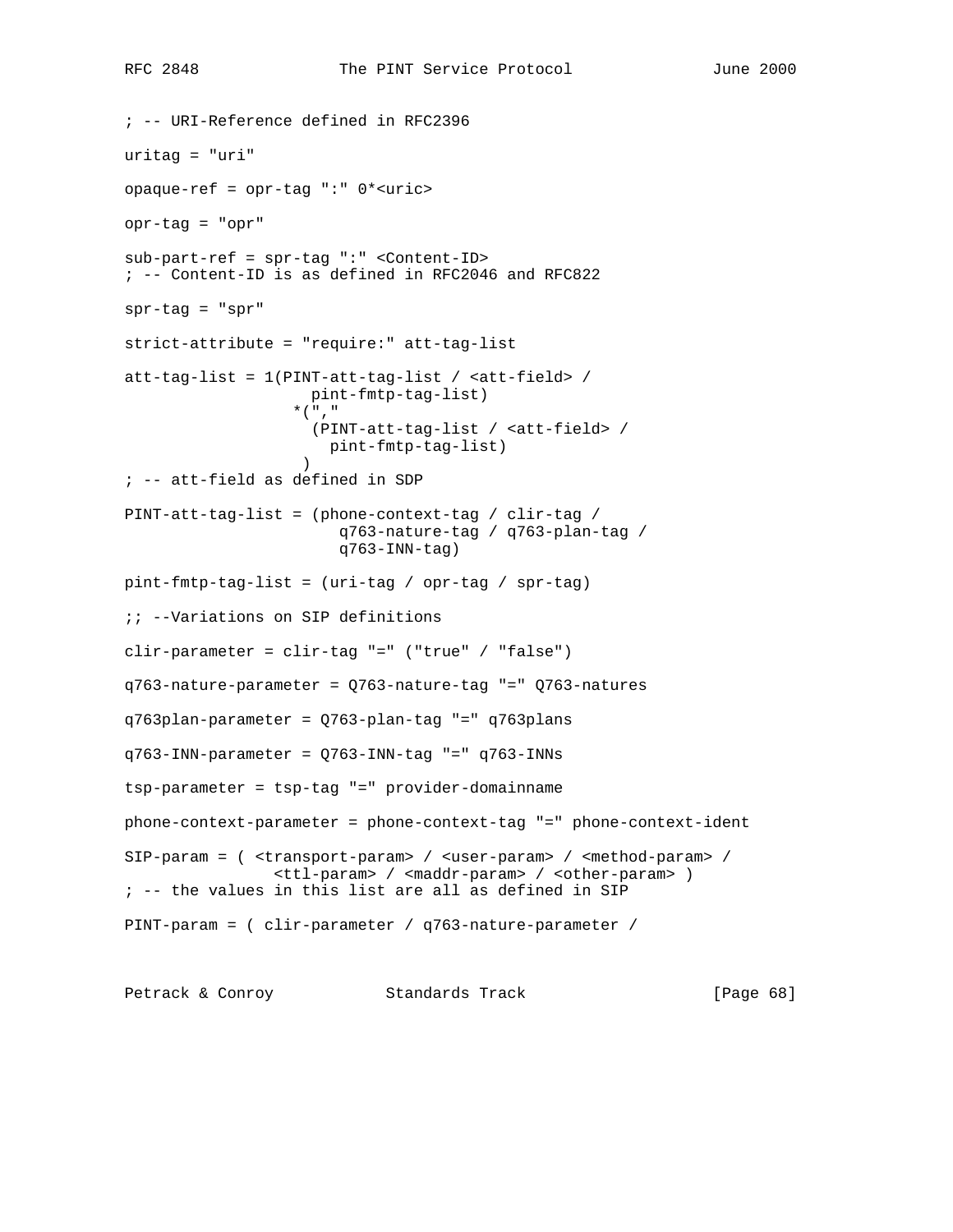q763plan-parameter / q763-INN-parameter/ tsp-parameter / phone-context-parameter )

URL-parameter = (SIP-param / PINT-param) ; -- redefined SIP's URL-parameter to include ones defined in PINT Require-header = "require:" 1(required-extensions) \*("," required-extensions) ; -- NOTE this is redefined as a subset of the SIP definition  $; -- (from RFC2543/section 6.30)$ 

required-extensions = ("org.ietf.sip.subscribe" / "org.ietf.sdp.require")

Appendix B: IANA Considerations

 There are three kinds of identifier used in PINT extensions that SHOULD be registered with IANA, if a new value is specified. These are:

- \* Media Format sub-types, as described in section 3.4.2 of this document.
- \* Private Attributes as mentioned in section 3.4.3
- \* Private Phone Context values, as described in section 3.4.3.1.

 It should be noted that private Address Types (in section 3.4.1) have been explicitly excluded from this process, as they must be in the form of an X-Token.

B.1. Media Format Sub-types

 Taking these in turn, the media format sub-types are used within the PINT extensions to SDP to specify the attribute line that holds the data source definitions. In normal use, the values in this field are sub-types of MIME discrete types[4]. If a value other than an IANA registered sub-type is to be used, then it should either be an X- Token (i.e. start with "X-") or it should be registered with IANA. if the intention is to describe a new MIME sub-type, then the procedures specified in RFC 2048 should be used. It is ASSUMED that any new MIME sub-type would follow the syntactic rules for interpretation of associated PINT fmtp lines defined in this document.

 Note that, in keeping with the SDP description, such registrations SHOULD include the "proto" field values within which they are defined; however, it is appropriate to specify only that they can be used with "all values of TNProto".

Petrack & Conroy Standards Track [Page 69]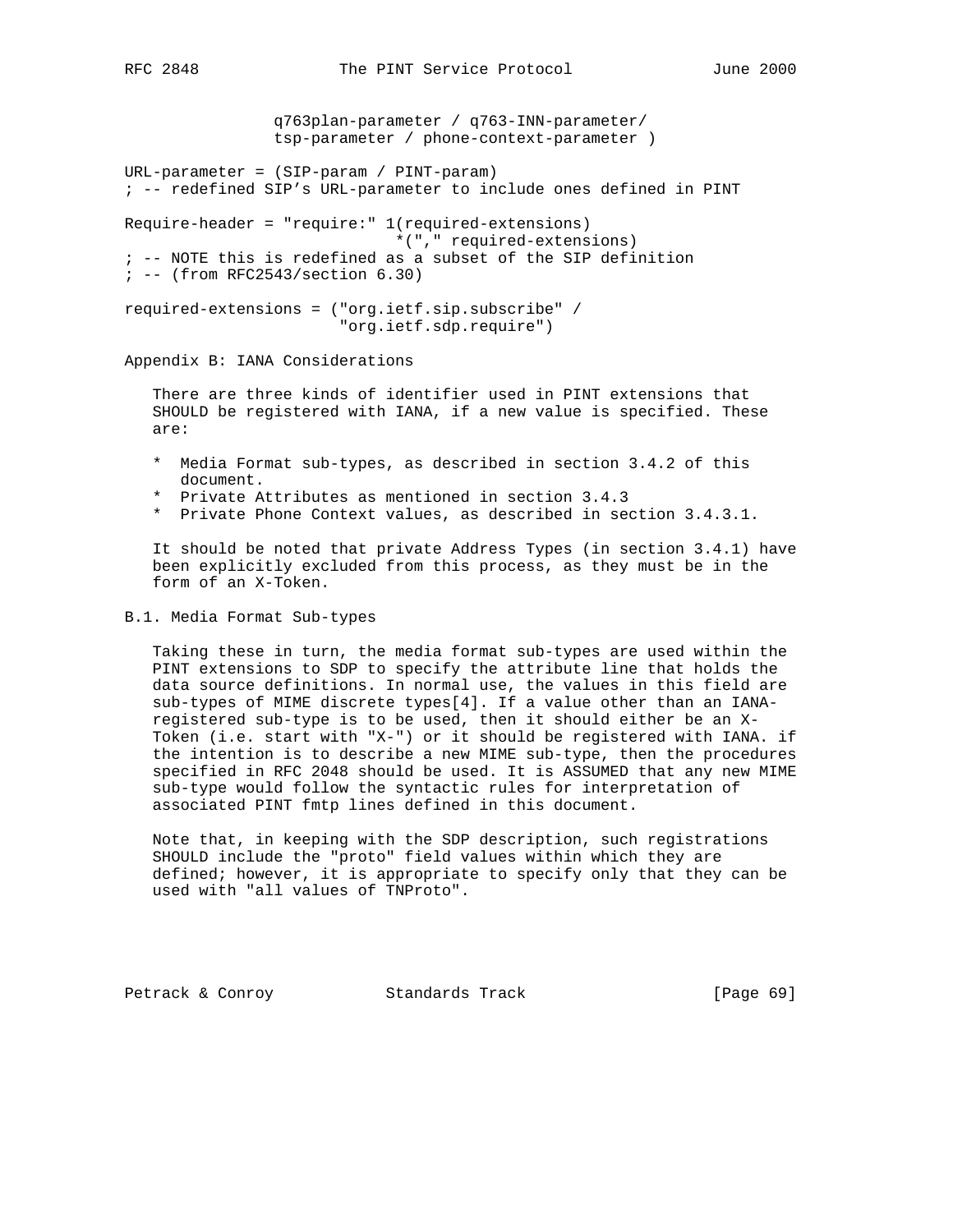Conversely, if the intent is to define a new way of including data source definitions within PINT, then it will be necessary to specify, in the documentation supporting any such new "PINT Media Format Sub type" registration, the syntax of the associated "fmtp" attribute line, as the identifier serves to indicate the interpretation that should be made of format specific attribute lines "tagged" with such a sub-type.

 If the fmtp interpretation follows the PINT default, then it is adequate to mention this in the defining document rather than repeating the syntax definition given here (although, in this case, it is unclear why such a new registration would be required). As before, the Media Format sub-type SHOULD specify the values of "proto" field within which it is defined, but this can be "all values of TNProto".

#### B.2. Private Attributes

 Any proprietary attribute lines that are added may be registered with IANA using the procedures mentioned in  $[2]$ ; the mechanism is the same as that used in SDP. If the attribute is defined for use only within PINT, then it may be appropriate to mention this in the supporting documentation. Note that, in the PINT 1.0 specification covered here, there is no mechanism to add such freshly registered attribute lines to a "require:" clause.

B.3. Private phone-contexts

 Within the session description used for PINT requests, a phone context attribute may be used to specify the prefix or context within which an associated telephone-number (in a connection line) should be interpreted.

 For "public" phone contexts the prefix to be used MUST start with either a DIGIT or a "+". Private phone contexts may be registered with IANA that do NOT start with either of these characters. Such a prefix may be useful to identify a private network, potentially with an associated numeric ID (see example 4 in section 3.4.3.1). In the example, the prefix acts as the context for X-acme.com's private network numbering plan.

 It is recommended that any private context to be registered have the general form of a token including a domain name, optionally followed by a digit string or other token. The appropriate form of the initial token name space will be similar to that used for private or vendor registrations for sub-types (e.g. vnd.acme.com). However, note that the registration will be used to specify a customer's private network numbering plan format rather than being used generally for all of

Petrack & Conroy Standards Track [Page 70]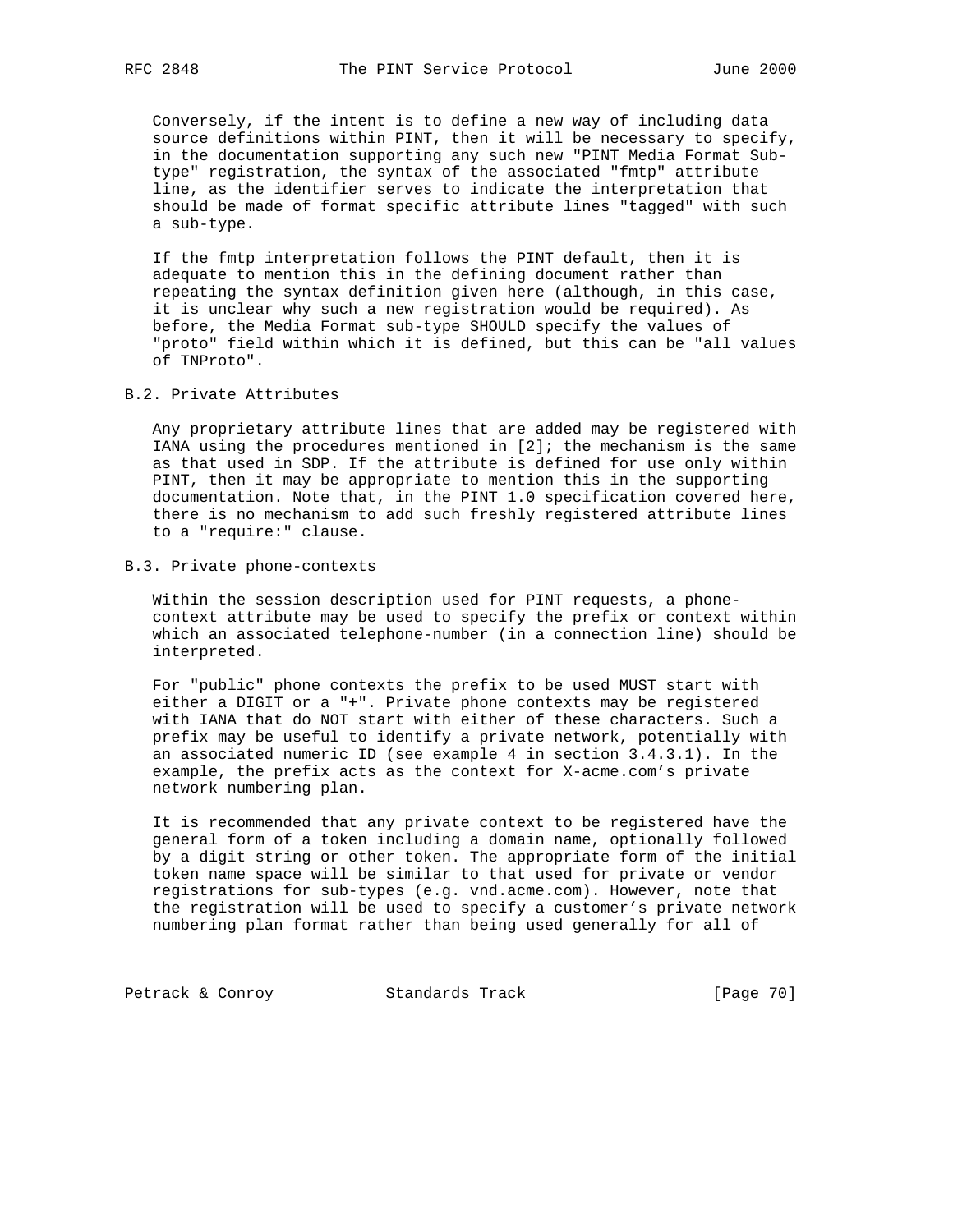their equipment vendor's customer's; thus, fbi.gov would be appropriate, but lucent.com would not (unless the private network were to be that used by Lucent internally).

 In addition, the supporting documentation MUST either declare that there is no associated token, or define the syntax by which that token can be parsed (e.g. vnd.fbi.gov <space> 1\*DIGIT). Note that the registration describes a format, not a value range; it is sufficient that the private context can be parsed, without the value being interpreted.

In detail, the registration request SHOULD include:

- \* Kind of registration (i.e. private phone-context attribute to be used within the service description of PINT service requests)
- \* Contact details for the person responsible for the registration request (name, organisation, e-mail address, public telephone number)
- \* Private Prefix initial token name (e.g. vnd.fbi.gov)
- \* syntax for private context (e.g. "vnd.fbi.gov" <space> 1\*DIGIT, or "vnd.gtn.gov.uk")
- \* Description of use (e.g. "This phone context declares an associated telephone number to be within the 'government telecommunications network'; the number is in an internal or private number plan form)
- \* Network Type and Address Type with which this private context is associated; If the "normal" telephone types (as specified in this document) are used, then the values would be shown as: "nettype=TN" , addrtype="RFC2543Addr". If, however, this context were to be used with another address type, then a reference to that address type name and the syntax of that address value would be required.

 In short, this context is the telephone equivalent of a "Net 10" address space behind a NAT, and the initial name (and contact information) shows the context within which that address is valid. It also specifies the format for the network and address types (and address value syntax) with which this context is associated.

 Of course, IANA may refer the requested registration to the IESG or an appropriate IETF working group for review, and may require revisions to be made before the registration is accepted.

Petrack & Conroy Standards Track [Page 71]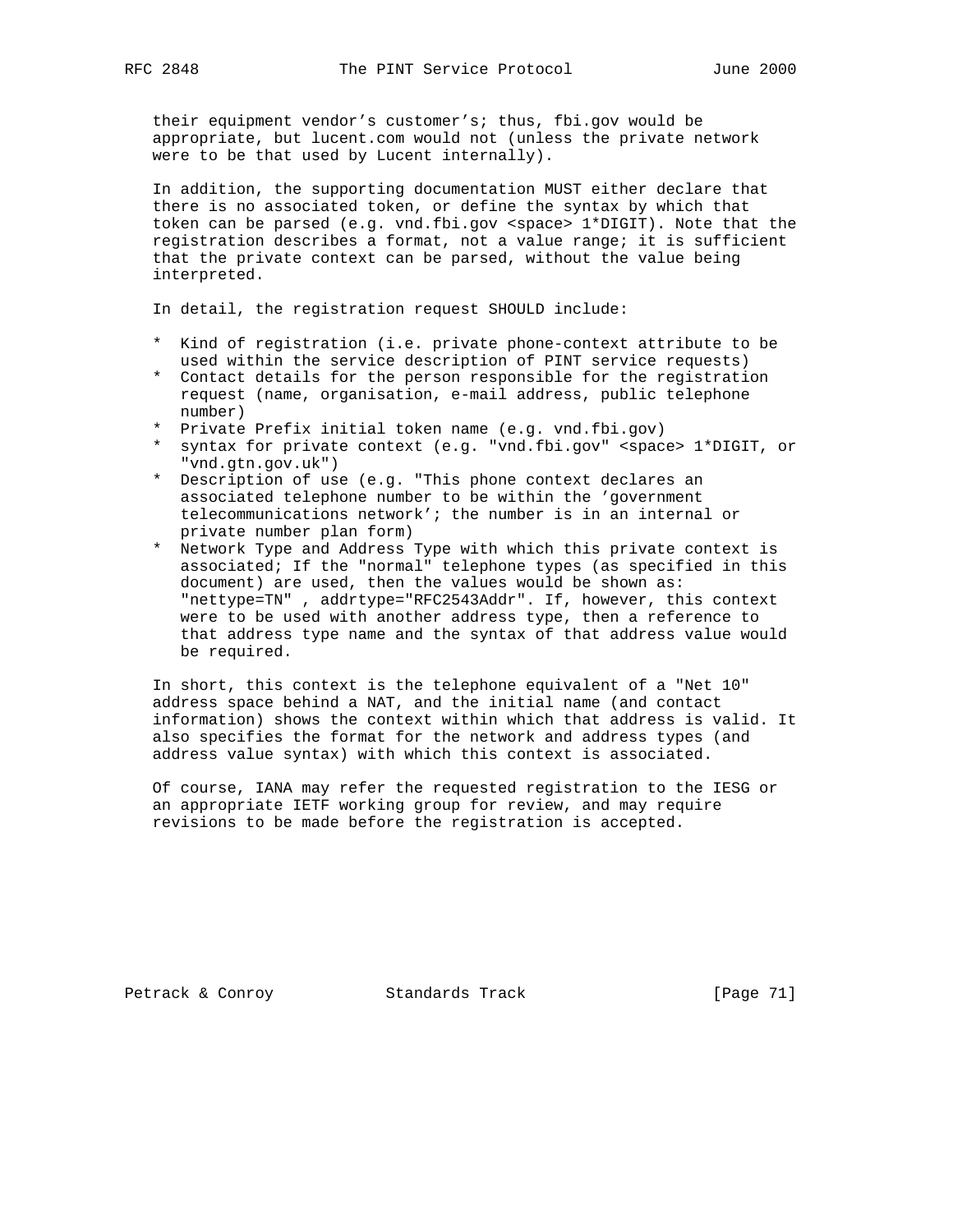Authors' Addresses

 Scott Petrack MetaTel, Inc. 45 Rumford Ave. Waltham MA 02453-3844

 Phone: +1 (781)-891-9000 EMail: scott.petrack@metatel.com

 Lawrence Conroy Siemens Roke Manor Research Roke Manor Old Salisbury Lane Romsey, Hampshire U.K. SO51 0ZN

 Phone: +44 (1794) 833666 EMail: lwc@roke.co.uk

Petrack & Conroy Standards Track [Page 72]